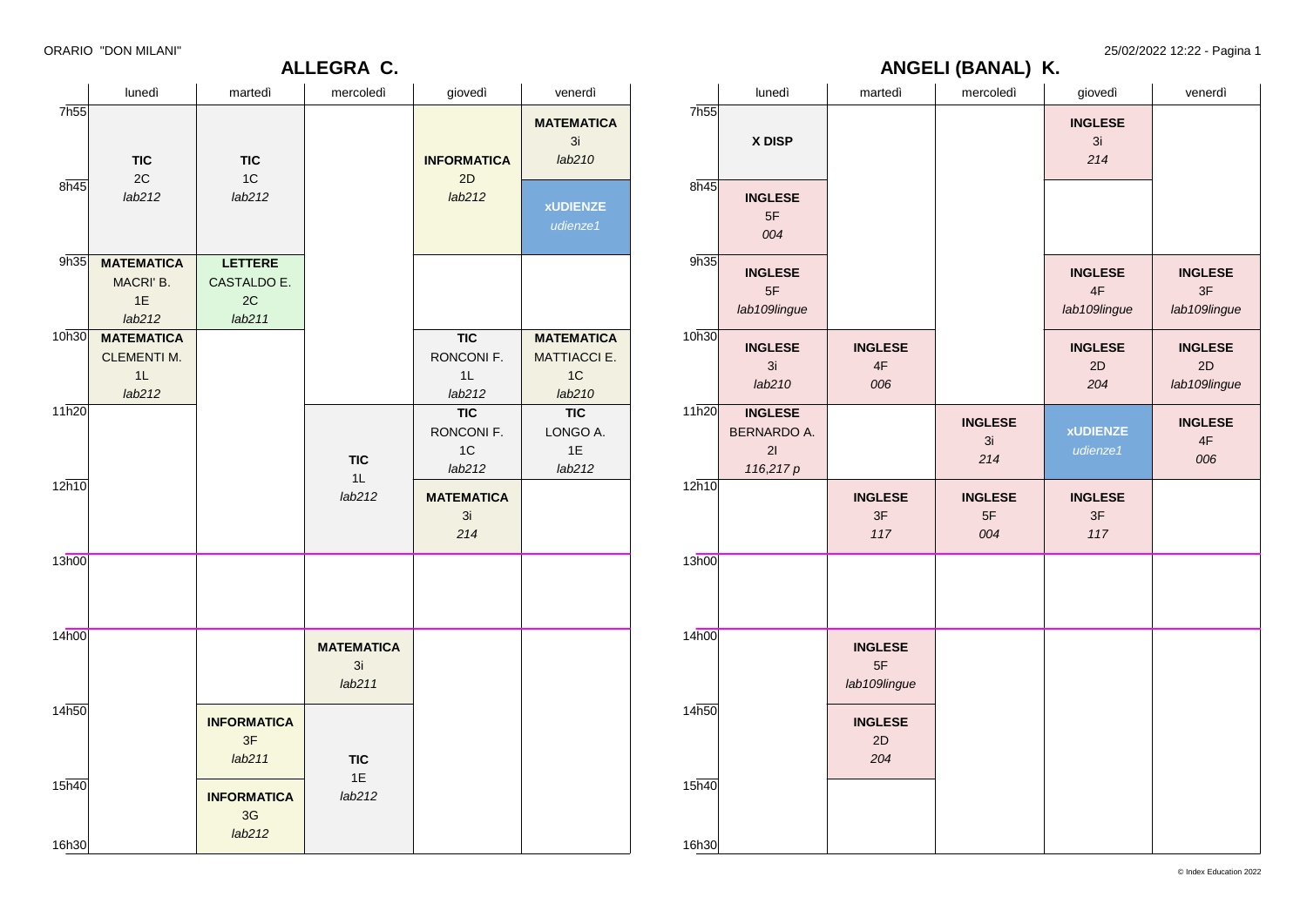7h55

 $8h45$ 

9h35

10h30

11h20

12h10

13h00

14h00

14h50

15h40

16h30

### **BAILONI G.**

ORARIO "DON MILANI" 25/02/2022 12:22 - Pagina 2

|        |         | <b>BAILONI G.</b> |         |         |                            |                                                           |         | <b>BALDESSARI B.</b>                       |         | --------- ----<br>.                      |
|--------|---------|-------------------|---------|---------|----------------------------|-----------------------------------------------------------|---------|--------------------------------------------|---------|------------------------------------------|
| lunedì | martedì | mercoledì         | giovedì | venerdì |                            | lunedì                                                    | martedì | mercoledì                                  | giovedì | venerdì                                  |
|        | X DISP  |                   |         |         | 7h55                       |                                                           |         |                                            |         |                                          |
| X DISP |         | X DISP            |         |         | 8h45                       |                                                           |         |                                            |         |                                          |
|        |         |                   |         |         | 9h35                       | <b>RELIGIONE</b><br>3L<br>$217\,p$                        |         |                                            |         |                                          |
|        |         |                   |         |         | 10h30                      | 67891011121314262830313435<br><b>xUDIENZE</b><br>udienze1 |         |                                            |         | <b>RELIGIONE</b><br>$3\mathsf{G}$<br>205 |
|        |         |                   |         |         | 11h20                      |                                                           |         | <b>RELIGIONE</b><br>$5L$<br>111            |         | <b>RELIGIONE</b><br>1D<br>115            |
|        |         |                   |         |         | $12\overline{h10}$         | <b>RELIGIONE</b><br>4i<br>213                             |         | <b>RELIGIONE</b><br>$4\mathrm{C}$<br>108mm |         |                                          |
|        |         |                   |         |         | 13h00                      |                                                           |         |                                            |         |                                          |
|        |         |                   |         |         | 14h00                      | <b>RELIGIONE</b><br>$5\mathrm{C}$<br>209                  |         | <b>x ALT IRC</b><br>202                    |         |                                          |
|        |         |                   |         |         | 14h50                      | X DISP                                                    |         | <b>RELIGIONE</b><br>21<br>116              |         |                                          |
|        |         |                   |         |         | 15 <sub>h40</sub><br>16h30 | <b>RELIGIONE</b><br>$5\mathsf{E}$<br>104                  |         | <b>RELIGIONE</b><br>$4\mathsf{L}$<br>203   |         |                                          |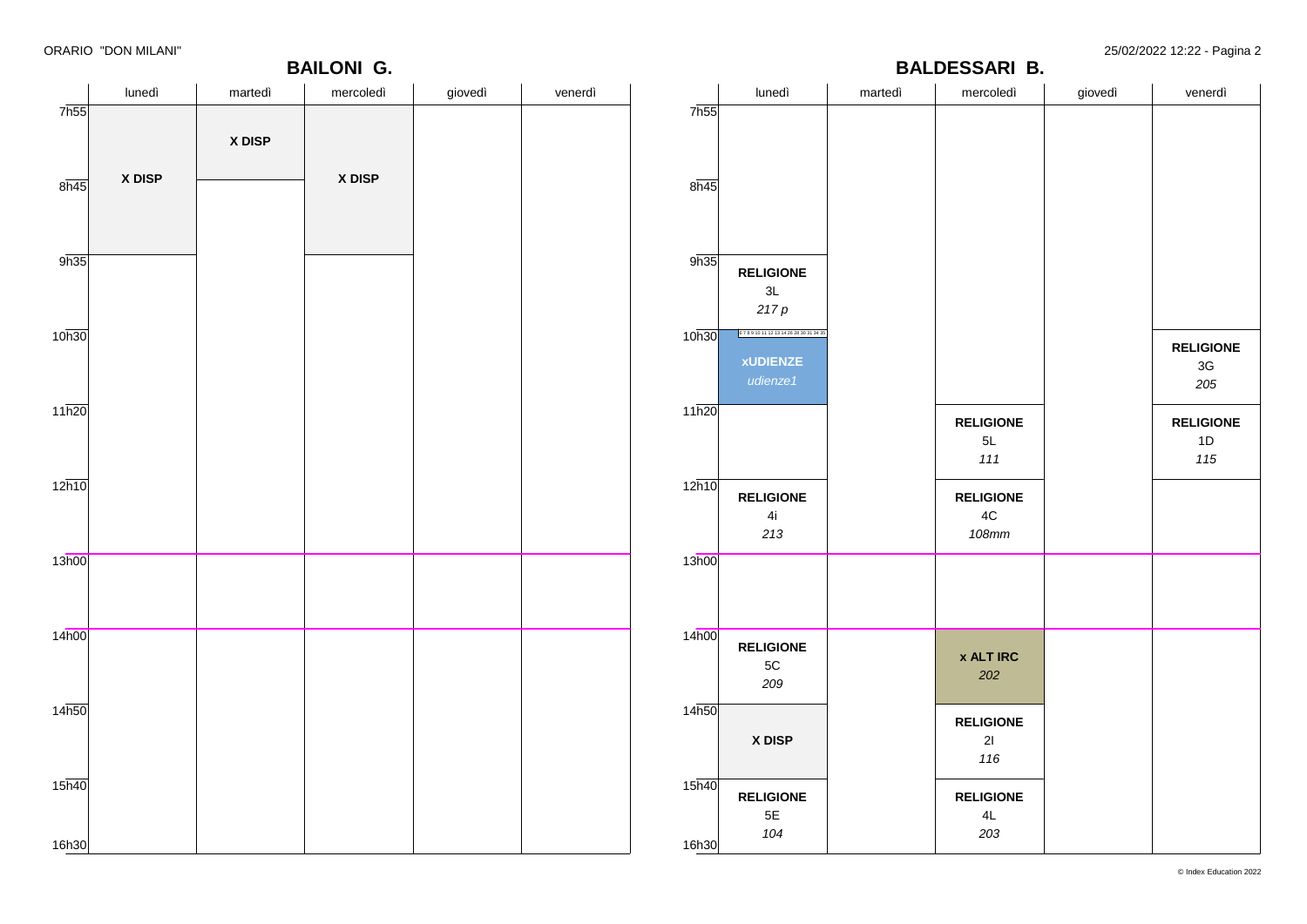### **BARBERI L.**

11h20

12h10

13h00

14h00

14h50

 $15\overline{h40}$ 

16h30

|        |                       | <b>BARBERI L.</b>     |                            |                       |      |                 |         | <b>BAROZZI C.</b> |                 |         |
|--------|-----------------------|-----------------------|----------------------------|-----------------------|------|-----------------|---------|-------------------|-----------------|---------|
| lunedì | martedì               | mercoledì             | giovedì                    | venerdì               |      | lunedì          | martedì | mercoledì         | giovedì         | venerdì |
|        | <b>DIRITTO LEGIS.</b> | <b>DIRITTO LEGIS.</b> | <b>DIRITTO LEGIS.</b>      |                       | 7h55 | <b>INGLESE</b>  |         |                   | <b>INGLESE</b>  |         |
|        | 5E                    | 5B                    | 5E                         |                       |      | 5A              |         |                   | 1A              |         |
|        | 104                   | 218                   | 104                        |                       |      | lab109lingue    |         |                   | 103             |         |
|        | <b>DIRITTO LEGIS.</b> | <b>DIRITTO LEGIS.</b> | 67891011121314262729303234 | <b>DIRITTO LEGIS.</b> | 8h45 | <b>INGLESE</b>  |         |                   |                 |         |
|        | 5B                    | 5E                    | <b>xUDIENZE</b>            | 4B                    |      | 4B              |         |                   | <b>xRISORSA</b> |         |
|        | 218                   | 104                   | udienze1                   | 105                   |      | 105             |         |                   |                 |         |
|        | <b>DIRITTO LEGIS.</b> | <b>DIRITTO LEGIS.</b> | <b>DIRITTO LEGIS.</b>      |                       | 9h35 |                 |         |                   | <b>INGLESE</b>  |         |
|        | 3A                    | 4B                    | 3A                         |                       |      | <b>xRISORSA</b> |         |                   | 5A              |         |
|        | 110                   | 105                   | 110                        |                       |      |                 |         |                   | 219p            |         |

|                | $5\mathsf{B}$<br>218               | $5\mathsf{E}$<br>104                          | <b>XUDIENZE</b><br>udienze1                   | $4\mathsf{B}$<br>105               |
|----------------|------------------------------------|-----------------------------------------------|-----------------------------------------------|------------------------------------|
| 9h35           | <b>DIRITTO LEGIS.</b><br>3A<br>110 | <b>DIRITTO LEGIS.</b><br>$4\mathsf{B}$<br>105 | <b>DIRITTO LEGIS.</b><br>3A<br>110            |                                    |
| 10h30          |                                    | <b>DIRITTO LEGIS.</b><br>3A<br>110            |                                               |                                    |
| 11h20          |                                    |                                               |                                               | <b>DIRITTO LEGIS.</b><br>3A<br>110 |
| 12h10          |                                    |                                               |                                               |                                    |
| 13h00          |                                    |                                               |                                               |                                    |
| 14h00          |                                    |                                               | <b>DIRITTO LEGIS.</b><br>$5\mathsf{B}$<br>218 |                                    |
| 14h50          |                                    |                                               |                                               |                                    |
| 15h40<br>16h30 |                                    |                                               | <b>DIRITTO LEGIS.</b><br>4B<br>105            |                                    |

| <b>xRISORSA</b> |                              |                                      | 5A<br>219p                           |                                      |
|-----------------|------------------------------|--------------------------------------|--------------------------------------|--------------------------------------|
|                 |                              | <b>INGLESE</b><br>4B<br>lab109lingue | <b>INGLESE</b><br>3A<br>lab109lingue | <b>xUDIENZE</b><br>udienze1          |
|                 |                              | <b>INGLESE</b><br>5A<br>219p         |                                      | <b>INGLESE</b><br>1A<br>lab109lingue |
|                 | <b>INGLESE</b><br>1A<br>103  | <b>INGLESE</b><br>3A<br>110          |                                      |                                      |
|                 |                              |                                      |                                      |                                      |
|                 | <b>INGLESE</b><br>5A<br>219p |                                      |                                      | <b>xRISORSA</b>                      |
|                 | <b>INGLESE</b><br>3A<br>110  |                                      |                                      | <b>xRISORSA</b>                      |
|                 | <b>INGLESE</b><br>4B<br>105  |                                      |                                      | <b>xRISORSA</b>                      |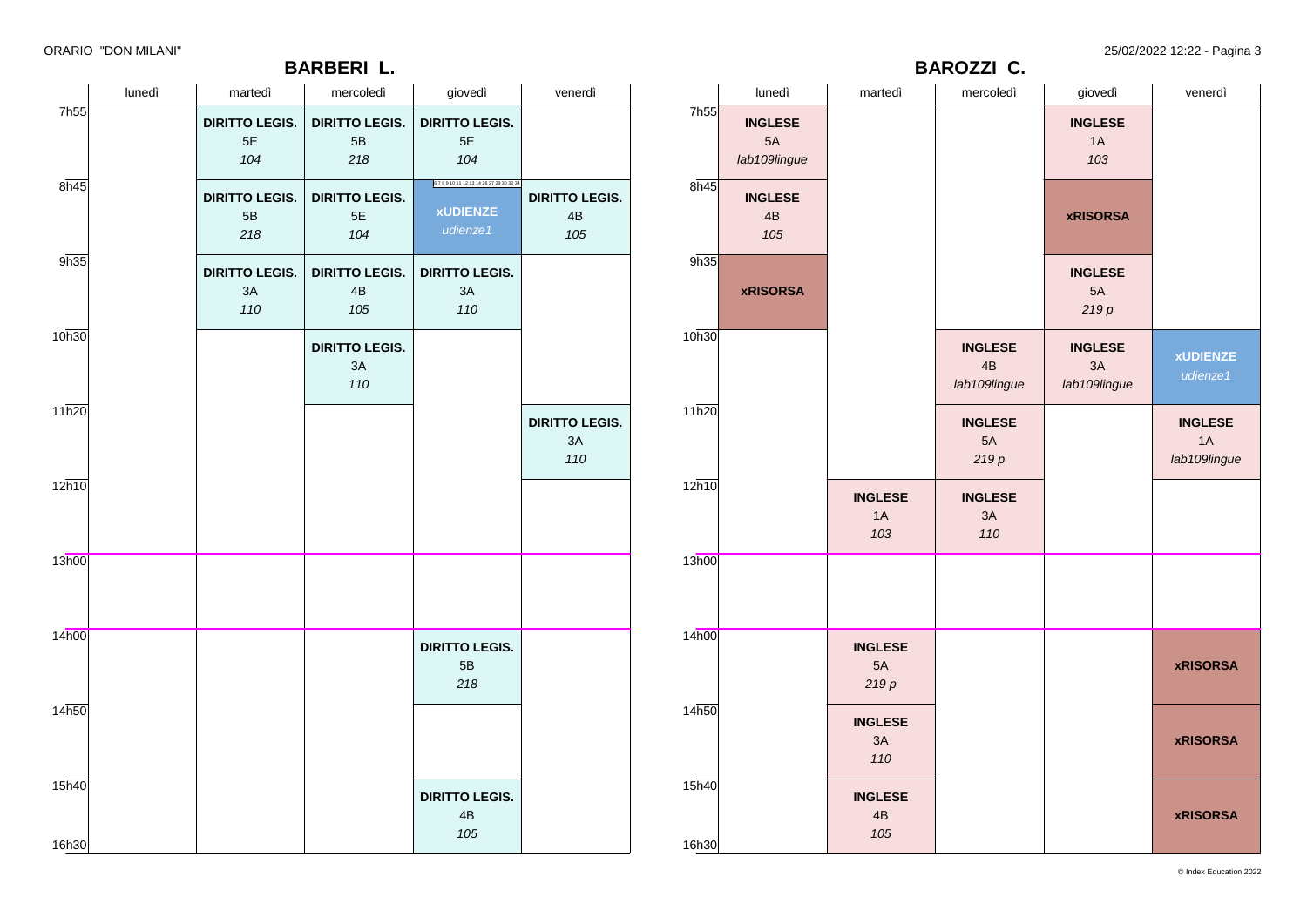### **BERGAMO R.**

ORARIO "DON MILANI" 25/02/2022 12:22 - Pagina 4

**BERNARDO A.**

|                   | lunedì                                       | martedì                         | mercoledì                                | giovedì                                  | venerdì                                  |                   | lunedì                                                 | martedì                     | mercoledì                   | giovedì                              | venerdì                              |
|-------------------|----------------------------------------------|---------------------------------|------------------------------------------|------------------------------------------|------------------------------------------|-------------------|--------------------------------------------------------|-----------------------------|-----------------------------|--------------------------------------|--------------------------------------|
| 7h55              | <b>RELIGIONE</b><br>$3\mathsf{E}$<br>$215\,$ | <b>RELIGIONE</b><br>5i<br>207   |                                          | X DISP                                   | <b>RELIGIONE</b><br>$4\mathsf{M}$<br>107 | 7h55              | <b>INGLESE</b><br>$4A$<br>005                          |                             |                             |                                      | <b>INGLESE</b><br>1B<br>lab109lingue |
| 8h45              | <b>RELIGIONE</b><br>$1C$<br>120              | X DISP                          |                                          | <b>RELIGIONE</b><br>5F<br>004            | <b>RELIGIONE</b><br>1E<br>007            | 8h45              |                                                        |                             | <b>INGLESE</b><br>1D<br>115 |                                      |                                      |
| 9h35              | <b>RELIGIONE</b><br>$5M$<br>206              | <b>RELIGIONE</b><br>$5D$<br>112 |                                          |                                          | X DISP                                   | 9h35              | <b>INGLESE</b><br>1D<br>115                            |                             | <b>INGLESE</b><br>21<br>116 |                                      | <b>INGLESE</b><br>$1E$<br>007        |
| 10h30             | <b>xUDIENZE</b><br>LWeb                      |                                 |                                          | <b>RELIGIONE</b><br>2E<br>114            |                                          | 10h30             | <b>INGLESE</b><br>$1E$<br>007                          |                             | <b>INGLESE</b><br>1E<br>007 |                                      | <b>xUDIENZE</b><br>udienze2          |
| 11h20             |                                              |                                 |                                          | <b>RELIGIONE</b><br>1L<br>217p           |                                          | 11h20             | <b>INGLESE</b><br>ANGELI (BANAL) K.<br>21<br>116,217 p | <b>INGLESE</b><br>4A<br>005 |                             |                                      | <b>INGLESE</b><br>21<br>116          |
| 12h10             |                                              |                                 |                                          |                                          |                                          | 12h10             |                                                        | <b>INGLESE</b><br>1B<br>119 |                             | <b>INGLESE</b><br>1B<br>119          |                                      |
| 13h00             |                                              |                                 |                                          |                                          |                                          | 13h00             |                                                        |                             |                             |                                      |                                      |
| 14h00             |                                              |                                 | <b>RELIGIONE</b><br>$4\mathsf{E}$<br>216 | <b>RELIGIONE</b><br>$3\mathsf{D}$<br>121 |                                          | 14 <sub>h00</sub> |                                                        |                             |                             |                                      |                                      |
| 14 <sub>h50</sub> |                                              |                                 | <b>RELIGIONE</b><br>2L<br>113            | <b>RELIGIONE</b><br>$4\mathsf{D}$<br>106 |                                          | 14h50             |                                                        | <b>x ALT IRC</b><br>202     |                             | <b>INGLESE</b><br>1D<br>lab109lingue |                                      |
| 15 <sub>h40</sub> |                                              |                                 | <b>RELIGIONE</b><br>$2\mathtt{C}$<br>208 |                                          |                                          | 15h40             |                                                        |                             |                             | <b>INGLESE</b><br>$4A$<br>114        |                                      |
| 16h30             |                                              |                                 |                                          |                                          |                                          | 16h30             |                                                        |                             |                             |                                      |                                      |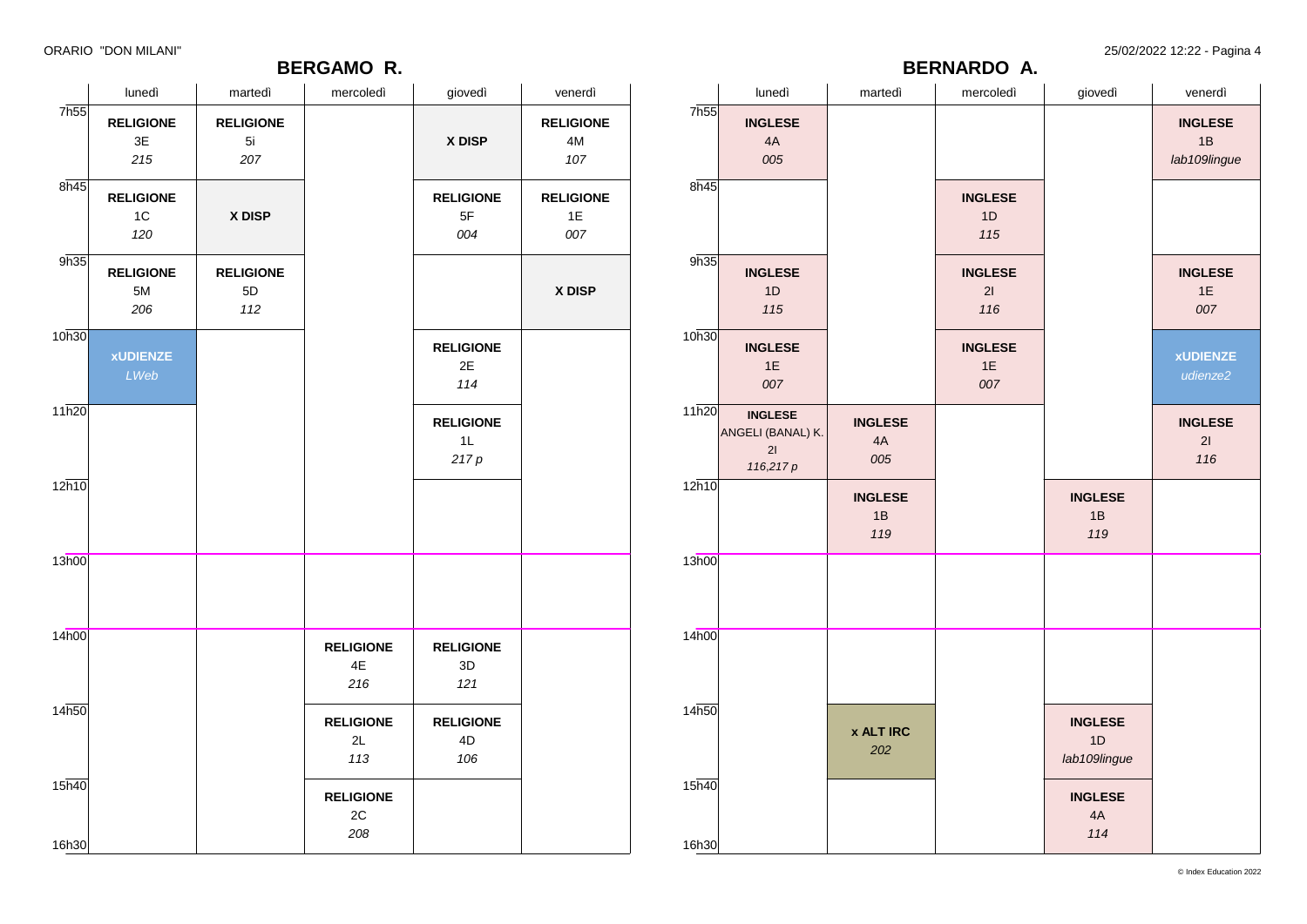### **BIANCO D.**

ORARIO "DON MILANI" 25/02/2022 12:22 - Pagina 5

|                            |                                                   |                                                          | <b>BIANCO D.</b>                 |                                                            |                                               |                   |                                  |                                  | <b>BISOFFI S.</b>                |                               |                               |
|----------------------------|---------------------------------------------------|----------------------------------------------------------|----------------------------------|------------------------------------------------------------|-----------------------------------------------|-------------------|----------------------------------|----------------------------------|----------------------------------|-------------------------------|-------------------------------|
|                            | lunedì                                            | martedì                                                  | mercoledì                        | giovedì                                                    | venerdì                                       |                   | lunedì                           | martedì                          | mercoledì                        | giovedì                       | venerdì                       |
|                            | 1L<br>122                                         | 7h55<br>Scienze_integrate Scienze_integrate<br>1D<br>115 | X DISP                           |                                                            | <b>x ALT IRC</b><br>202                       | 7h55              | <b>DISC. TUR</b><br>5B<br>lab211 |                                  | <b>DISC. TUR</b><br>4B<br>105    | <b>DISC. TUR</b>              | <b>DISC. TUR</b>              |
| 8h45                       | <b>IGIENE E CMS</b>                               | Scienze_integrate   IGIENE E CMS<br>21<br>116            | 3L<br>121                        |                                                            | X DISP                                        | 8h45              | <b>DISC. TUR</b><br>3B<br>113    |                                  | <b>DISC. TUR</b><br>3B<br>113    | 4B<br>lab211                  | 5B<br>218                     |
| 9h35                       | 3i<br>$214$                                       |                                                          |                                  | <b>IGIENE E CMS</b>                                        |                                               | 9h35              |                                  |                                  |                                  | <b>DISC. TUR</b><br>3B<br>113 | <b>DISC. TUR</b><br>4B<br>105 |
|                            | 10h30 Scienze_integrate<br>MACRI' B.<br>21<br>116 |                                                          | Scienze_integrate<br>1D<br>115   | 3L<br>121                                                  | Scienze_integrate<br>21<br>116                | 10h30             |                                  | <b>DISC. TUR</b>                 | <b>DISC. TUR</b><br>5B<br>lab211 |                               |                               |
| 11h20                      |                                                   |                                                          | <b>xUDIENZE</b><br>udienze1      | 3i<br>214                                                  | IGIENE E CMS Scienze_integrate<br>$1L$<br>122 | 11h20             |                                  | 3B<br>lab212                     |                                  |                               |                               |
| 12h10                      |                                                   |                                                          | <b>IGIENE E CMS</b><br>3L<br>121 | <b>MATEMATICA</b><br><b>CLEMENTI M.</b><br>1L<br>lab201sci |                                               | 12h10             |                                  |                                  |                                  |                               |                               |
| 13h00                      |                                                   |                                                          |                                  |                                                            |                                               | 13h00             |                                  |                                  |                                  |                               |                               |
| 14h00                      |                                                   |                                                          |                                  |                                                            |                                               | 14 <sub>h00</sub> |                                  | <b>DISC. TUR</b><br>4B<br>105    |                                  |                               | <b>xRISORSA</b>               |
| 14h50                      |                                                   |                                                          |                                  |                                                            |                                               | 14h50             |                                  | <b>xUDIENZE</b><br>udienze1      |                                  |                               | <b>xRISORSA</b>               |
| 15 <sub>h40</sub><br>16h30 |                                                   |                                                          | <b>IGIENE E CMS</b><br>3i<br>214 |                                                            |                                               | 15h40<br>16h30    |                                  | <b>DISC. TUR</b><br>5B<br>lab211 |                                  |                               | <b>xRISORSA</b>               |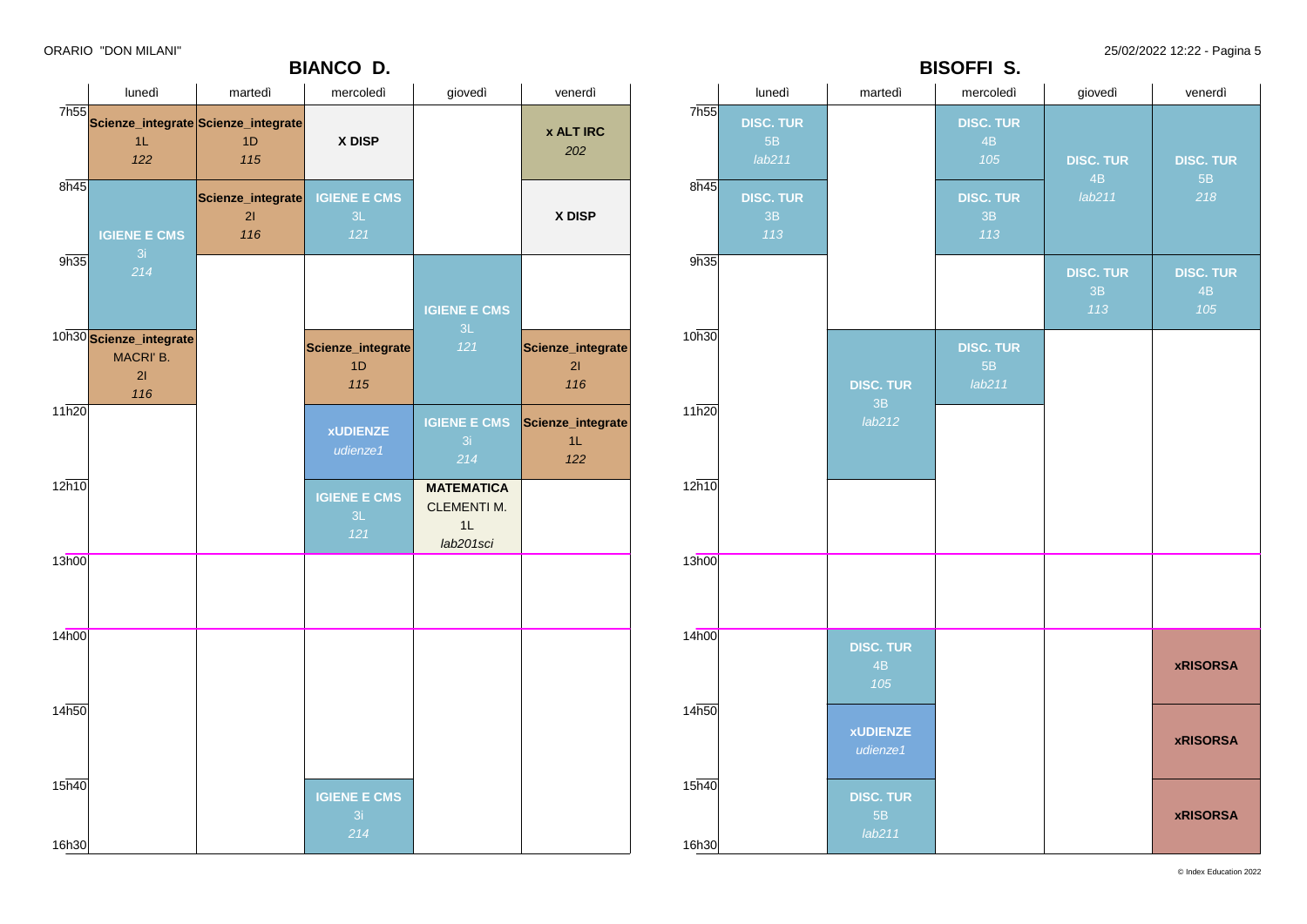### **BOLDRINI B.**

ORARIO "DON MILANI" 25/02/2022 12:22 - Pagina 6

|                            | lunedì         | martedì                       | mercoledì                              | giovedì                     | venerdì                                |
|----------------------------|----------------|-------------------------------|----------------------------------------|-----------------------------|----------------------------------------|
| 7h55                       | <b>LETTERE</b> | <b>LETTERE</b><br>$3F$<br>117 | <b>LETTERE</b><br>$5\mathrm{C}$<br>209 | <b>LETTERE</b><br>1B<br>119 |                                        |
| 8h45                       | 3F<br>117      | <b>LETTERE</b><br>1B<br>119   | <b>LETTERE</b>                         | <b>LETTERE</b><br>3F<br>117 |                                        |
| 9h35                       |                | <b>LETTERE</b>                | 3F<br>117                              | <b>LETTERE</b><br>1B<br>119 |                                        |
| 10h30                      | <b>LETTERE</b> | 5C<br>209                     | <b>LETTERE</b><br>1B<br>119            |                             | <b>LETTERE</b><br>1B<br>119            |
| 11h20                      | 1B<br>119      |                               |                                        | <b>xUDIENZE</b><br>udienze2 | <b>LETTERE</b><br>$5\mathrm{C}$<br>209 |
| 12h10                      |                |                               |                                        | <b>LETTERE</b><br>5C<br>209 |                                        |
| 13h00                      |                |                               |                                        |                             |                                        |
| 14h00                      |                |                               | <b>LETTERE</b><br>5C<br>209            |                             |                                        |
| 14 <sub>h50</sub>          |                |                               |                                        |                             |                                        |
| 15 <sub>h40</sub><br>16h30 |                |                               |                                        |                             |                                        |

|                   | lunedì                                 | martedì                                | mercoledì                   | giovedì                                | venerdì              |
|-------------------|----------------------------------------|----------------------------------------|-----------------------------|----------------------------------------|----------------------|
| 7h55<br>8h45      |                                        | <b>LETTERE</b><br>4B<br>105            |                             | <b>LETTERE</b><br>$5\mathsf{B}$<br>218 |                      |
| 9h35              |                                        | <b>x ALT IRC</b><br>202                |                             |                                        |                      |
| 10h30             | <b>LETTERE</b><br>$5\mathsf{B}$<br>218 |                                        | <b>LETTERE</b><br>3B<br>113 | <b>LETTERE</b><br>3B                   | <b>LETTERE</b><br>4B |
| 11h20             | <b>LETTERE</b><br>3B                   | <b>xUDIENZE</b><br>udienze1            | <b>LETTERE</b><br>5B<br>218 | 113                                    | 105                  |
| 12h10             | 113                                    | <b>LETTERE</b><br>5B<br>218            | <b>LETTERE</b><br>4B<br>105 | X DISP                                 |                      |
| 13h00             |                                        |                                        |                             |                                        |                      |
| 14 <sub>h00</sub> |                                        |                                        |                             |                                        |                      |
| 14h50             |                                        | <b>LETTERE</b><br>$5\mathsf{B}$<br>218 |                             |                                        |                      |
| 15h40<br>16h30    |                                        | <b>LETTERE</b><br>3B<br>113            |                             |                                        |                      |

**BOLDRINI C.**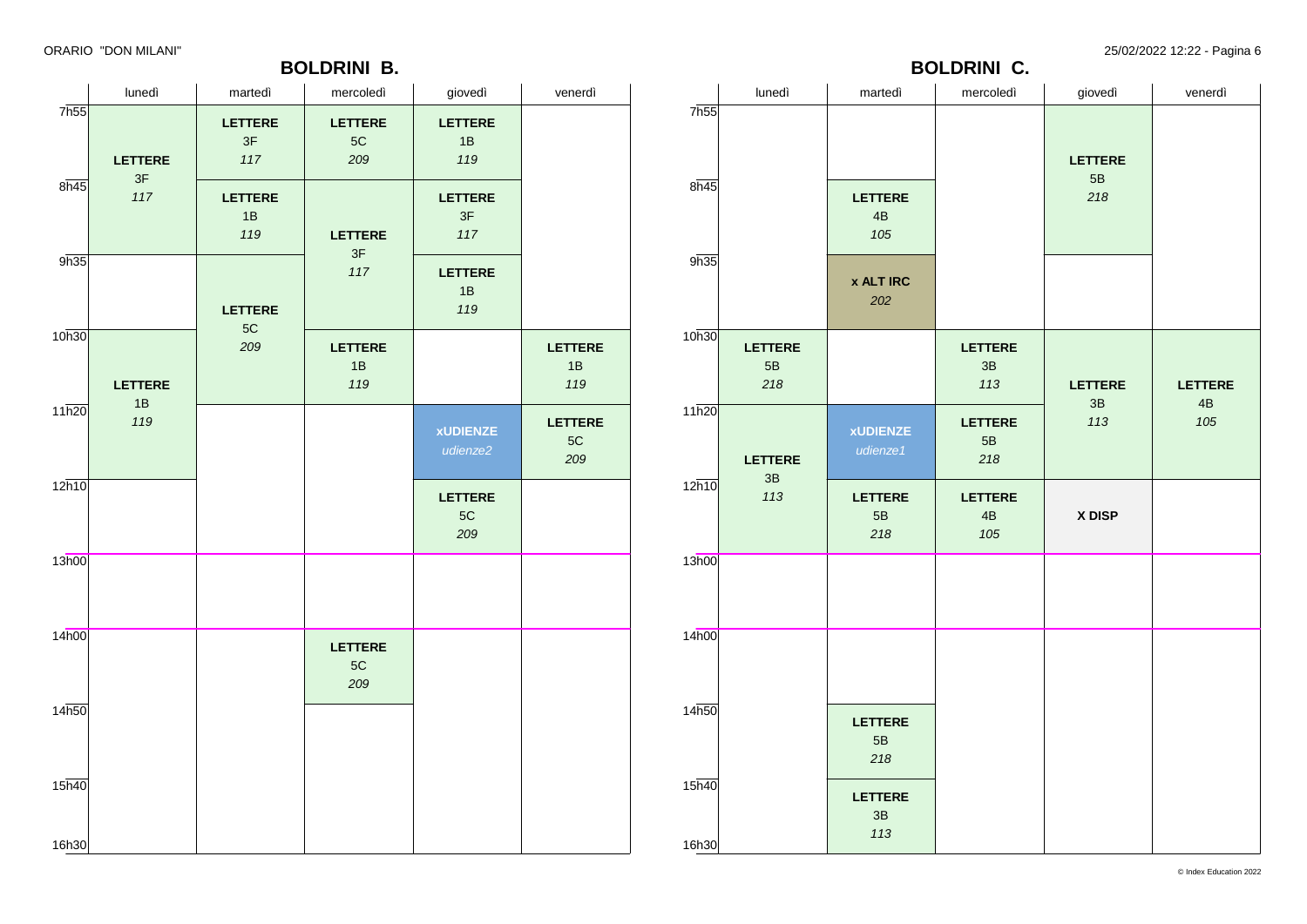### **BOLNER M.**

ORARIO "DON MILANI" 25/02/2022 12:22 - Pagina 7

**BOMBARDELLI R.**

|                    | lunedì                                                    | martedì | mercoledì                      | giovedì                     | venerdì                       |                | lunedì                                      | martedì                                                       | mercoledì                               | giovedì                                                                     | venerdì                                   |
|--------------------|-----------------------------------------------------------|---------|--------------------------------|-----------------------------|-------------------------------|----------------|---------------------------------------------|---------------------------------------------------------------|-----------------------------------------|-----------------------------------------------------------------------------|-------------------------------------------|
| 7h55               | X DISP                                                    |         |                                |                             | ARTE E TERRIT.<br>$3A$<br>110 | 7h55           | <b>PSICOLOGIA</b><br>$4\mathrm{C}$<br>108mm |                                                               |                                         |                                                                             | <b>PSICOLOGIA</b><br>$3\mathrm{C}$<br>101 |
| 8h45<br>9h35       | X DISP                                                    |         |                                |                             | ARTE E TERRIT.<br>5D<br>112   | 8h45<br>9h35   | <b>PSICOLOGIA</b><br>$3\mathrm{C}$<br>101   | <b>PSICOLOGIA</b><br>3L<br>121<br><b>xUDIENZE</b><br>udienze1 | <b>PSICOLOGIA</b><br>4L<br>203          | <b>PSICOLOGIA</b><br>$4\mathsf{E}$<br>216<br><b>PSICOLOGIA</b><br>3C<br>101 | <b>PSICOLOGIA</b><br>3L<br>121            |
| 10h30              | 67891011121314262830313435<br><b>xUDIENZE</b><br>udienze2 |         |                                |                             |                               | 10h30          |                                             |                                                               | <b>PSICOLOGIA</b><br>3L<br>121          | <b>PSICOLOGIA</b>                                                           |                                           |
| $11\overline{h20}$ | ARTE E TERRIT.<br>5A<br>219p                              |         | ARTE E TERRIT.<br>4B<br>105    |                             |                               | 11h20          |                                             | <b>PSICOLOGIA</b><br>3C<br>101                                |                                         | 4C<br>108mm                                                                 |                                           |
| 12h10              | ARTE E TERRIT.<br>4A<br>005                               |         | ARTE E TERRIT.<br>$5A$<br>219p | ARTE E TERRIT.<br>3A<br>110 |                               | 12h10          |                                             | <b>PSICOLOGIA</b><br>4L<br>203                                |                                         | <b>PSICOLOGIA</b><br>$4\mathsf{E}$<br>216                                   |                                           |
| 13h00              |                                                           |         |                                |                             |                               | 13h00          |                                             |                                                               |                                         |                                                                             |                                           |
| 14h00              |                                                           |         |                                | ARTE E TERRIT.<br>4A<br>114 |                               | 14h00          | <b>PSICOLOGIA</b><br>$4\mathsf{E}$          |                                                               |                                         |                                                                             |                                           |
| 14h50              |                                                           |         |                                | ARTE E TERRIT.<br>4B<br>105 |                               | 14h50          | 216                                         |                                                               | <b>PSICOLOGIA</b><br>4C<br><b>108mm</b> |                                                                             |                                           |
| 15h40<br>16h30     |                                                           |         |                                | ARTE E TERRIT.<br>5D<br>112 |                               | 15h40<br>16h30 | <b>PSICOLOGIA</b><br>4L<br>203              |                                                               | <b>PSICOLOGIA</b><br>3L<br>121          |                                                                             |                                           |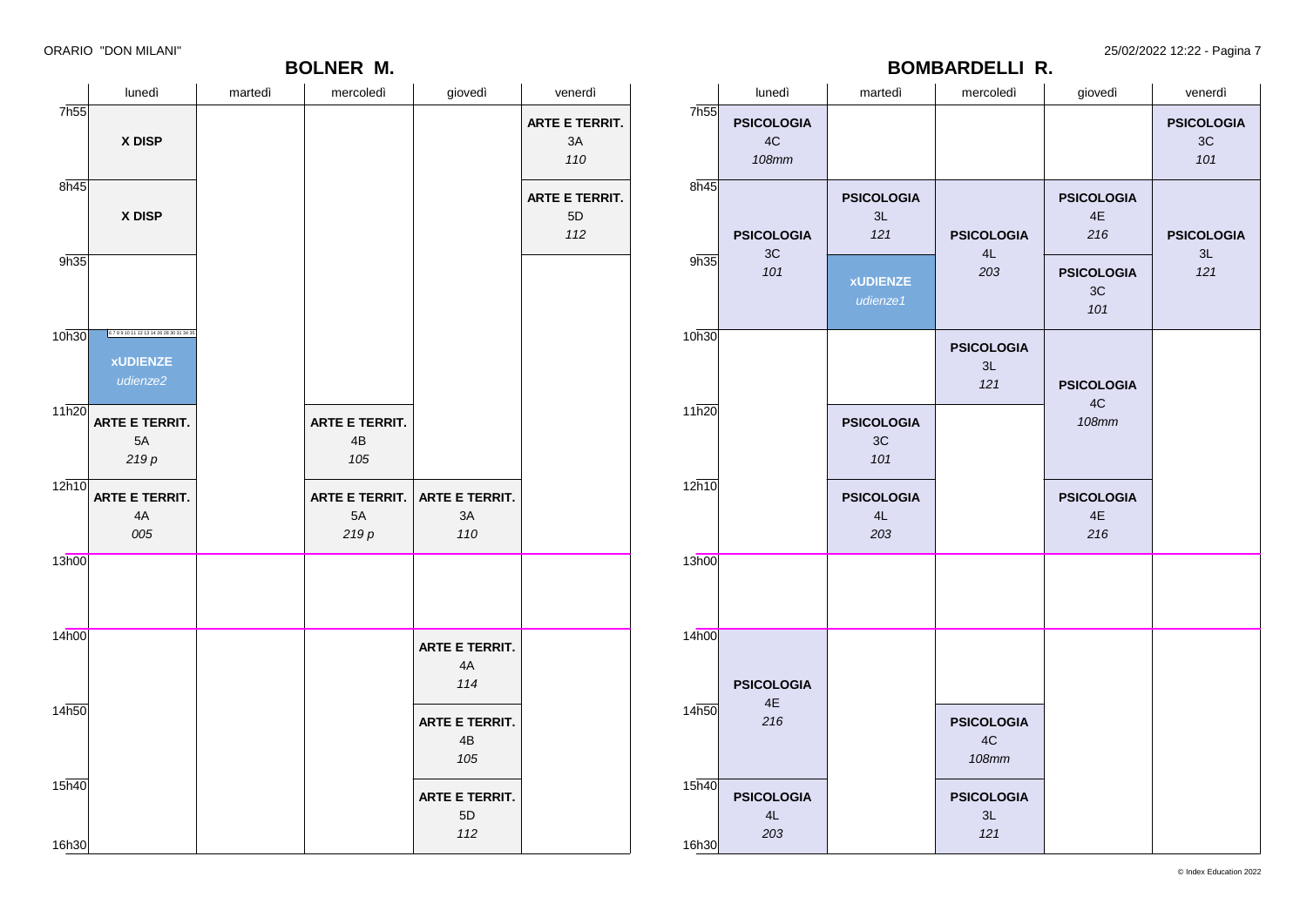### **BONDI A.**

ORARIO "DON MILANI" 25/02/2022 12:22 - Pagina 8

|                            | lunedì                        | martedì                            | mercoledì                     | giovedì                        | venerdì                 |
|----------------------------|-------------------------------|------------------------------------|-------------------------------|--------------------------------|-------------------------|
| 7h55                       |                               | GEOG. TUR.<br>$5\mathsf{B}$<br>218 | <b>GEOGRAFIA</b><br>1D<br>115 | GEOG. TUR.<br>4F<br>006        |                         |
| 8h45                       |                               | <b>GEOGRAFIA</b><br>1D<br>115      | <b>GEOGRAFIA</b><br>21<br>116 | GEOG. TUR.<br>3G<br>205        | <b>x ALT IRC</b><br>202 |
| 9h35                       |                               |                                    |                               |                                | X DISP                  |
| 10h30                      |                               |                                    |                               | <b>xUDIENZE</b><br>udienze1    |                         |
| 11h20                      | GEOG. TUR.<br>5B<br>218       |                                    |                               | <b>GEOGRAFIA</b><br>21<br>116  | GEOG. TUR.<br>4D<br>106 |
| 12h10                      | <b>GEOGRAFIA</b><br>1D<br>115 |                                    |                               | <b>GEOG. TUR.</b><br>5B<br>218 |                         |
| 13h00                      |                               |                                    |                               |                                |                         |
| 14h00                      | <b>x ALT IRC</b><br>202       | GEOG. TUR.<br>4F<br>203            |                               |                                |                         |
| 14h50                      |                               | GEOG. TUR.<br>3G<br>205            |                               |                                |                         |
| 15 <sub>h40</sub><br>16h30 | <b>x ALT IRC</b><br>219p      | GEOG. TUR.<br>4D<br>106            |                               |                                |                         |

|       |                                           |                             | <b>BORCHIA M.</b> |                             |         |
|-------|-------------------------------------------|-----------------------------|-------------------|-----------------------------|---------|
|       | lunedì                                    | martedì                     | mercoledì         | giovedì                     | venerdì |
| 7h55  | ARTE E TERRIT.<br>4D<br>106               |                             |                   |                             |         |
| 8h45  | ARTE E TERRIT.<br>$4\mathsf{F}$<br>006    |                             |                   |                             |         |
| 9h35  |                                           | ARTE E TERRIT.<br>5F<br>004 |                   |                             |         |
| 10h30 |                                           |                             |                   |                             |         |
| 11h20 |                                           |                             |                   | ARTE E TERRIT.<br>4F<br>006 |         |
| 12h10 |                                           |                             |                   | ARTE E TERRIT.<br>4D<br>106 |         |
| 13h00 |                                           |                             |                   |                             |         |
| 14h00 |                                           |                             |                   |                             |         |
| 14h50 |                                           |                             |                   | ARTE E TERRIT.<br>5F<br>120 |         |
| 15h40 | 6789101112131426293134<br><b>xUDIENZE</b> |                             |                   |                             |         |
| 16h30 | da casa                                   |                             |                   |                             |         |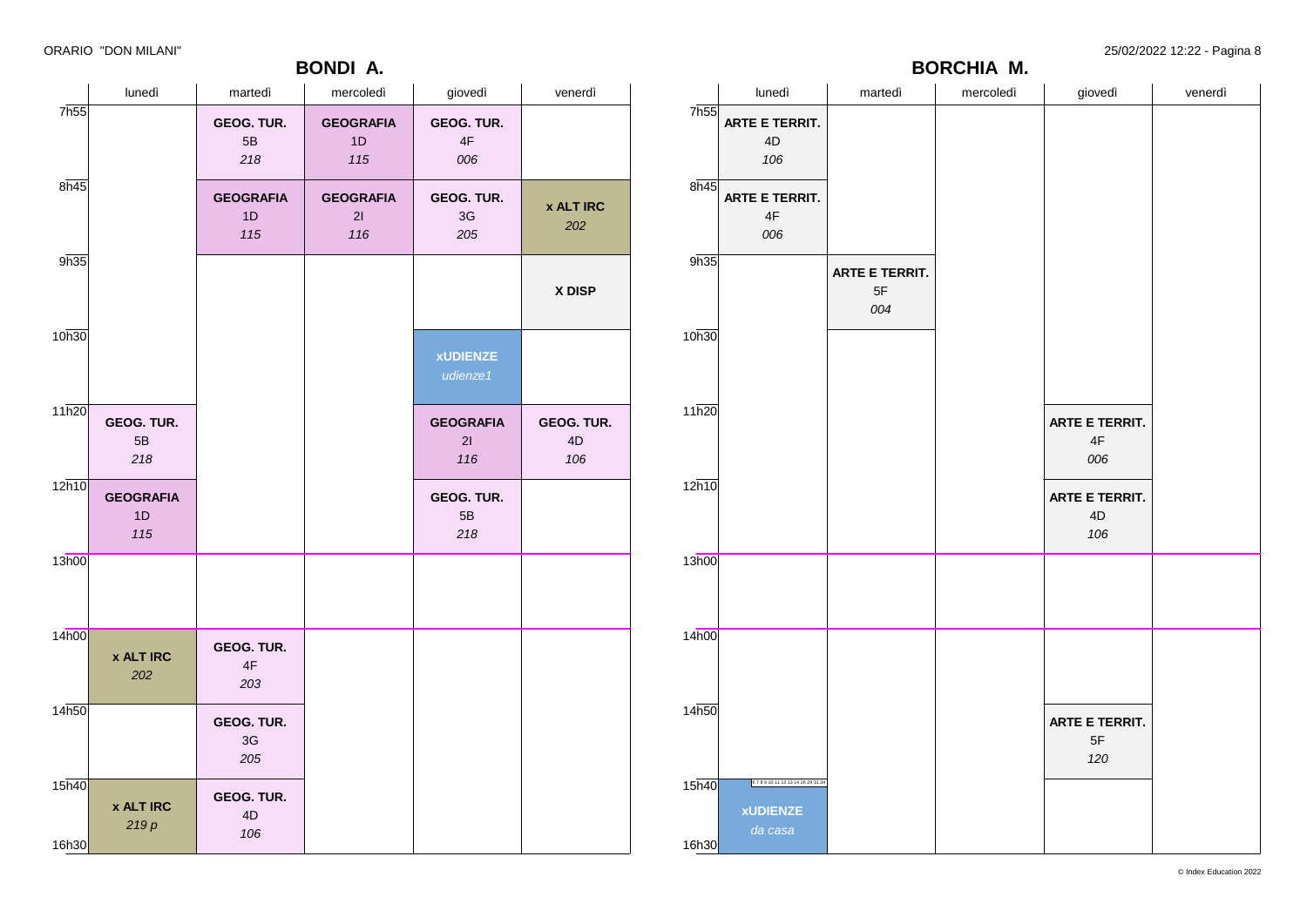|                             |                                |         | <b>BORTOT M.</b>               |                                |         | BOSCO I.          |                                      |                                   |                                      |                                       |                                         |
|-----------------------------|--------------------------------|---------|--------------------------------|--------------------------------|---------|-------------------|--------------------------------------|-----------------------------------|--------------------------------------|---------------------------------------|-----------------------------------------|
|                             | lunedì                         | martedì | mercoledì                      | giovedì                        | venerdì |                   | lunedì                               | martedì                           | mercoledì                            | giovedì                               | venerdì                                 |
| 7 <sub>h55</sub>            | <b>MATEMATICA</b><br>1A<br>103 |         | <b>MATEMATICA</b><br>1A<br>103 |                                |         | 7 <sub>h55</sub>  | $2L_{-}$ (TED)<br>4E<br>216          |                                   |                                      | $2L_{-}$ (TED)<br>1C<br>120           |                                         |
| 8h45                        | <b>MATEMATICA</b>              |         | <b>xUDIENZE</b><br>udienze1    |                                |         | 8h45              | $2L_{-}$ (TED)<br>4C<br><b>108mm</b> |                                   |                                      | <b>xUDIENZE</b><br>udienze2           |                                         |
| 9h35                        | 2A<br>003                      |         |                                |                                |         | 9h35              |                                      |                                   |                                      |                                       | $2L_{-}$ (TED)<br>1C<br>120             |
| 10h30                       | <b>MATEMATICA</b><br>1D<br>115 |         | <b>MATEMATICA</b><br>2A<br>003 |                                |         | 10h30             |                                      | $2L_{-}$ (TED)<br>5E<br>104       |                                      | $3L_{-}$ (TED)<br><5A> fr ted<br>219p | $2L_{-}$ (TED)<br>5E<br>104             |
| 11h20                       |                                |         | <b>MATEMATICA</b><br>1D<br>115 |                                |         | 11h20             |                                      | $3L$ (TED)<br><5A> fr ted<br>219p | $2L_{-}$ (TED)<br>4C<br><b>108mm</b> | <b>x ALT IRC</b><br>122               | $3L_{-}$ (TED)<br>$<5A>$ fr ted<br>217p |
| 12h10                       |                                |         | <b>MATEMATICA</b><br>1A<br>103 | <b>MATEMATICA</b><br>1D<br>115 |         | 12h10             |                                      |                                   | $2L_{-}$ (TED)<br>4E<br>216          |                                       | x SER<br>105                            |
| 13h00                       |                                |         |                                |                                |         | 13h00             |                                      |                                   |                                      |                                       |                                         |
| 14 <sub>h00</sub>           |                                |         |                                | <b>MATEMATICA</b><br>1A<br>103 |         | 14 <sub>h00</sub> |                                      |                                   | $2L$ <sub>(TED)</sub><br>1C<br>120   |                                       | <b>xRISORSA</b>                         |
| 14h50                       |                                |         |                                | <b>MATEMATICA</b><br>2A<br>104 |         | 14h50             |                                      |                                   | <b>x ALT IRC</b><br>103              |                                       | <b>xRISORSA</b>                         |
| $15\overline{h40}$<br>16h30 |                                |         |                                | <b>MATEMATICA</b><br>1D<br>115 |         | 15h40<br>16h30    |                                      |                                   | $2L_{-}$ (TED)<br>5E<br>104          |                                       | <b>xRISORSA</b>                         |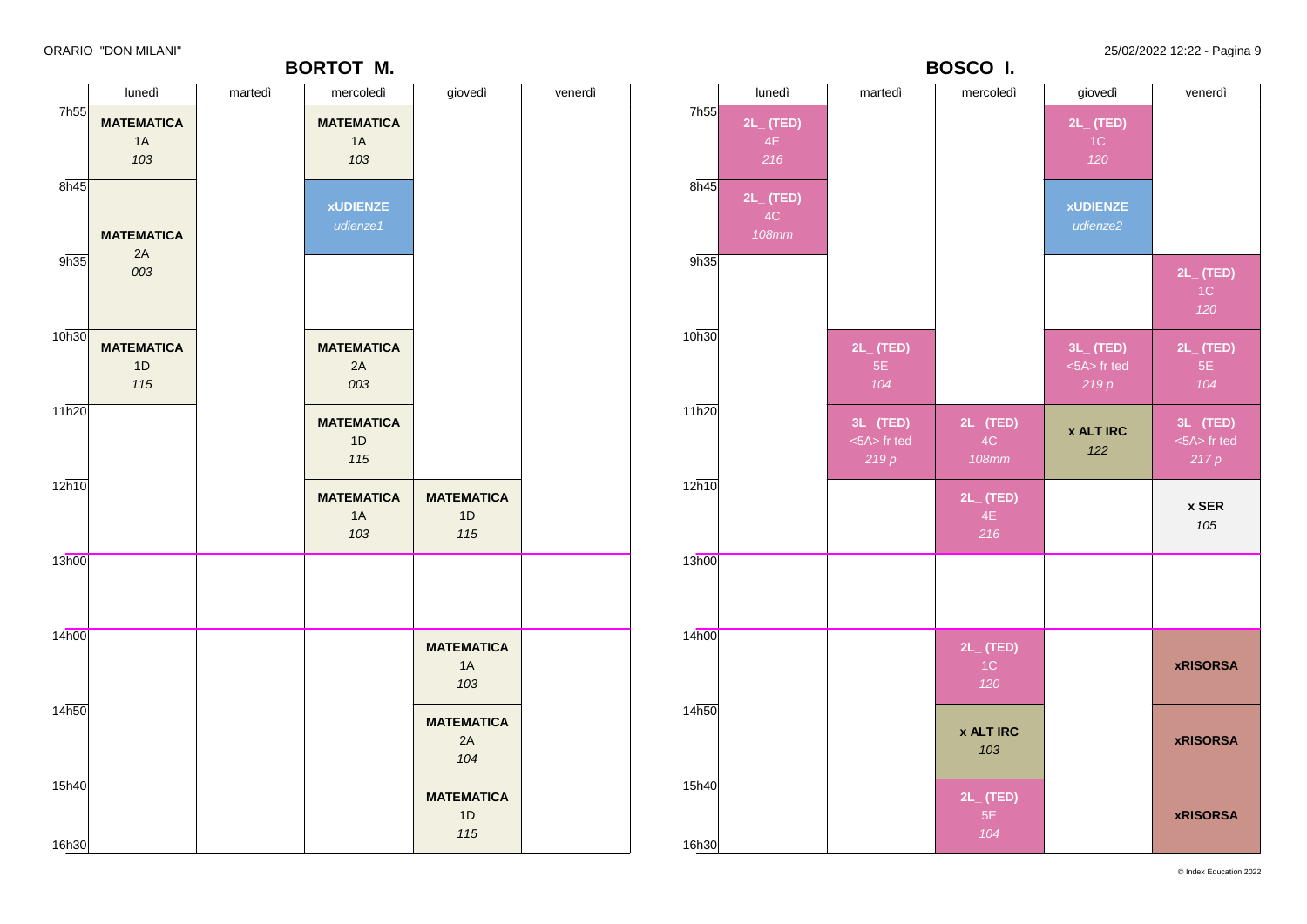### **CAFORIO R.**

ORARIO "DON MILANI" 25/02/2022 12:22 - Pagina 10

|                             | lunedì                                               | martedì            | mercoledì                  | giovedì            | venerdì                            |  |
|-----------------------------|------------------------------------------------------|--------------------|----------------------------|--------------------|------------------------------------|--|
| 7h55                        |                                                      |                    |                            |                    |                                    |  |
| 8h45                        |                                                      |                    | <b>TIC</b><br>2E<br>lab210 |                    |                                    |  |
| 9h35                        | <b>xUDIENZE</b><br>da casa                           |                    |                            |                    |                                    |  |
| 10h30                       |                                                      | <b>INFORMATICA</b> | <b>INFORMATICA</b>         | <b>INFORMATICA</b> | <b>INFORMATICA</b><br>3D<br>lab212 |  |
| 11h20                       | <b>LETTERE</b><br><b>FACCIOLI S.</b><br>2E<br>lab210 | 2A<br>lab210       | 1A<br>lab210               | 1B<br>lab211       |                                    |  |
| 12h10                       |                                                      |                    |                            |                    |                                    |  |
| 13h00                       |                                                      |                    |                            |                    |                                    |  |
| 14h00                       |                                                      |                    |                            |                    |                                    |  |
| 14h50                       |                                                      | <b>INFORMATICA</b> |                            |                    |                                    |  |
| $15\overline{h40}$<br>16h30 |                                                      | 2B<br>lab210       |                            |                    |                                    |  |

**CAMMARATA J.**

|                    | lunedì                                                    | martedì                        | mercoledì                      | giovedì                                   | venerdì                        |
|--------------------|-----------------------------------------------------------|--------------------------------|--------------------------------|-------------------------------------------|--------------------------------|
| 7h55               |                                                           | <b>MATEMATICA</b><br>5L<br>111 |                                |                                           | <b>MATEMATICA</b><br>2C<br>208 |
| 8h45               |                                                           | <b>MATEMATICA</b><br>2C<br>208 | <b>MATEMATICA</b><br>5L<br>111 |                                           | <b>MATEMATICA</b><br>4E<br>216 |
| 9h35               |                                                           | <b>MATEMATICA</b><br>2B<br>102 | <b>xUDIENZE</b><br>udienze1    |                                           |                                |
|                    | 10h30 Scienze_integrate<br>DE TOGNI M.<br>2C<br>lab201sci |                                |                                | <b>MATEMATICA</b><br>2C<br>208            | <b>MATEMATICA</b><br>2B<br>102 |
| 11h20              | <b>MATEMATICA</b><br>2B<br>102                            |                                | <b>MATEMATICA</b><br>3E<br>215 | <b>MATEMATICA</b><br>$4\mathsf{E}$<br>216 | <b>MATEMATICA</b><br>3E<br>215 |
| 12h10              | <b>MATEMATICA</b><br>$4\mathsf{E}$<br>216                 |                                | <b>MATEMATICA</b><br>2B<br>102 | <b>MATEMATICA</b><br>5L<br>111            |                                |
| 13h00              |                                                           |                                |                                |                                           |                                |
| 14h00              | <b>MATEMATICA</b><br>3E<br>215                            |                                |                                |                                           |                                |
| 14h50              | <b>MATEMATICA</b><br>2C<br>208                            |                                |                                |                                           |                                |
| $15\overline{h40}$ |                                                           |                                |                                |                                           |                                |
| 16h30              |                                                           |                                |                                |                                           |                                |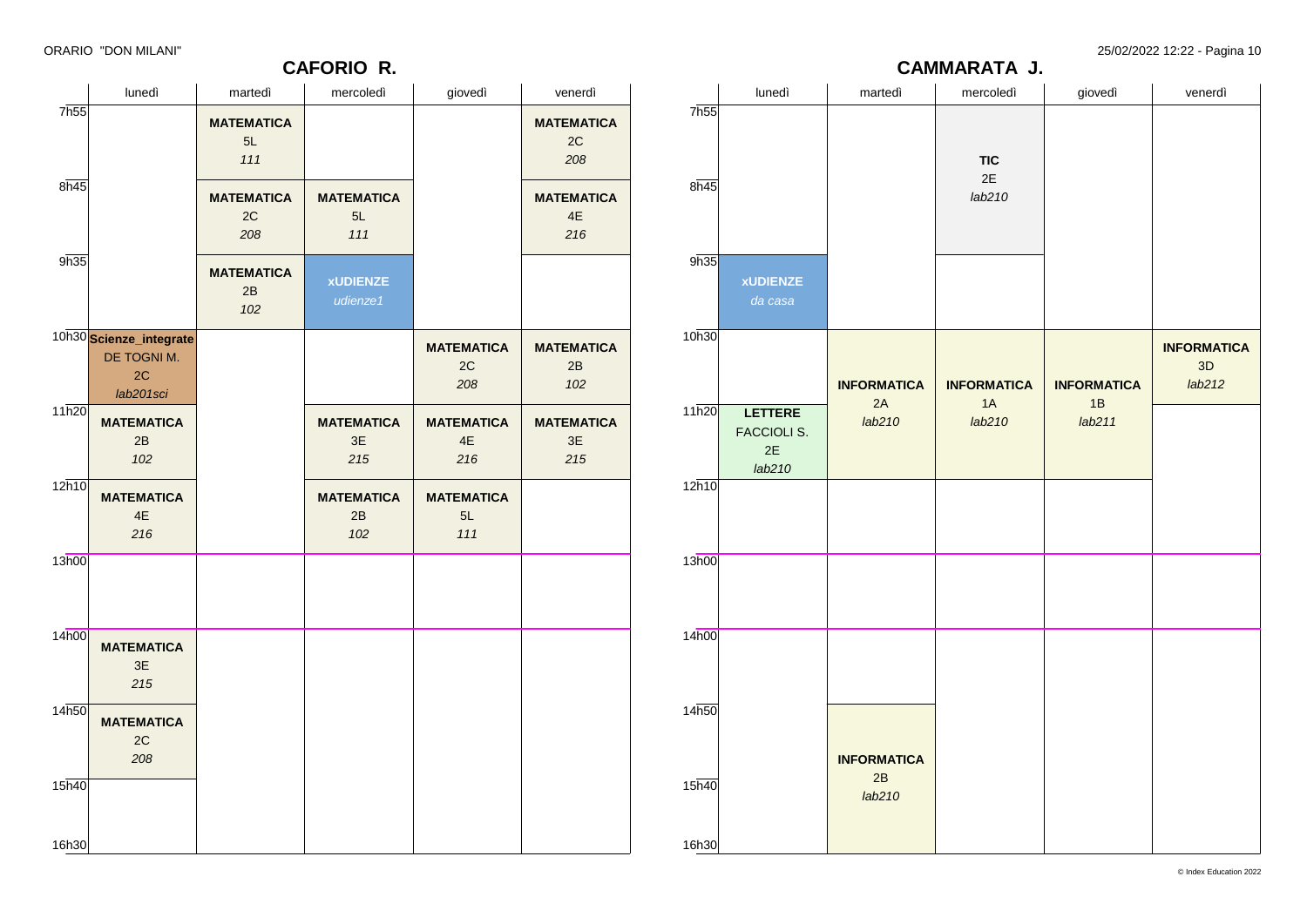ORARIO "DON MILANI" 25/02/2022 12:22 - Pagina 11

| .                 |        |                                 | <b>CAPPELLINI I.</b>        |                      |                                                           | . בי<br><b>CARIDI N.</b> |                               |                               |                                    |                                    |                               |  |
|-------------------|--------|---------------------------------|-----------------------------|----------------------|-----------------------------------------------------------|--------------------------|-------------------------------|-------------------------------|------------------------------------|------------------------------------|-------------------------------|--|
|                   | lunedì | martedì                         | mercoledì                   | giovedì              | venerdì                                                   |                          | lunedì                        | martedì                       | mercoledì                          | giovedì                            | venerdì                       |  |
| 7h55              |        | <b>LETTERE</b><br>$4\mathsf{F}$ |                             |                      | <b>LETTERE</b><br>$4\mathsf{F}$                           | 7h55                     |                               |                               | GEOG. TUR.<br>$3\mathsf{B}$<br>113 |                                    | <b>GEOGRAFIA</b><br>1A<br>103 |  |
| 8h45              |        | 006                             |                             |                      | 006                                                       | 8h45                     |                               |                               | <b>GEOGRAFIA</b><br>1A<br>103      |                                    | <b>GEOGRAFIA</b><br>1B<br>119 |  |
| 9h35              |        | <b>LETTERE</b><br>5E<br>104     | <b>LETTERE</b>              |                      | 67891011121314262729303234<br><b>xUDIENZE</b><br>udienze1 | 9h35                     | <b>GEOGRAFIA</b><br>1B<br>119 |                               |                                    |                                    |                               |  |
| 10h30             |        |                                 | $5E$<br>104                 |                      |                                                           | 10h30                    |                               | <b>xUDIENZE</b><br>udienze1   |                                    |                                    | GEOG. TUR.<br>3A<br>110       |  |
| 11h20             |        |                                 | <b>LETTERE</b>              | LETTERE<br>5E<br>104 | <b>LETTERE</b><br>$5E$<br>104                             | $11\overline{h20}$       | GEOG. TUR.<br>$3A$<br>110     | GEOG. TUR.<br>3F<br>117       |                                    | GEOG. TUR.<br>4B<br>105            | GEOG. TUR.<br>3F<br>117       |  |
| 12h10             |        |                                 | $4\mathsf{F}$<br>006        | LETTERE<br>4F<br>006 |                                                           | 12h10                    | GEOG. TUR.<br>3D<br>010       | GEOG. TUR.<br>4A<br>005       |                                    | GEOG. TUR.<br>4A<br>005            |                               |  |
| 13h00             |        |                                 |                             |                      |                                                           | 13h00                    |                               |                               |                                    |                                    |                               |  |
| 14h00             |        |                                 |                             |                      | <b>xRISORSA</b>                                           | 14 <sub>h00</sub>        |                               | <b>GEOGRAFIA</b><br>1A<br>103 |                                    | <b>x ALT IRC</b><br>122            |                               |  |
| 14 <sub>h50</sub> |        |                                 | <b>LETTERE</b><br>5E<br>104 |                      |                                                           | 14h50                    |                               | GEOG. TUR.<br>4B<br>105       |                                    | GEOG. TUR.<br>$3D$<br>121          |                               |  |
| 15h40<br>16h30    |        |                                 |                             |                      |                                                           | 15h40<br>16h30           |                               | <b>GEOGRAFIA</b><br>1B<br>119 |                                    | GEOG. TUR.<br>$3\mathsf{B}$<br>113 |                               |  |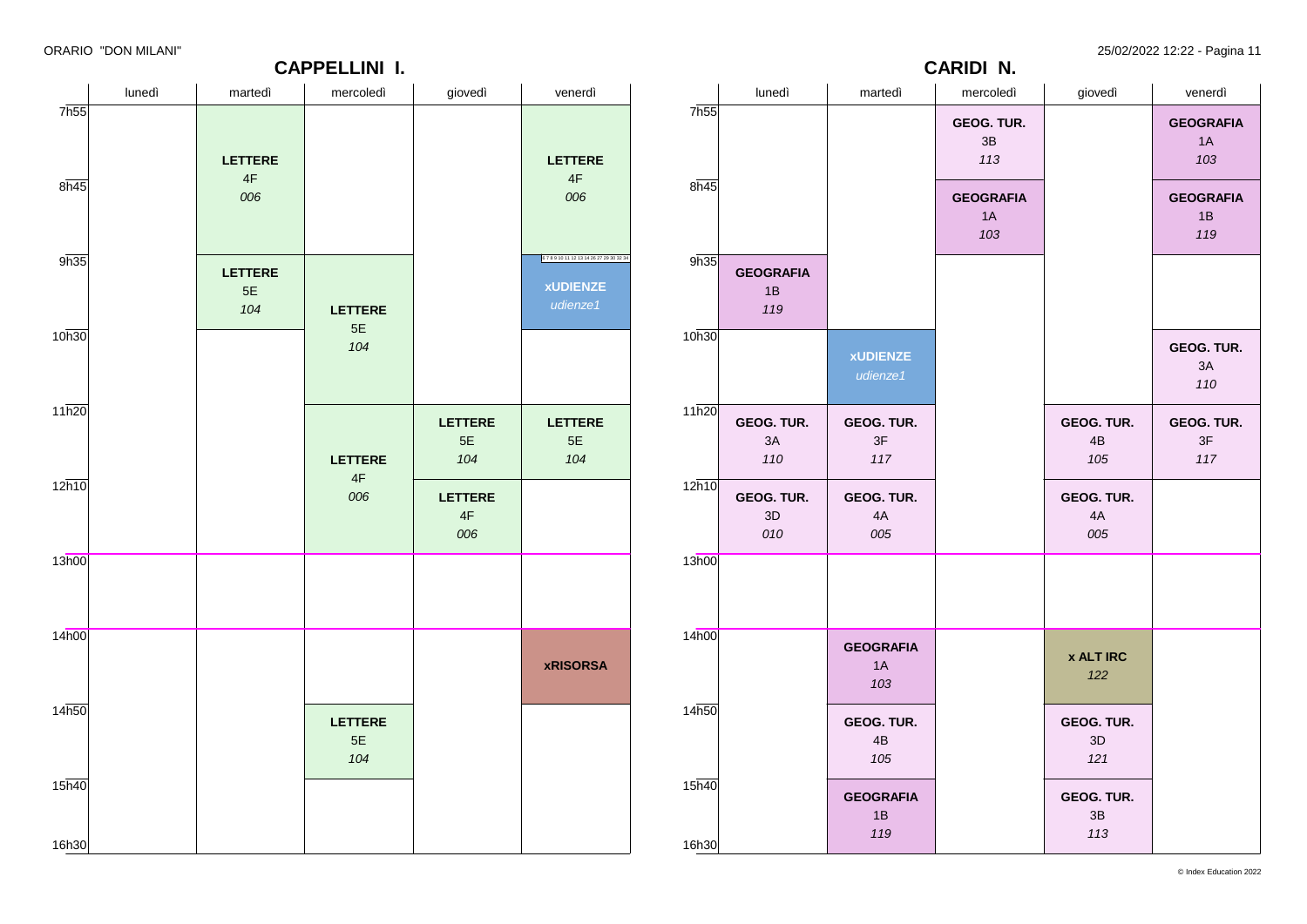**CARLUCCI L.**

ORARIO "DON MILANI" 25/02/2022 12:22 - Pagina 12

**DIRITTO LEGIS. DIRITTO LEGIS.**

**CAROLI G.**

| 7h55<br><b>DIRITTO LEGIS.</b><br><b>DIRITTO LEGIS.</b><br>TEC. AM.<br><b>DIRITTO LEGIS.</b><br>$5\mathsf{E}$<br>3i<br>3i<br>$4\mathsf{E}$<br>104<br>214<br>214<br>216<br>8h45<br>8h45<br><b>STORIA</b><br><b>DIRITTO LEGIS.</b><br><b>DIRITTO EC</b><br>DELAITI C.<br>$4\mathsf{E}$<br>2L<br>1L<br>216<br>011<br>122<br>9h35<br>9h35<br><b>DIRITTO LEGIS.</b><br><b>xUDIENZE</b><br>$4\mathsf{E}$<br>udienze1<br>216<br><b>DISC. TUR</b><br>3G<br>6789101112131426283033<br>10 <sub>h30</sub><br>10h30<br>205<br><b>DIRITTO LEGIS.</b><br>TEC. AM.<br><b>DIRITTO LEGIS.</b><br><b>xUDIENZE</b><br>$5E$<br>3E<br>3i<br>udienze1<br>104<br>215<br>$214$<br>11h20<br>11h20<br>TEC. AM.<br>TEC. AM.<br><b>DIRITTO LEGIS.</b><br><b>DIRITTO LEGIS.</b><br>5i<br>$4\mathsf{E}$<br>$3\mathsf{E}$<br>5i<br>207<br>207<br>216<br>$215$<br>$12\overline{h10}$<br>12h10<br><b>DIRITTO EC</b><br><b>DIRITTO LEGIS.</b><br><b>DISC. TUR</b><br><b>DISC. TUR</b><br>3E<br>3G<br>3G<br>1L<br>205<br>205<br>122<br>215<br>13h00<br>13h00<br>14h00<br>14h00<br><b>DISC. TUR</b><br><b>DIRITTO EC</b><br>3G<br>$2\mathsf{L}$<br>205<br>113<br>14 <sub>h50</sub><br>14h50<br><b>DIRITTO LEGIS.</b><br>3i<br>214<br>$15\overline{h40}$<br>15h40<br><b>DIRITTO EC</b><br>21 |      | lunedi | martedi | mercoledi | giovedi | venerdi | lunedi | martedi | mercoledi | giovedi | venerdi                                       |
|--------------------------------------------------------------------------------------------------------------------------------------------------------------------------------------------------------------------------------------------------------------------------------------------------------------------------------------------------------------------------------------------------------------------------------------------------------------------------------------------------------------------------------------------------------------------------------------------------------------------------------------------------------------------------------------------------------------------------------------------------------------------------------------------------------------------------------------------------------------------------------------------------------------------------------------------------------------------------------------------------------------------------------------------------------------------------------------------------------------------------------------------------------------------------------------------------------------------------------------------------------|------|--------|---------|-----------|---------|---------|--------|---------|-----------|---------|-----------------------------------------------|
|                                                                                                                                                                                                                                                                                                                                                                                                                                                                                                                                                                                                                                                                                                                                                                                                                                                                                                                                                                                                                                                                                                                                                                                                                                                        | 7h55 |        |         |           |         |         |        |         |           |         | <b>DIRITTO EC</b><br>1L<br>122                |
|                                                                                                                                                                                                                                                                                                                                                                                                                                                                                                                                                                                                                                                                                                                                                                                                                                                                                                                                                                                                                                                                                                                                                                                                                                                        |      |        |         |           |         |         |        |         |           |         | <b>DIRITTO EC</b><br>21<br>116                |
|                                                                                                                                                                                                                                                                                                                                                                                                                                                                                                                                                                                                                                                                                                                                                                                                                                                                                                                                                                                                                                                                                                                                                                                                                                                        |      |        |         |           |         |         |        |         |           |         |                                               |
|                                                                                                                                                                                                                                                                                                                                                                                                                                                                                                                                                                                                                                                                                                                                                                                                                                                                                                                                                                                                                                                                                                                                                                                                                                                        |      |        |         |           |         |         |        |         |           |         | <b>DIRITTO LEGIS.</b><br>$3\mathsf{E}$<br>215 |
|                                                                                                                                                                                                                                                                                                                                                                                                                                                                                                                                                                                                                                                                                                                                                                                                                                                                                                                                                                                                                                                                                                                                                                                                                                                        |      |        |         |           |         |         |        |         |           |         |                                               |
|                                                                                                                                                                                                                                                                                                                                                                                                                                                                                                                                                                                                                                                                                                                                                                                                                                                                                                                                                                                                                                                                                                                                                                                                                                                        |      |        |         |           |         |         |        |         |           |         |                                               |
|                                                                                                                                                                                                                                                                                                                                                                                                                                                                                                                                                                                                                                                                                                                                                                                                                                                                                                                                                                                                                                                                                                                                                                                                                                                        |      |        |         |           |         |         |        |         |           |         |                                               |
|                                                                                                                                                                                                                                                                                                                                                                                                                                                                                                                                                                                                                                                                                                                                                                                                                                                                                                                                                                                                                                                                                                                                                                                                                                                        |      |        |         |           |         |         |        |         |           |         |                                               |
|                                                                                                                                                                                                                                                                                                                                                                                                                                                                                                                                                                                                                                                                                                                                                                                                                                                                                                                                                                                                                                                                                                                                                                                                                                                        |      |        |         |           |         |         |        |         |           |         |                                               |
| 16h30<br>16h30                                                                                                                                                                                                                                                                                                                                                                                                                                                                                                                                                                                                                                                                                                                                                                                                                                                                                                                                                                                                                                                                                                                                                                                                                                         |      |        |         |           |         |         |        |         | 116       |         |                                               |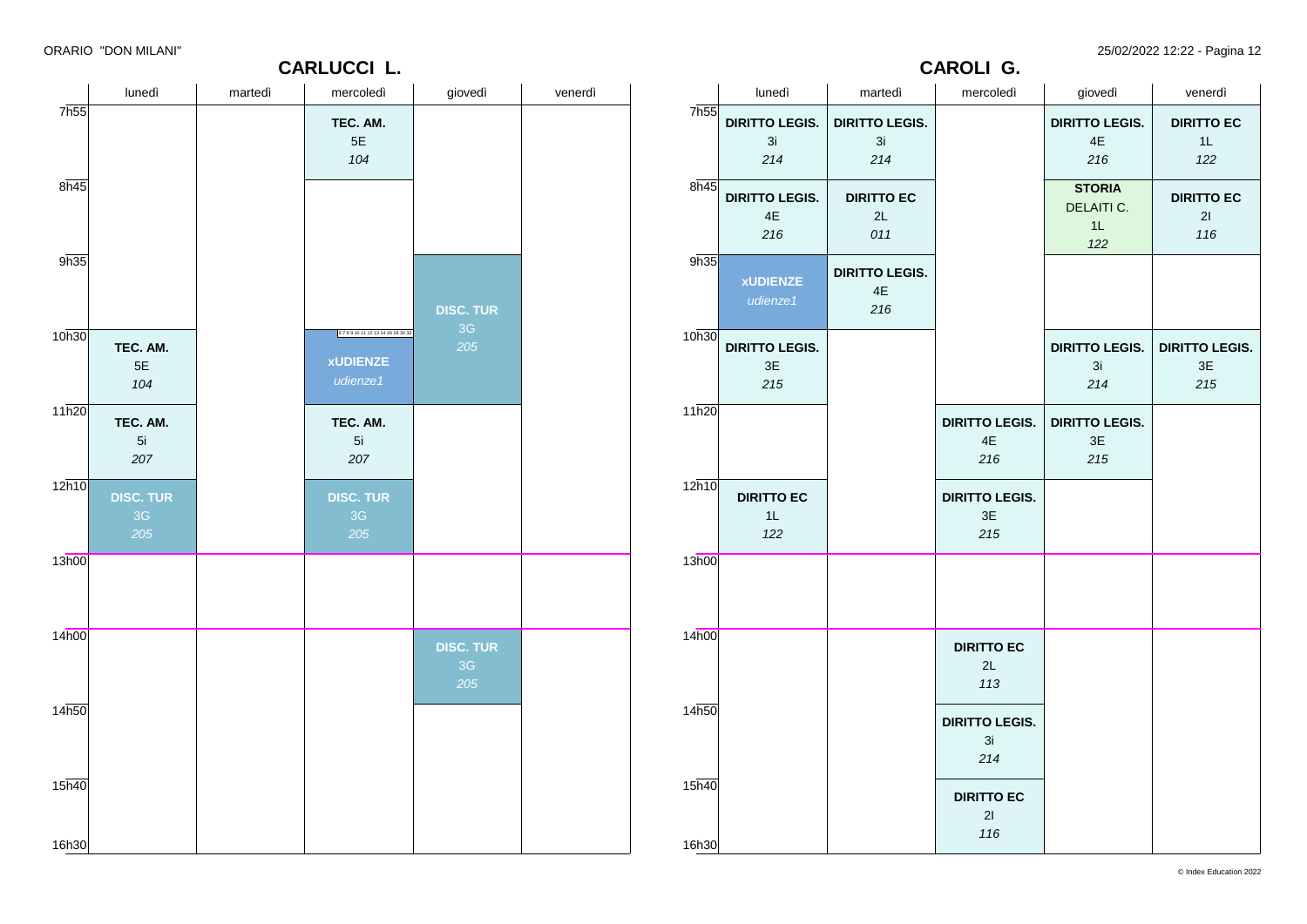**CARULLO G.**

ORARIO "DON MILANI" 25/02/2022 12:22 - Pagina 13

**CASTALDO E.**

|                   | lunedì                           | martedì                          | mercoledì              | giovedì                          | venerdì                        |                            | lunedì                                 | martedì                                 | mercoledì                              | giovedì                                | venerdì                                |
|-------------------|----------------------------------|----------------------------------|------------------------|----------------------------------|--------------------------------|----------------------------|----------------------------------------|-----------------------------------------|----------------------------------------|----------------------------------------|----------------------------------------|
| 7h55              |                                  | <b>DISC. TUR</b><br>5A           | <b>DISC. TUR</b><br>3A |                                  | <b>DISC. TUR</b><br>5A<br>219p | 7h55                       | <b>LETTERE</b><br>3L                   | LETTERE<br>$4\mathsf{M}$<br>107         | <b>LETTERE</b><br>4M                   |                                        |                                        |
| 8h45              |                                  | 219p                             | 110                    |                                  | <b>DISC. TUR</b><br>3A<br>110  | 8h45                       | 121                                    | <b>xUDIENZE</b><br>udienze2             | 107                                    | LETTERE<br>$2\mathrm{C}$               |                                        |
| 9h35              | <b>DISC. TUR</b><br>3A<br>lab211 | <b>DISC. TUR</b><br>4F<br>lab212 | <b>DISC. TUR</b><br>4F |                                  |                                | 9h35                       |                                        | LETTERE<br>ALLEGRA C.<br>$2C$<br>lab211 | <b>LETTERE</b><br>$2\mathrm{C}$<br>208 | 208                                    |                                        |
| 10h30             |                                  |                                  | 006                    |                                  |                                | 10h30                      |                                        | <b>LETTERE</b><br>2C<br>208             |                                        |                                        | <b>LETTERE</b><br>3L<br>121            |
| 11h20             | <b>xUDIENZE</b><br>udienze1      |                                  |                        |                                  |                                | 11h20                      |                                        |                                         | <b>LETTERE</b><br>3L<br>121            | <b>LETTERE</b><br>$4\mathsf{M}$<br>107 | <b>LETTERE</b><br>$4\mathsf{M}$<br>107 |
| 12h10             | <b>DISC. TUR</b><br>4F<br>006    |                                  |                        | <b>DISC. TUR</b><br>5A<br>219p   |                                | 12h10                      |                                        |                                         |                                        | LETTERE<br>$3L$<br>$121$               |                                        |
| 13h00             |                                  |                                  |                        |                                  |                                | 13h00                      |                                        |                                         |                                        |                                        |                                        |
| 14h00             |                                  |                                  |                        | <b>DISC. TUR</b><br>5A<br>lab212 | <b>xRISORSA</b>                | 14h00                      | <b>LETTERE</b><br>$2\mathrm{C}$<br>208 |                                         |                                        |                                        |                                        |
| 14 <sub>h50</sub> |                                  |                                  |                        | <b>DISC. TUR</b><br>4F<br>203    | <b>xRISORSA</b>                | 14h50                      | <b>LETTERE</b><br>3L<br>121            |                                         |                                        |                                        |                                        |
| 15h40<br>16h30    |                                  |                                  |                        | <b>DISC. TUR</b><br>3A<br>110    | <b>xRISORSA</b>                | 15 <sub>h40</sub><br>16h30 | <b>LETTERE</b><br>4M<br>107            |                                         |                                        |                                        |                                        |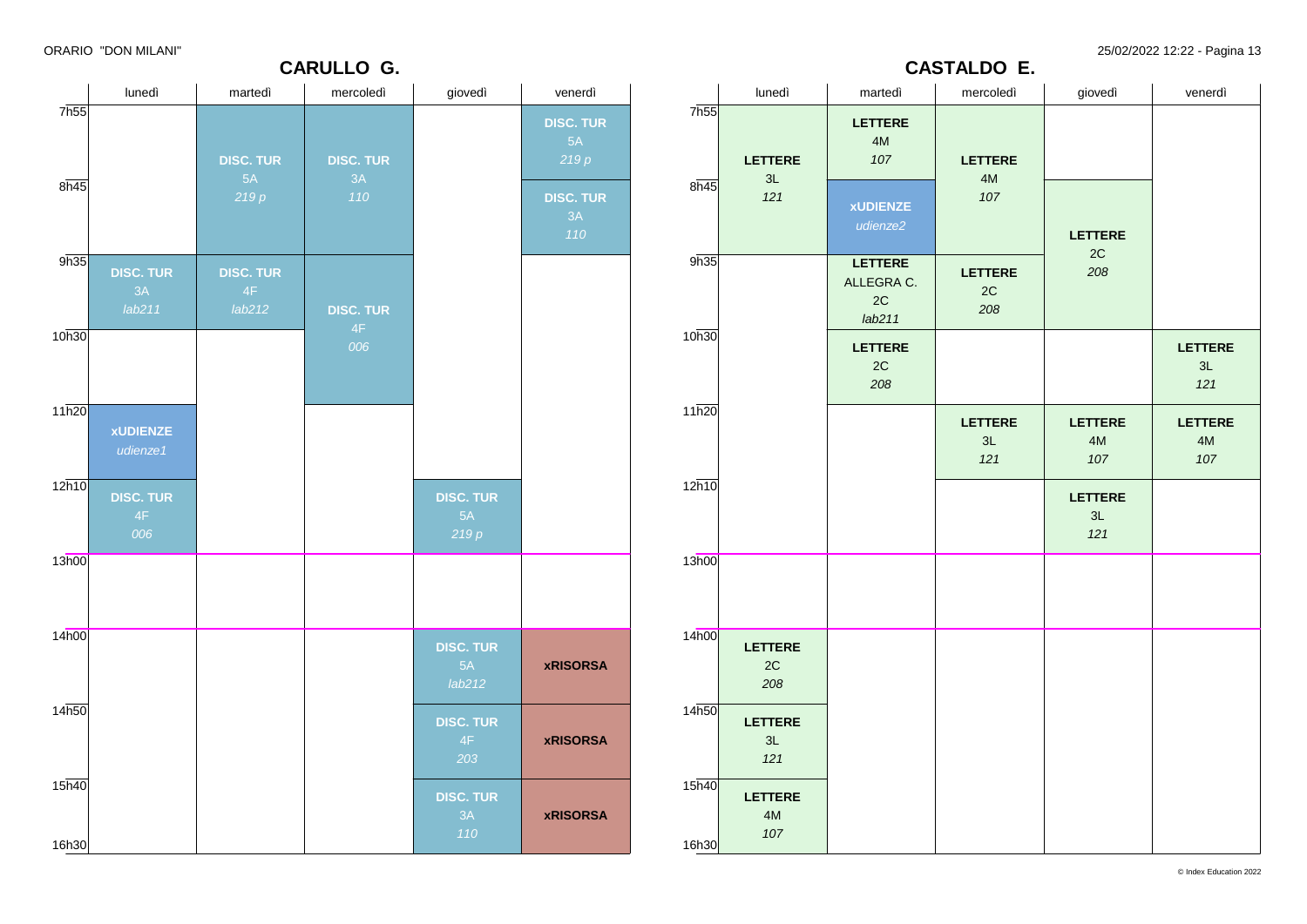### **CAZZANELLI L.**

ORARIO "DON MILANI" 25/02/2022 12:22 - Pagina 14

### **CHIUSOLE M.**

|                   | lunedì                      | martedì                     | mercoledì                                            | giovedì                                            | venerdì                     |       | lun                                              |
|-------------------|-----------------------------|-----------------------------|------------------------------------------------------|----------------------------------------------------|-----------------------------|-------|--------------------------------------------------|
| 7h55              |                             |                             | <b>INGLESE</b><br>2B<br>102                          | <b>INGLESE</b><br>3C<br>101                        | <b>INGLESE</b><br>2B<br>102 | 7h55  | <b>MATEM</b><br>$\overline{2}$<br>2 <sup>i</sup> |
| 8h45              | <b>INGLESE</b><br>2L<br>011 |                             | <b>INGLESE</b><br>3C<br>lab109lingue                 |                                                    | <b>INGLESE</b><br>5i<br>207 | 8h45  | <b>MATEM</b><br>5<br>21                          |
| 9h35              | <b>INGLESE</b><br>5i<br>207 |                             | 679101214262729303234<br><b>xUDIENZE</b><br>udienze2 |                                                    |                             | 9h35  |                                                  |
| 10h30             |                             | <b>INGLESE</b><br>2B<br>102 |                                                      | <b>INGLESE</b><br>PATON M.<br>2L<br>011, lab201sci |                             | 10h30 |                                                  |
| 11h20             |                             |                             |                                                      |                                                    |                             | 11h20 | <b>MATEM</b><br>3 <sup>0</sup><br>2 <sup>i</sup> |
| 12h10             |                             | <b>INGLESE</b><br>3C<br>101 |                                                      |                                                    | <b>X RETE</b><br>203        | 12h10 |                                                  |
| 13h00             |                             |                             |                                                      |                                                    |                             | 13h00 |                                                  |
| 14 <sub>h00</sub> |                             |                             |                                                      |                                                    |                             | 14h00 |                                                  |
| 14h50             |                             |                             | <b>INGLESE</b><br>5i<br>lab109lingue                 |                                                    |                             | 14h50 |                                                  |
| 15h40             |                             |                             | <b>INGLESE</b><br>2L<br>113, lab109lingue            |                                                    |                             | 15h40 |                                                  |
| 16h30             |                             |                             |                                                      |                                                    |                             | 16h30 |                                                  |

|                | lunedì                                     | martedì                         | mercoledì                       | giovedì                        | venerdì |
|----------------|--------------------------------------------|---------------------------------|---------------------------------|--------------------------------|---------|
| 7h55           | <b>MATEMATICA</b><br>2D<br>204             |                                 | <b>MATEMATICA</b><br>2D<br>204  | X DISP                         |         |
| 8h45           | <b>MATEMATICA</b><br>5A<br>219p            | <b>MATEMATICA</b><br>4D<br>106  | <b>xUDIENZE</b><br>udienze2     | <b>MATEMATICA</b><br>4D<br>106 |         |
| 9h35           |                                            | <b>MATEMATICA</b><br>5A<br>219p | <b>MATEMATICA</b><br>3G<br>205  | <b>MATEMATICA</b><br>2D<br>204 |         |
| 10h30          |                                            | <b>MATEMATICA</b><br>3G<br>205  | <b>MATEMATICA</b><br>5A<br>219p |                                |         |
| 11h20          | <b>MATEMATICA</b><br>3 <sub>G</sub><br>205 | <b>MATEMATICA</b><br>2D<br>204  |                                 |                                |         |
| 12h10          |                                            |                                 | <b>MATEMATICA</b><br>4D<br>106  |                                |         |
| 13h00          |                                            |                                 |                                 |                                |         |
| 14h00          |                                            |                                 |                                 |                                |         |
| 14h50          |                                            |                                 |                                 |                                |         |
| 15h40<br>16h30 |                                            |                                 |                                 |                                |         |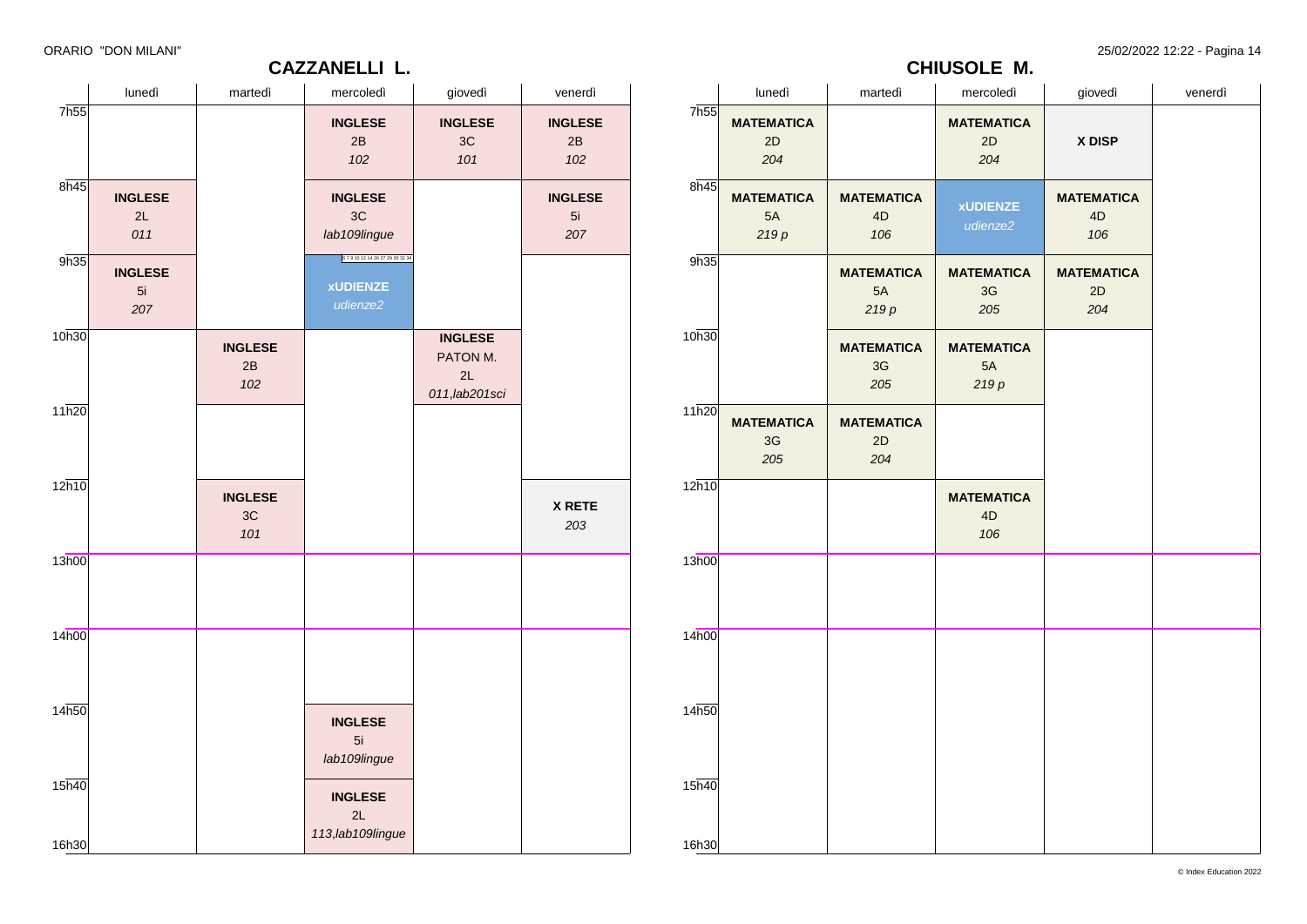**CIOLA F.**

ORARIO "DON MILANI" 25/02/2022 12:22 - Pagina 15

**MATEMATICA** 5M *206*

**MATEMATICA** 4M *107*

> **xUDIENZE** *udienze2*

**MATEMATICA** 2L *011*

**CLEMENTI M.**

#### lunedì martedì mercoledì giovedì venerdì 7h55 8h45 9h35 10h30 11h20  $12h10$ 13h00 14h00  $14<sub>h50</sub>$ 15h40 16h30 **INFORMATICA** 1D *lab211* **INFORMATICA** 3A *lab212* **INFORMATICA** 3B *lab212* 6 7 8 9 10 11 12 13 14 27 33 **xUDIENZE** *da casa* lunedì martedì mercoledì giovedì venerdì 7h55 8h45  $9h35$ 10h30 **MATEMATICA**  $11h20$  $12h10$ 13h00 14h00  $14<sub>h50</sub>$  $15h40$ 16h30 **MATEMATICA** 1L *122* **x ALT IRC** *116* ALLEGRA C. 1L *lab212* **MATEMATICA** 4M *107* **MATEMATICA** 3L *121* **MATEMATICA**  $2<sub>l</sub>$ *011* **MATEMATICA** 1L *122* **MATEMATICA** 3L *121* **MATEMATICA**  $3l$ *121* **MATEMATICA** 2L *011* **MATEMATICA** 5M *206* **MATEMATICA** 4M *107* **MATEMATICA** 1L *122* **MATEMATICA** 5M *206* **MATEMATICA**  $2<sub>l</sub>$ *011* **Scienze\_integrate** DE TOGNI M. 2L *lab201sci* **MATEMATICA** BIANCO D. 1L *lab201sci*

© Index Education 2022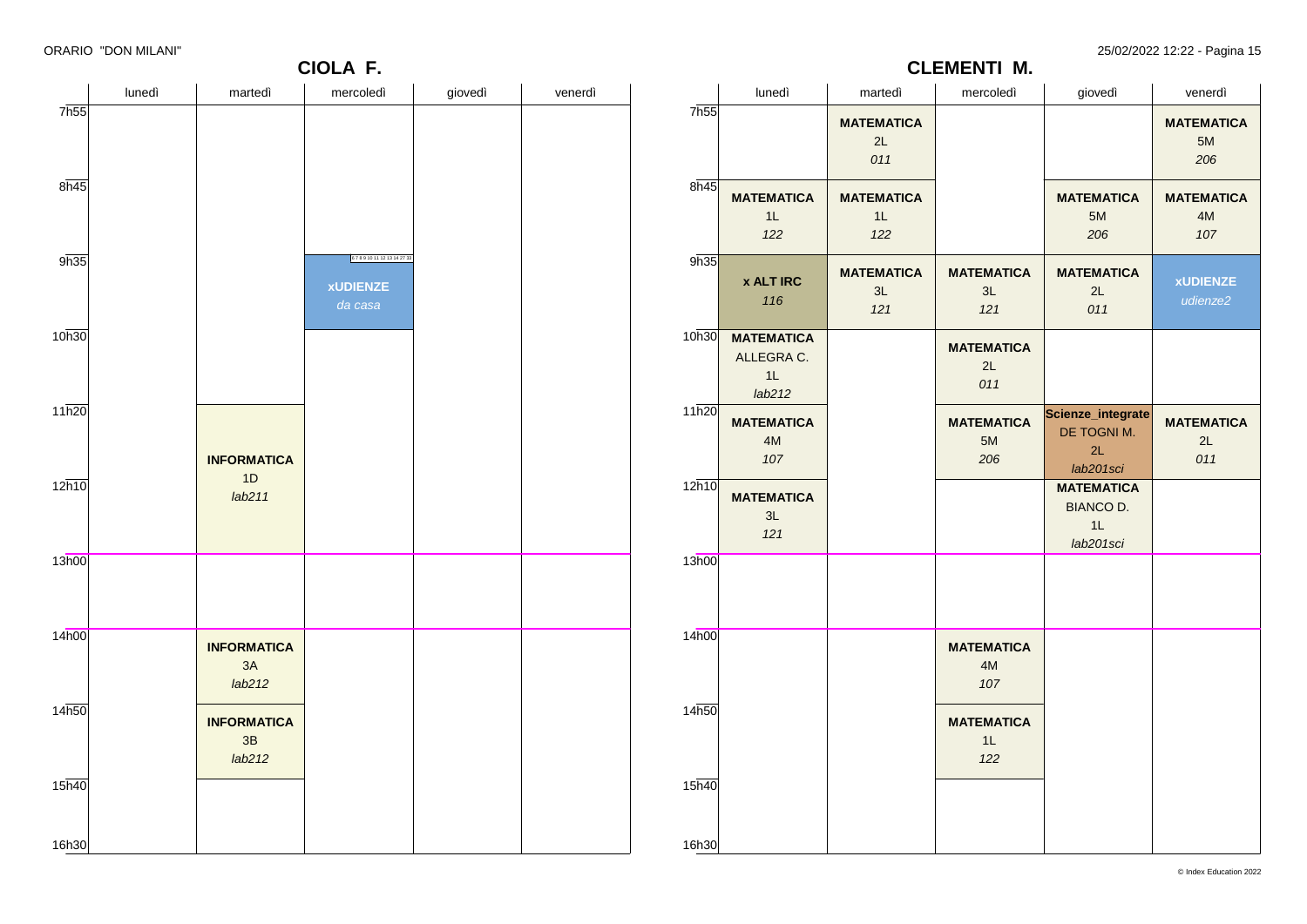### ORARIO "DON MILANI" 25/02/2022 12:22 - Pagina 16

### **CORRADETTI A.**

|       | lunedì                 | martedì                | mercoledì              | giovedì                | venerdì                |
|-------|------------------------|------------------------|------------------------|------------------------|------------------------|
| 7h55  |                        |                        |                        |                        |                        |
|       |                        |                        |                        |                        |                        |
|       |                        |                        |                        |                        |                        |
| 8h45  |                        |                        | <b>GEOGRAFIA</b>       |                        | <b>GEOGRAFIA</b>       |
|       |                        |                        | 2C<br>208              |                        | 2B<br>102              |
| 9h35  |                        |                        |                        |                        |                        |
|       | <b>GEOGRAFIA</b>       | <b>GEOGRAFIA</b>       | <b>GEOGRAFIA</b>       | <b>GEOGRAFIA</b>       | <b>GEOGRAFIA</b>       |
|       | 2C<br>208              | 2D<br>204              | 2E<br>114              | 2A<br>003              | 2D<br>204              |
| 10h30 |                        |                        |                        |                        |                        |
|       | <b>GEOGRAFIA</b><br>2L |                        |                        | <b>xUDIENZE</b>        | <b>GEOGRAFIA</b><br>2A |
|       | 011                    |                        |                        | LWeb                   | 003                    |
| 11h20 |                        |                        |                        |                        |                        |
|       | <b>GEOGRAFIA</b>       | <b>GEOGRAFIA</b>       | <b>GEOGRAFIA</b>       |                        |                        |
|       | 2D<br>204              | 2B<br>102              | 2B<br>102              |                        |                        |
| 12h10 |                        |                        |                        |                        |                        |
|       |                        | <b>GEOGRAFIA</b><br>2E | <b>GEOGRAFIA</b><br>2A | <b>GEOGRAFIA</b><br>2L |                        |
|       |                        | 114                    | 003                    | 011                    |                        |
| 13h00 |                        |                        |                        |                        |                        |
|       |                        |                        |                        |                        |                        |
|       |                        |                        |                        |                        |                        |
| 14h00 |                        |                        |                        |                        |                        |
|       |                        |                        |                        |                        |                        |
|       |                        |                        |                        |                        |                        |
| 14h50 |                        |                        |                        |                        |                        |
|       |                        |                        |                        | <b>xRISORSA</b>        |                        |
|       |                        |                        |                        |                        |                        |
| 15h40 |                        |                        |                        |                        |                        |
|       |                        |                        |                        |                        |                        |
|       |                        |                        |                        |                        |                        |
| 16h30 |                        |                        |                        |                        |                        |

| <b>COMPER S.</b> |                                 |                          |                          |                                                                       |                                    |  |  |  |  |
|------------------|---------------------------------|--------------------------|--------------------------|-----------------------------------------------------------------------|------------------------------------|--|--|--|--|
|                  | lunedì                          | martedì                  | mercoledì                | giovedì                                                               | venerdì                            |  |  |  |  |
| 7h55             |                                 |                          |                          |                                                                       | <b>METOD. OPER</b><br>4L<br>lab212 |  |  |  |  |
| 8h45             | <b>METOD. OPER</b><br>3E<br>215 |                          |                          | <b>xRISORSA</b><br><b>FORZIATI C.</b><br>MEGA A.<br><b>MUSCHIO A.</b> | <b>xUDIENZE</b><br>udienze2        |  |  |  |  |
| 9h35             |                                 | <b>METOD. OPER</b><br>3i | <b>METOD. OPER</b><br>3E | <b>xRISORSA</b>                                                       | <b>METOD. OPER</b><br>3i<br>lab212 |  |  |  |  |
| 10h30            |                                 | 214                      | 215                      | <b>METOD. OPER</b><br>4L                                              |                                    |  |  |  |  |
| 11h20            | <b>METOD. OPER</b><br>5L<br>111 | <b>METOD. OPER</b><br>3E |                          | 203                                                                   |                                    |  |  |  |  |
| 12h10            | <b>METOD. OPER</b><br>3i<br>214 | 215                      |                          |                                                                       |                                    |  |  |  |  |
| 13h00            |                                 |                          |                          |                                                                       |                                    |  |  |  |  |
| 14h00            | <b>METOD. OPER</b><br>3i<br>214 |                          |                          |                                                                       | <b>xRISORSA</b><br>FORZIATI C.     |  |  |  |  |
| 14h50            | <b>METOD. OPER</b><br>4L<br>203 |                          |                          |                                                                       | MEGA A.<br>MUSCHIO A.              |  |  |  |  |
| 15h40<br>16h30   |                                 |                          |                          |                                                                       |                                    |  |  |  |  |
|                  |                                 |                          |                          |                                                                       |                                    |  |  |  |  |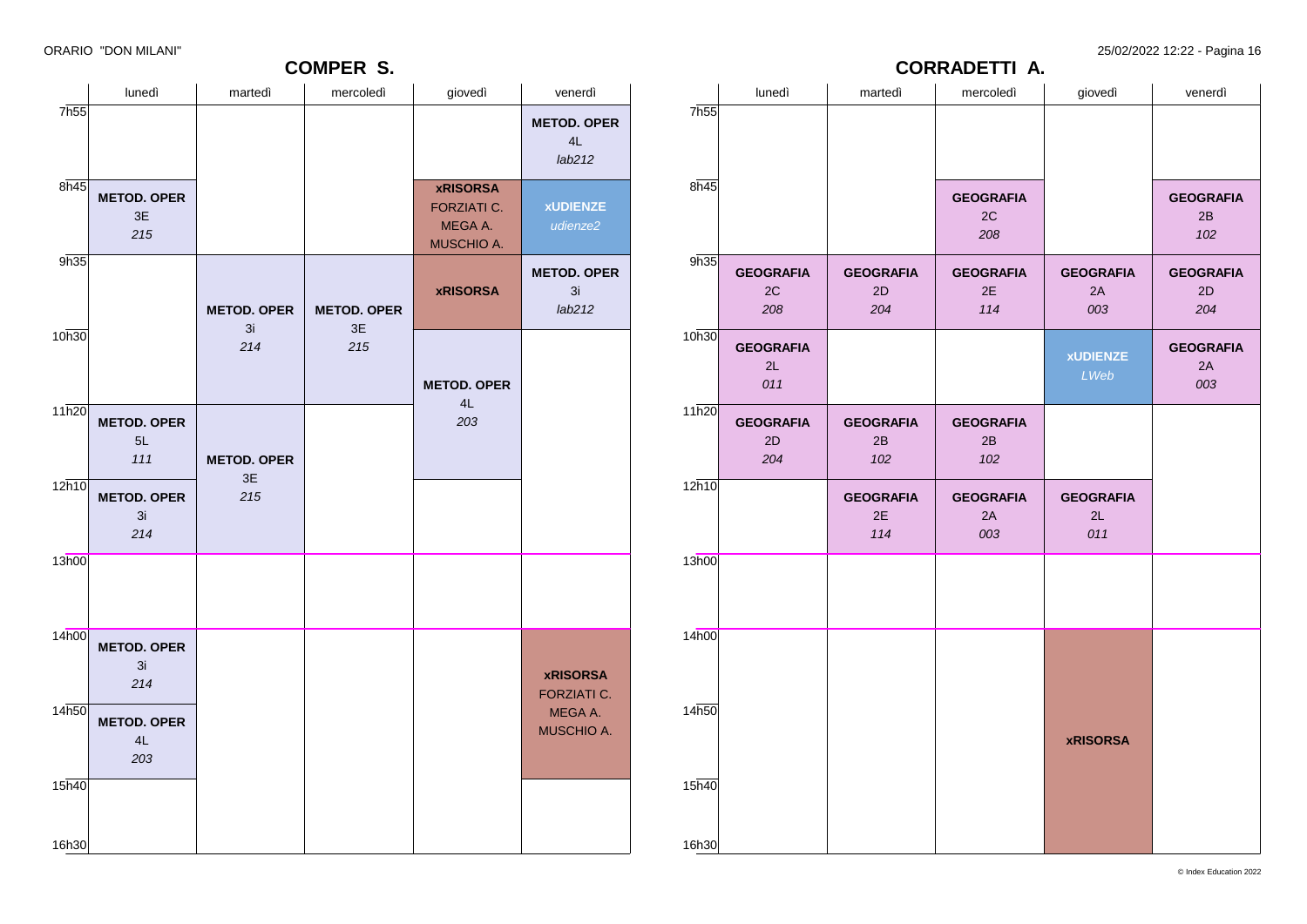**CRISTOFANI A.**

**CTP** *008 p*,*009*

**CTP**

### lunedì martedì mercoledì giovedì venerdì 7h55 8h45 9h35 10h30 11h20  $12h10$ 13h00 14h00 14h50 15h40 16h30 **IGIENE E CMS** *lab211* **IGIENE E CMS** *203* **IGIENE E CMS** *lab210* **IGIENE E CMS** *213* **IGIENE E CMS** *203* **xUDIENZE** *da casa* **IGIENE E CMS** *lab211* **IGIENE E CMS x ALT IRC** *217 p* **IGIENE E CMS IGIENE E CMS** *203* **IGIENE E CMS** *213* **IGIENE E CMS** *213* **IGIENE E CMS IGIENE E CMS** *lab210* lunedì martedì mercoledì giovedì venerdì 7h55 8h45 9h35 10h30 11h20  $12h10$ 13h00 14h00 14h50 15h40 16h30 **CTP** *008 p*,*009* **CTP** *003*,*004*,*005*,*006 007*,*008 p 009*,*010*,*011* **CTP** *008 p*,*009* **CTP** *003*,*004*,*005*,*006 007*,*008 p 009*,*010*,*011* **CTP** *008 p*,*009* **CTP** *003*,*004*,*005*,*006 007*,*008 p 009*,*010*,*011* **CTP** *008 p*,*009* **CTP** *003*,*004*,*005*,*006 007*,*008 p 009*,*010*,*011*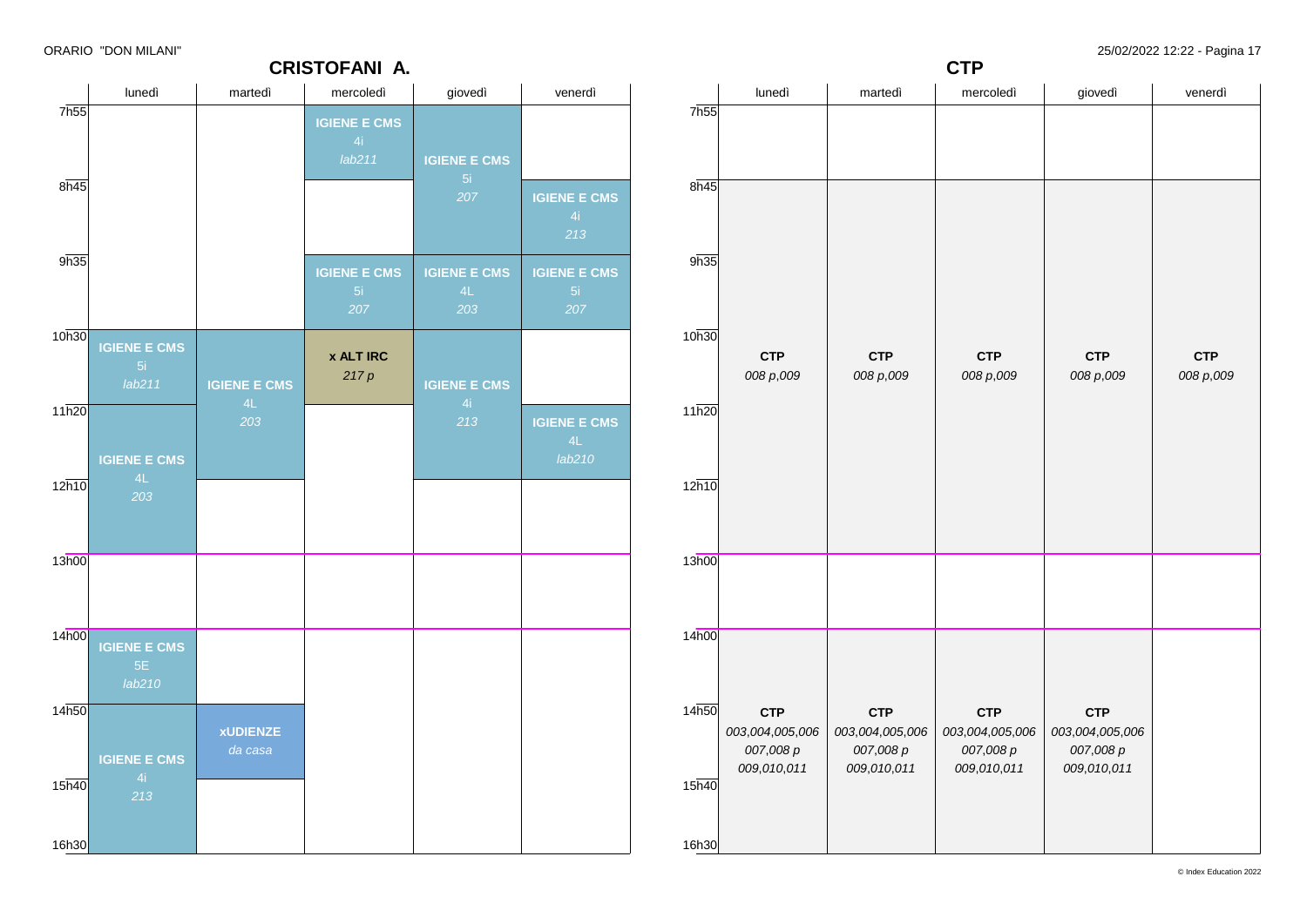### **D'AMARIO V.**

ORARIO "DON MILANI" 25/02/2022 12:22 - Pagina 18

|                             | - -                                |                                           | D'AMARIO V.                                   |                                               |                                               | DE MARCHI M.               |                                                       |         |           |              |         |
|-----------------------------|------------------------------------|-------------------------------------------|-----------------------------------------------|-----------------------------------------------|-----------------------------------------------|----------------------------|-------------------------------------------------------|---------|-----------|--------------|---------|
|                             | lunedì                             | martedì                                   | mercoledì                                     | giovedì                                       | venerdì                                       |                            | lunedì                                                | martedì | mercoledì | giovedì      | venerdì |
| 7h55                        | <b>DIRITTO LEGIS.</b><br>3B<br>113 | <b>DIRITTO LEGIS.</b><br>3B<br>113        | <b>DIRITTO LEGIS.</b><br>3F<br>117            |                                               | <b>DIRITTO EC</b><br>2D<br>204                | 7 <sub>h55</sub>           | <b>TIC</b>                                            |         |           | <b>TIC</b>   |         |
| 8h45                        | <b>XUDIENZE</b><br>udienze1        | <b>DIRITTO EC</b><br>$2\mathsf{D}$<br>204 | <b>DIRITTO LEGIS.</b><br>$4\mathsf{F}$<br>006 |                                               | <b>DIRITTO EC</b><br>1A<br>103                | 8h45                       | 21<br>lab210                                          |         |           | 2L<br>lab210 |         |
| 9h35                        |                                    | <b>DIRITTO EC</b><br>1A<br>103            |                                               |                                               | <b>DIRITTO LEGIS.</b><br>$4\mathsf{F}$<br>006 | 9h35                       | LETTERE<br>GRASSO P.<br>21<br>lab210                  |         |           |              |         |
| 10h30                       | <b>DIRITTO LEGIS.</b><br>5F<br>004 | <b>DIRITTO LEGIS.</b><br>3F<br>117        |                                               | <b>DIRITTO LEGIS.</b><br>$4\mathsf{F}$<br>006 | <b>DIRITTO LEGIS.</b><br>$3\mathsf{B}$<br>113 | 10h30                      |                                                       |         |           |              |         |
| 11h20                       | <b>DIRITTO LEGIS.</b><br>3F<br>117 |                                           | <b>DIRITTO LEGIS.</b><br>$5\mathsf{F}$<br>004 |                                               |                                               | 11h20                      |                                                       |         |           |              |         |
| 12h10                       |                                    |                                           |                                               |                                               |                                               | 12h10                      |                                                       |         |           |              |         |
| 13h00                       |                                    |                                           |                                               |                                               |                                               | 13h00                      |                                                       |         |           |              |         |
| 14h00                       |                                    |                                           |                                               | <b>DIRITTO LEGIS.</b><br>3F<br>117            |                                               | 14h00                      | <b>LETTERE</b><br><b>FACCIOLI S.</b><br>2L<br>lab212  |         |           |              |         |
| 14 <sub>h50</sub>           |                                    |                                           |                                               | <b>DIRITTO LEGIS.</b><br>3B<br>113            |                                               | 14 <sub>h50</sub>          | 6789101112131426293134<br><b>xUDIENZE</b><br>udienze1 |         |           |              |         |
| $15\overline{h40}$<br>16h30 |                                    |                                           |                                               | <b>DIRITTO LEGIS.</b><br>$5\mathsf{F}$<br>120 |                                               | 15 <sub>h40</sub><br>16h30 |                                                       |         |           |              |         |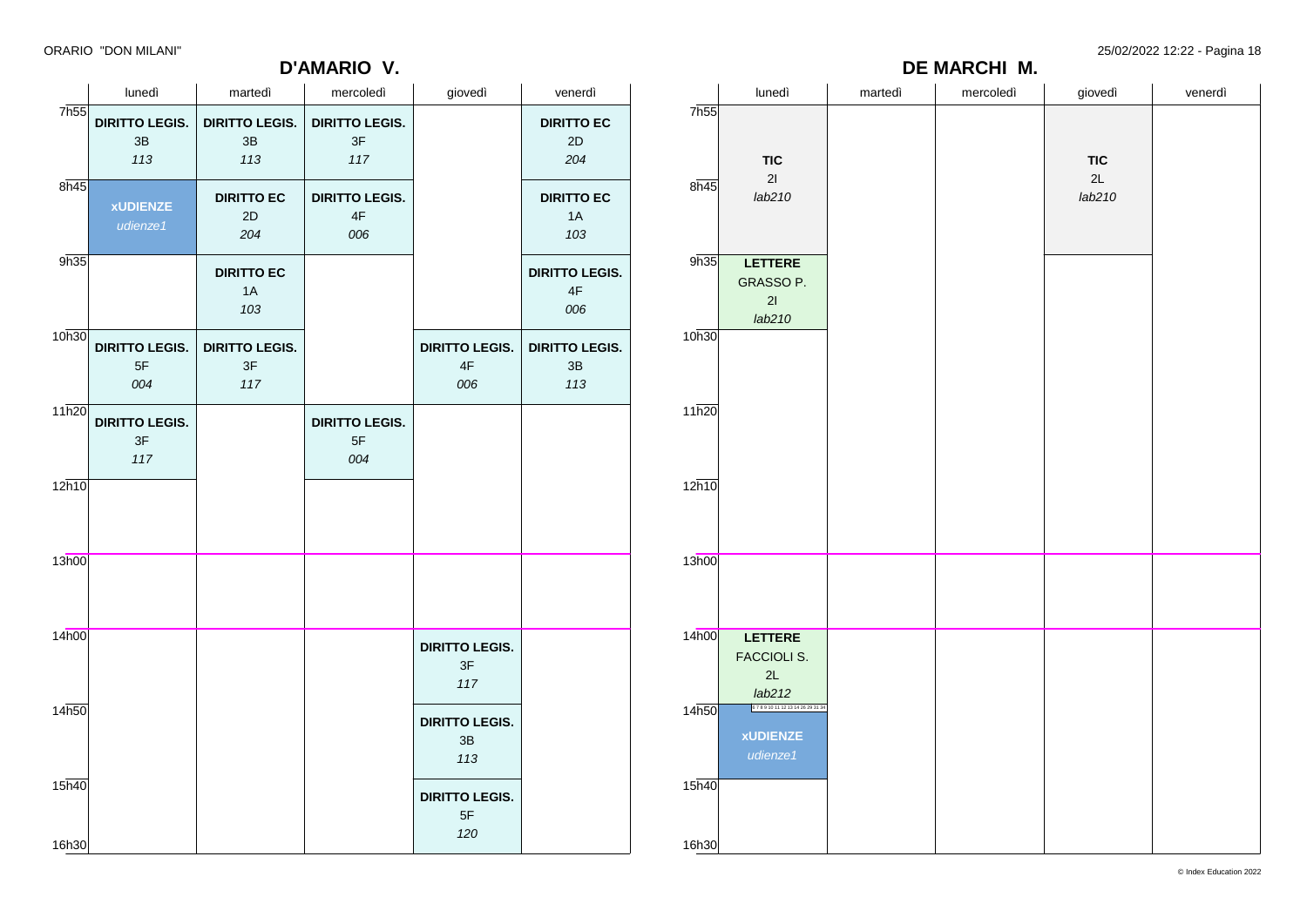### **DE MARIA M.**

ORARIO "DON MILANI" 25/02/2022 12:22 - Pagina 19

|                | lunedì                                      | martedì                                     | mercoledì                                           | giovedì                                     | venerdì                            |
|----------------|---------------------------------------------|---------------------------------------------|-----------------------------------------------------|---------------------------------------------|------------------------------------|
| 7h55           |                                             |                                             | <b>DIRITTO LEGIS.</b><br>4C<br><b>108mm</b>         | <b>DIRITTO LEGIS.</b><br>4C<br><b>108mm</b> |                                    |
| 8h45           |                                             |                                             |                                                     | <b>DIRITTO LEGIS.</b><br>5C<br>209          | <b>DIRITTO EC</b><br>1C<br>120     |
| 9h35           |                                             | <b>DIRITTO LEGIS.</b><br>4C<br><b>108mm</b> | <b>DIRITTO LEGIS.</b><br>3C<br>101                  |                                             | <b>DIRITTO LEGIS.</b><br>5C<br>209 |
| 10h30          |                                             | <b>DIRITTO LEGIS.</b><br>3C<br>101          | <b>xUDIENZE</b><br>udienze2                         | <b>DIRITTO LEGIS.</b><br>3C<br>101          | <b>DIRITTO EC</b><br>2C<br>208     |
| 11h20          |                                             | <b>DIRITTO EC</b><br>2E<br>114              | <b>STORIA</b><br>GRASSO P.<br>1 <sup>C</sup><br>120 |                                             |                                    |
| 12h10          | <b>DIRITTO LEGIS.</b><br>5C<br>209          | <b>DIRITTO EC</b><br>2C<br>208              |                                                     | <b>DIRITTO EC</b><br>1 <sup>C</sup><br>120  |                                    |
| 13h00          |                                             |                                             |                                                     |                                             |                                    |
| 14h00          | <b>DIRITTO LEGIS.</b><br>4C<br><b>108mm</b> |                                             |                                                     |                                             |                                    |
| 14h50          | <b>DIRITTO EC</b><br>2E<br>114              |                                             |                                                     |                                             |                                    |
| 15h40<br>16h30 | <b>DIRITTO LEGIS.</b><br>3C<br>101          |                                             |                                                     |                                             |                                    |

|       | lunedì                      | martedì                        | mercoledì      | giovedì                     | venerdì                     |
|-------|-----------------------------|--------------------------------|----------------|-----------------------------|-----------------------------|
| 7h55  | <b>LETTERE</b><br>2B<br>102 | <b>LETTERE</b><br>2B<br>102    | <b>LETTERE</b> | <b>LETTERE</b><br>4A<br>005 |                             |
| 8h45  | <b>LETTERE</b><br>4A<br>005 | <b>xUDIENZE</b><br>udienze1    | 4A<br>005      |                             | <b>LETTERE</b>              |
| 9h35  |                             | <b>LETTERE</b><br>2A<br>003    | <b>LETTERE</b> | LETTERE<br>4A<br>005        | 2A<br>003                   |
| 10h30 |                             |                                | 2B<br>102      | LETTERE<br>2A<br>003        | <b>LETTERE</b><br>4A<br>005 |
| 11h20 |                             |                                |                |                             |                             |
| 12h10 | <b>LETTERE</b><br>2A<br>003 |                                |                |                             |                             |
| 13h00 |                             |                                |                |                             |                             |
|       |                             |                                |                |                             |                             |
| 14h00 |                             | <b>LETTERE</b><br>4A<br>lab210 |                |                             |                             |
| 14h50 |                             | <b>LETTERE</b><br>2A<br>104    |                |                             |                             |
| 15h40 |                             |                                |                |                             |                             |
| 16h30 |                             |                                |                |                             |                             |

**DE ROSA E.**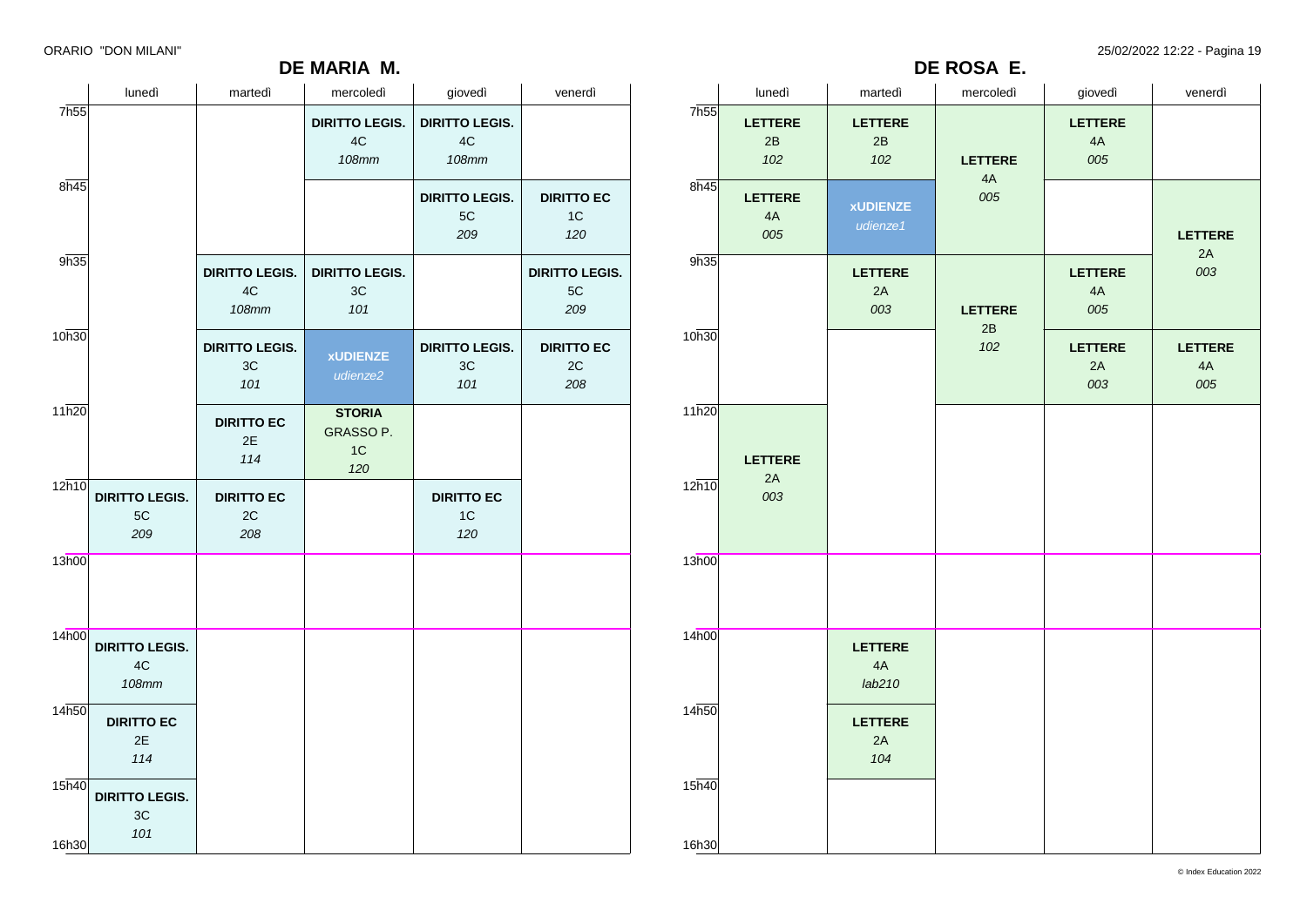### **DE SIMONE R.**

ORARIO "DON MILANI" 25/02/2022 12:22 - Pagina 20

**DE TOGNI M.**

|                             | lunedì                           | martedì                              | mercoledì                      | giovedì                              | venerdì                                                    |                             | lunedì                         | martedì                                                                   | mercoledì                                                                     | giovedì                                   | venerdì                                          |
|-----------------------------|----------------------------------|--------------------------------------|--------------------------------|--------------------------------------|------------------------------------------------------------|-----------------------------|--------------------------------|---------------------------------------------------------------------------|-------------------------------------------------------------------------------|-------------------------------------------|--------------------------------------------------|
| 7h55                        | <b>PSICOLOGIA</b>                | S. UM E SOC.<br>$2\mathtt{C}$<br>208 |                                | S. UM E SOC.<br>$2\mathrm{C}$<br>208 | <b>PSICOLOGIA</b><br>$5\mathsf{E}$<br>104                  | 7 <sub>h55</sub>            | 2L<br>011                      | 2D<br>204                                                                 | Scienze_integrate Scienze_integrate Scienze_integrate<br>$2\mathrm{C}$<br>208 |                                           |                                                  |
| 8h45                        | 5M<br>206                        |                                      |                                |                                      | X DISP                                                     | 8h45                        |                                | Scienze_integrate<br>2B<br>102                                            | <b>CHIMICA</b><br>2D<br>204                                                   |                                           |                                                  |
| 9h35                        | <b>PSICOLOGIA</b><br>$5E$<br>104 |                                      |                                | <b>xUDIENZE</b><br>udienze1          | <b>METOD. OPER</b><br>MORLESCHI S.<br>$2\mathtt{C}$<br>208 | 9h35                        | Scienze_integrate<br>2E<br>114 |                                                                           | Scienze_integrate<br>2L<br>011                                                |                                           |                                                  |
| 10h30                       |                                  | <b>PSICOLOGIA</b><br>5M<br>206       |                                | <b>PSICOLOGIA</b>                    |                                                            |                             | CAFORIO R.<br>2C<br>lab201sci  | 10h30 Scienze_integrate Scienze_integrate<br>MACRI' B.<br>2E<br>lab201sci |                                                                               |                                           |                                                  |
| 11h20                       |                                  | <b>PSICOLOGIA</b>                    | <b>PSICOLOGIA</b>              | 5M<br>206                            |                                                            | 11h20                       | <b>xUDIENZE</b><br>udienze2    |                                                                           |                                                                               | <b>CLEMENTI M.</b><br>2L<br>lab201sci     | Scienze_integrate Scienze_integrate<br>2C<br>208 |
| 12h10                       |                                  | $5\mathsf{E}$<br>104                 | $5E$<br>104                    |                                      |                                                            | 12h10                       | Scienze_integrate<br>2D<br>204 | <b>CHIMICA</b><br>2B<br>lab201sci                                         |                                                                               | Scienze_integrate<br>2E<br>114            |                                                  |
| 13h00                       |                                  |                                      |                                |                                      |                                                            | 13h00                       |                                |                                                                           |                                                                               |                                           |                                                  |
| 14 <sub>h00</sub>           |                                  |                                      | S. UM E SOC.<br>MORLESCHI S.   |                                      |                                                            | 14 <sub>h00</sub>           |                                |                                                                           |                                                                               | <b>CHIMICA</b><br>2B<br>102               | <b>xRISORSA</b>                                  |
| 14 <sub>h50</sub>           |                                  |                                      | 2C<br>208                      |                                      |                                                            | 14h50                       |                                |                                                                           |                                                                               | <b>CHIMICA</b><br>2D<br>lab201sci         |                                                  |
| $15\overline{h40}$<br>16h30 |                                  |                                      | <b>PSICOLOGIA</b><br>5M<br>206 |                                      |                                                            | $15\overline{h40}$<br>16h30 |                                |                                                                           |                                                                               | Scienze_integrate<br>$2\mathsf{B}$<br>102 |                                                  |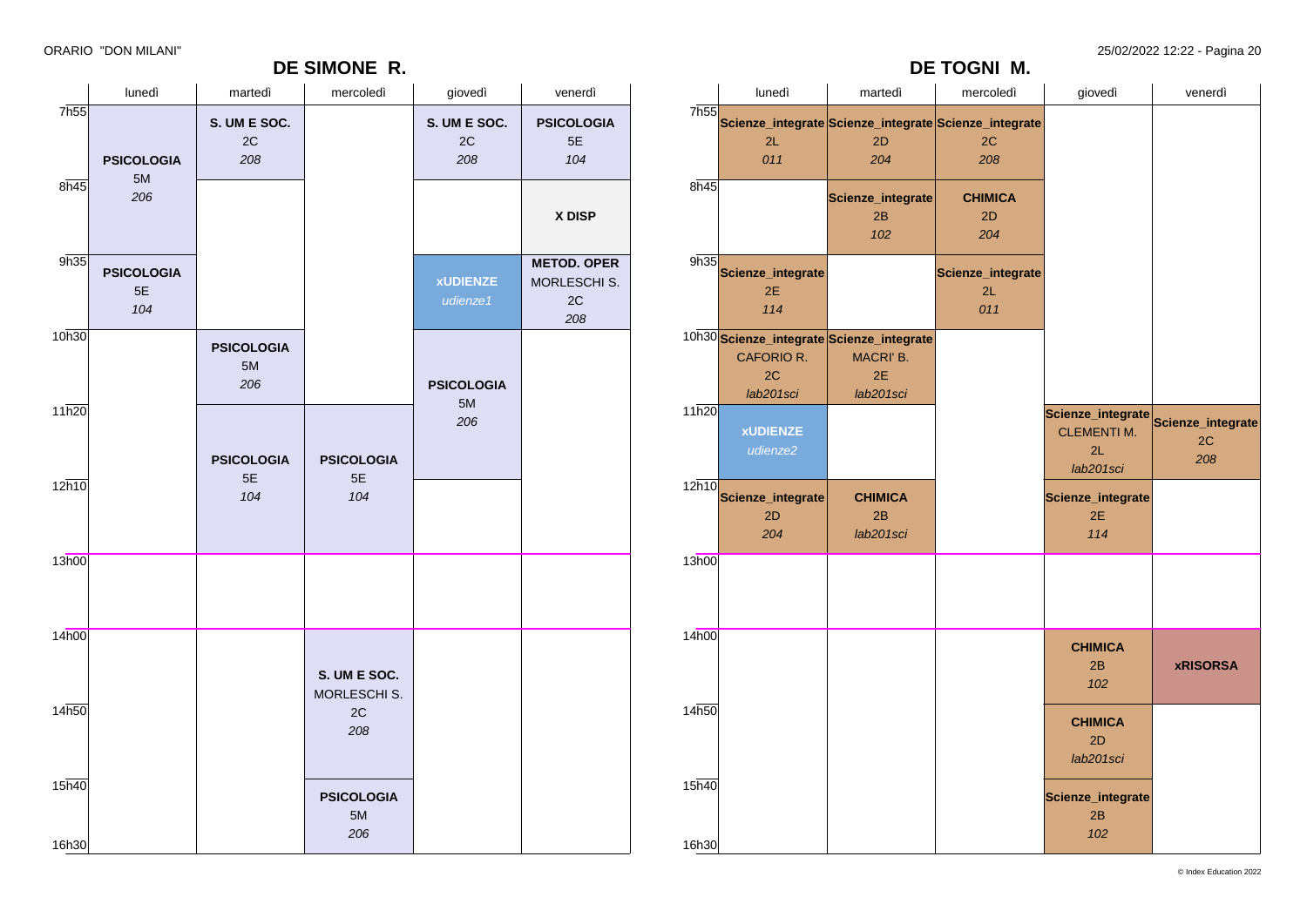**DECET E.**

ORARIO "DON MILANI" 25/02/2022 12:22 - Pagina 21

|                             | lunedì                                                | martedì                            | mercoledì                          | giovedì                                | venerdì |
|-----------------------------|-------------------------------------------------------|------------------------------------|------------------------------------|----------------------------------------|---------|
| 7h55                        | <b>ARTE E TERRIT.</b><br>3G<br>205                    |                                    | <b>ARTE E TERRIT.</b><br>3D<br>010 |                                        |         |
| $8\overline{h45}$           | 6789101112131426293134<br><b>xUDIENZE</b><br>udienze2 | <b>ARTE E TERRIT.</b><br>3B<br>113 | <b>ARTE E TERRIT.</b><br>3G<br>205 |                                        |         |
| 9h35                        | <b>ARTE E TERRIT.</b><br>3F<br>117                    | <b>ARTE E TERRIT.</b><br>3F<br>117 |                                    | <b>ARTE E TERRIT.</b><br>5B<br>218     |         |
| 10h30                       |                                                       |                                    |                                    |                                        |         |
| 11h20                       |                                                       |                                    |                                    |                                        |         |
| 12h10                       |                                                       | ARTE E TERRIT.<br>3D<br>010        |                                    |                                        |         |
| 13h00                       |                                                       |                                    |                                    |                                        |         |
| 14h00                       |                                                       | ARTE E TERRIT.<br>5B<br>218        |                                    | ARTE E TERRIT.<br>$3\mathsf{B}$<br>113 |         |
| 14h50                       |                                                       |                                    |                                    |                                        |         |
| $15\overline{h40}$<br>16h30 |                                                       |                                    |                                    |                                        |         |
|                             |                                                       |                                    |                                    |                                        |         |

| <b>DELAITI C.</b>  |                             |                             |                            |                                         |                             |  |  |  |  |  |  |
|--------------------|-----------------------------|-----------------------------|----------------------------|-----------------------------------------|-----------------------------|--|--|--|--|--|--|
|                    | lunedì                      | martedì                     | mercoledì                  | giovedì                                 | venerdì                     |  |  |  |  |  |  |
| 7h55               | <b>STORIA</b><br>1D<br>115  |                             | <b>LETTERE</b><br>3E       | <b>STORIA</b><br>3G<br>205              | <b>LETTERE</b><br>3E<br>215 |  |  |  |  |  |  |
| 8h45               | <b>x ALT IRC</b><br>202     |                             | 215                        | <b>STORIA</b><br>CAROLI G.<br>1L<br>122 | <b>STORIA</b><br>1D<br>115  |  |  |  |  |  |  |
| 9h35               |                             |                             | <b>STORIA</b><br>1D<br>115 | <b>LETTERE</b><br>$3\mathsf{E}$<br>215  | <b>LETTERE</b><br>5M<br>206 |  |  |  |  |  |  |
| 10h30              | <b>STORIA</b><br>3G<br>205  | <b>LETTERE</b><br>3E<br>215 | <b>STORIA</b><br>1L<br>122 |                                         |                             |  |  |  |  |  |  |
| 11h20<br>12h10     |                             | <b>LETTERE</b><br>5M        |                            | <b>xUDIENZE</b><br>da casa              |                             |  |  |  |  |  |  |
|                    |                             | 206                         |                            |                                         |                             |  |  |  |  |  |  |
| 13h00              |                             |                             |                            |                                         |                             |  |  |  |  |  |  |
| 14h00              | LETTERE<br>5M<br>206        |                             |                            |                                         |                             |  |  |  |  |  |  |
| 14h50              | <b>LETTERE</b><br>3E<br>215 |                             |                            |                                         |                             |  |  |  |  |  |  |
| $15\overline{h40}$ | <b>STORIA</b><br>1L<br>122  |                             |                            |                                         |                             |  |  |  |  |  |  |
| 16h30              |                             |                             |                            |                                         |                             |  |  |  |  |  |  |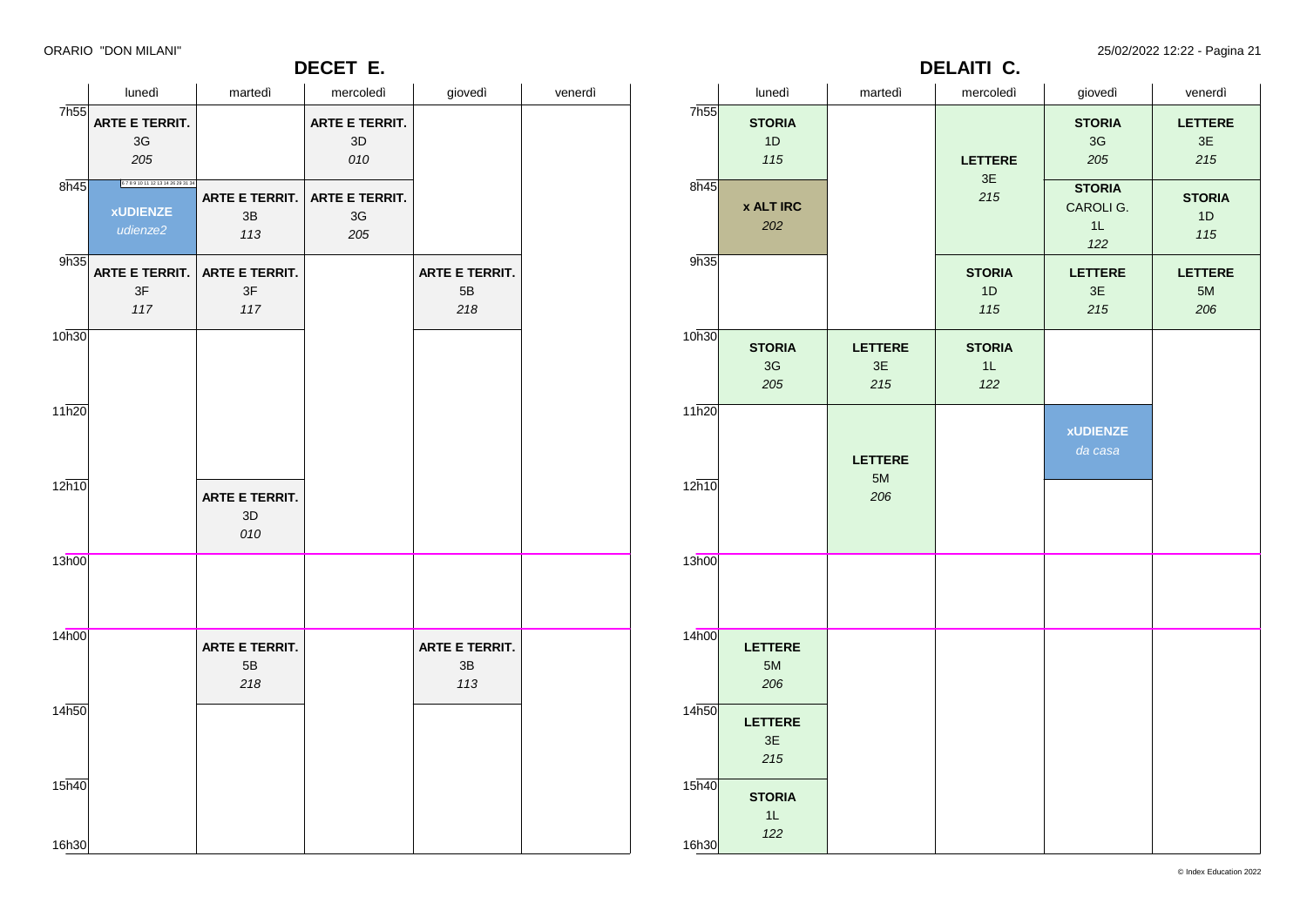|                   |                           |                           | DI FILIPPO N.       |         |         |                    | <b>FACCIOLI S.</b>      |                      |                      |         |                 |  |
|-------------------|---------------------------|---------------------------|---------------------|---------|---------|--------------------|-------------------------|----------------------|----------------------|---------|-----------------|--|
|                   | lunedì                    | martedì                   | mercoledì           | giovedì | venerdì |                    | lunedì                  | martedì              | mercoledì            | giovedì | venerdì         |  |
| 7h55              |                           |                           |                     |         |         | 7h55               |                         |                      |                      |         |                 |  |
|                   |                           |                           |                     |         |         |                    |                         | LETTERE              | LETTERE              |         |                 |  |
| 8h45              |                           |                           |                     |         |         | 8h45               |                         | $2\mathsf{E}$<br>114 | 2L<br>011            |         |                 |  |
|                   |                           |                           |                     |         |         |                    |                         |                      |                      |         |                 |  |
|                   |                           |                           |                     |         |         |                    |                         |                      |                      |         |                 |  |
| 9h35              |                           |                           |                     |         |         | 9h35               |                         |                      |                      |         |                 |  |
|                   |                           |                           |                     |         |         |                    |                         |                      |                      |         | LETTERE         |  |
| 10h30             |                           |                           |                     |         |         | 10h30              |                         |                      |                      |         | 2L<br>011       |  |
|                   |                           |                           |                     |         |         |                    |                         |                      |                      |         |                 |  |
|                   |                           | <b>IGIENE E CMS</b><br>5L |                     |         |         |                    |                         |                      |                      |         |                 |  |
| 11h20             |                           | 111                       |                     |         |         | 11h20              | LETTERE<br>CAMMARATA J. |                      |                      |         | <b>xUDIENZE</b> |  |
|                   |                           |                           |                     |         |         |                    | $2E$<br>lab210          |                      | LETTERE              |         | udienze1        |  |
| 12h10             | <b>IGIENE E CMS</b>       |                           |                     |         |         | 12h10              |                         |                      | $2\mathsf{E}$<br>114 |         |                 |  |
|                   | 5L                        |                           |                     |         |         |                    |                         |                      |                      |         |                 |  |
| 13h00             | 111                       |                           |                     |         |         | 13h00              |                         |                      |                      |         |                 |  |
|                   |                           |                           |                     |         |         |                    |                         |                      |                      |         |                 |  |
|                   |                           |                           |                     |         |         |                    |                         |                      |                      |         |                 |  |
| 14h00             | <b>IGIENE E CMS</b>       |                           | <b>IGIENE E CMS</b> |         |         | 14h00              | <b>LETTERE</b>          |                      |                      |         |                 |  |
|                   | 5L                        |                           | 5L                  |         |         |                    | DE MARCHI M.<br>2L      |                      |                      |         |                 |  |
| 14 <sub>h50</sub> | 111                       |                           | 111<br>26 28 30 33  |         |         | 14 <sub>h50</sub>  | lab212                  |                      |                      |         |                 |  |
|                   | <b>IGIENE E CMS</b><br>5C |                           | <b>xUDIENZE</b>     |         |         |                    | LETTERE<br>2L           |                      |                      |         |                 |  |
|                   | lab210                    |                           | udienze2            |         |         |                    | 113                     |                      |                      |         |                 |  |
| 15 <sub>h40</sub> |                           |                           |                     |         |         | $15\overline{h40}$ | LETTERE                 |                      |                      |         |                 |  |
|                   |                           |                           | X DISP              |         |         |                    | 2E                      |                      |                      |         |                 |  |
| 16h30             |                           |                           |                     |         |         | 16h30              | 114                     |                      |                      |         |                 |  |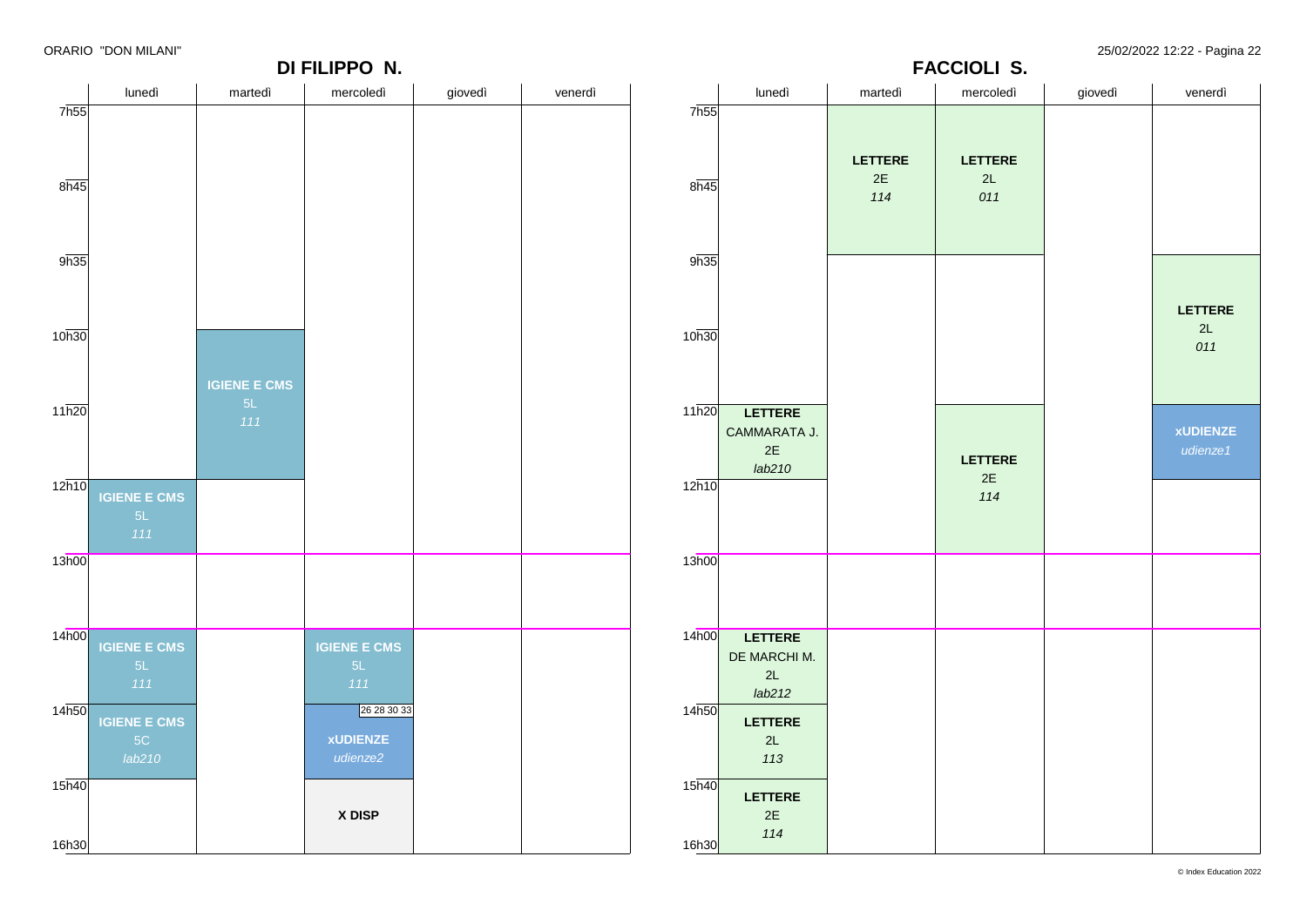|                   |                      |         | <b>FACONDINI E.</b>    |         |                      |                   |                    |                | <b>FALCONE M.</b>    |                      |                      |
|-------------------|----------------------|---------|------------------------|---------|----------------------|-------------------|--------------------|----------------|----------------------|----------------------|----------------------|
|                   | lunedì               | martedì | mercoledì              | giovedì | venerdì              |                   | lunedì             | martedì        | mercoledì            | giovedì              | venerdì              |
| 7 <sub>h55</sub>  | $2L_{-}$ (TED)       |         |                        |         |                      | 7h55              | $2L_{-}$ (TED)     |                | $2L_{-}$ (TED)       |                      |                      |
|                   | 1E                   |         |                        |         |                      |                   | 4B                 |                | 3G                   |                      |                      |
|                   | 007                  |         |                        |         |                      |                   | 105                |                | lab109lingue         |                      |                      |
| 8h45              |                      |         |                        |         |                      | 8h45              | 3L_ (TED)          |                | $2L_{-}$ (TED)       |                      |                      |
|                   |                      |         |                        |         |                      |                   | 3A                 |                | 5B                   |                      |                      |
|                   |                      |         |                        |         |                      |                   | lab109lingue       |                | $<5A>$ ted fr<br>218 |                      |                      |
| 9h35              | $2L_{-}$ (TED)       |         | $2L_{-}$ (TED)         |         | $2L_{-}$ (TED)       | 9h35              | $2L_{-}$ (TED)     |                |                      | $2L_{-}$ (TED)       |                      |
|                   | 3B                   |         | 3B                     |         | 2E                   |                   | 5B                 |                |                      | $3i$ ted             |                      |
|                   | 113                  |         | 113                    |         | 114                  |                   | <5A> ted fr<br>218 |                |                      | 214                  |                      |
| 10h30             |                      |         |                        |         | $2L_{-}$ (TED)       | 10h30             | $2L_{-}$ (TED)     |                | $2L_{-}$ (TED)       |                      | $2L_{-}$ (TED)       |
|                   | $2L_{-}$ (TED)<br>2E |         |                        |         | 1E                   |                   | 3C                 |                | 3C                   |                      | $3i$ ted             |
|                   | 114                  |         |                        |         | 007                  |                   | 101                |                | 101                  |                      | 214                  |
| 11h20             |                      |         |                        |         |                      | 11h20             |                    |                |                      |                      |                      |
|                   |                      |         |                        |         | $2L_{-}$ (TED)<br>3B |                   |                    |                | $3L_{-}$ (TED)<br>3A | $2L_{-}$ (TED)<br>3G | $2L_{-}$ (TED)<br>3G |
|                   |                      |         |                        |         | 113                  |                   |                    | $2L_{-}$ (TED) | 110                  | 205                  | 205                  |
| 12h10             |                      |         |                        |         |                      | 12h10             |                    | 4B             |                      |                      |                      |
|                   |                      |         |                        |         |                      |                   |                    | lab109lingue   |                      | $2L_{-}$ (TED)<br>4B | x SER                |
|                   |                      |         |                        |         |                      |                   |                    |                |                      | 105                  | 103                  |
| 13h00             |                      |         |                        |         |                      | 13h00             |                    |                |                      |                      |                      |
|                   |                      |         |                        |         |                      |                   |                    |                |                      |                      |                      |
|                   |                      |         |                        |         |                      |                   |                    |                |                      |                      |                      |
| 14h00             |                      |         |                        |         |                      | 14 <sub>h00</sub> |                    |                |                      |                      |                      |
|                   |                      |         | $2L_{-}$ (TED)<br>1E   |         |                      |                   |                    |                |                      | $3L_{-}$ (TED)<br>3A | <b>xRISORSA</b>      |
|                   |                      |         | 103                    |         |                      |                   |                    |                |                      | 110                  |                      |
| 14 <sub>h50</sub> |                      |         | 6789101112131427293234 |         |                      | 14h50             |                    |                |                      |                      |                      |
|                   |                      |         | <b>xUDIENZE</b>        |         |                      |                   |                    |                |                      | <b>xUDIENZE</b>      |                      |
|                   |                      |         | udienze1               |         |                      |                   |                    |                |                      | udienze1             |                      |
| 15 <sub>h40</sub> |                      |         |                        |         |                      | 15h40             |                    |                |                      | $2L_{-}$ (TED)       |                      |
|                   |                      |         | $2L_{-}$ (TED)         |         |                      |                   |                    |                |                      | 5B                   |                      |
|                   |                      |         | 2E<br>114              |         |                      |                   |                    |                |                      | <5A> ted fr          |                      |
| 16h30             |                      |         |                        |         |                      | 16h30             |                    |                |                      | lab109lingue         |                      |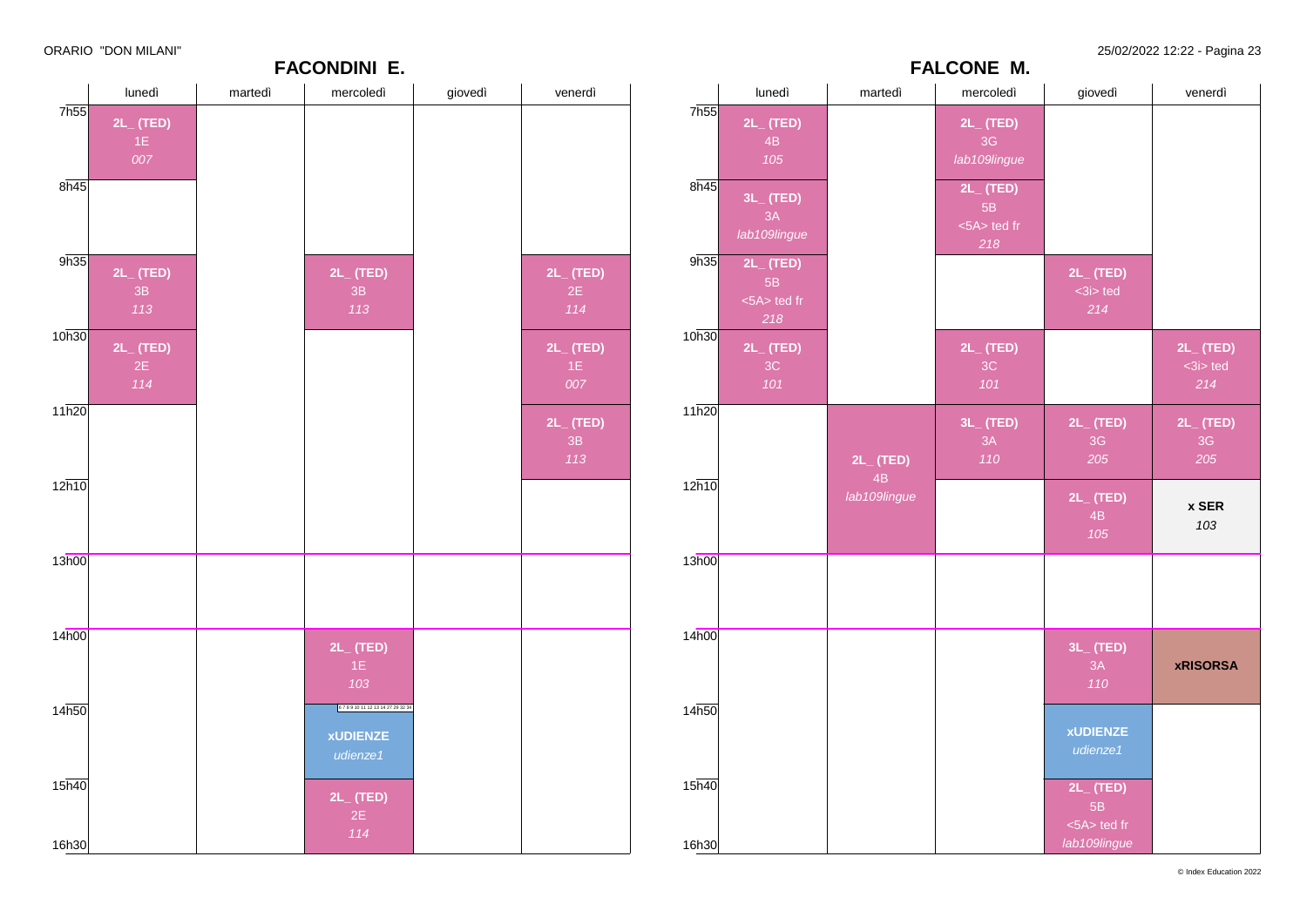### **FARRUGGIA F.**

ORARIO "DON MILANI" 25/02/2022 12:22 - Pagina 24

|                    |                       |                       | <b>FARRUGGIA F.</b>   |                       |                       | <b>FERRULLI S.</b> |        |                       |                         |                             |                       |
|--------------------|-----------------------|-----------------------|-----------------------|-----------------------|-----------------------|--------------------|--------|-----------------------|-------------------------|-----------------------------|-----------------------|
|                    | lunedì                | martedì               | mercoledì             | giovedì               | venerdì               |                    | lunedì | martedì               | mercoledì               | giovedì                     | venerdì               |
| 7h55               | <b>DIRITTO LEGIS.</b> |                       | <b>DIRITTO LEGIS.</b> | <b>DIRITTO LEGIS.</b> |                       | 7 <sub>h55</sub>   |        | <b>DIRITTO LEGIS.</b> | <b>DIRITTO LEGIS.</b>   |                             |                       |
|                    | 5i                    |                       | 5M                    | $3D$                  |                       |                    |        | 3L                    | 3L                      |                             |                       |
|                    | 207                   |                       | 206                   | 010                   |                       |                    |        | 121                   | 121                     |                             |                       |
| 8h45               |                       |                       |                       |                       |                       | 8h45               |        |                       |                         |                             |                       |
|                    | <b>xUDIENZE</b>       |                       | <b>DIRITTO LEGIS.</b> | <b>DIRITTO LEGIS.</b> | <b>DIRITTO LEGIS.</b> |                    |        |                       |                         |                             |                       |
|                    | udienze3              |                       | 4i                    | 4i                    | 5M                    |                    |        |                       |                         |                             |                       |
|                    |                       |                       | 213                   | 213                   | 206                   |                    |        |                       |                         |                             |                       |
| 9h35               |                       |                       |                       |                       |                       | 9h35               |        |                       | <b>STORIA</b>           |                             |                       |
|                    | <b>DIRITTO LEGIS.</b> |                       | <b>DIRITTO LEGIS.</b> | <b>DIRITTO LEGIS.</b> | <b>DIRITTO LEGIS.</b> |                    |        | <b>DIRITTO LEGIS.</b> | LONGO A.                |                             |                       |
|                    | 4i<br>213             |                       | 3D<br>010             | $5M$<br>206           | $3\mathsf{D}$<br>010  |                    |        | 4L<br>203             | 1E                      |                             |                       |
|                    |                       |                       |                       |                       |                       |                    |        |                       | 007                     |                             |                       |
| 10h30              | <b>DIRITTO LEGIS.</b> |                       | <b>DIRITTO LEGIS.</b> |                       | <b>DIRITTO LEGIS.</b> | 10h30              |        | <b>DIRITTO EC</b>     | <b>DIRITTO LEGIS.</b>   | 26 27 29 30 32 34           | <b>DIRITTO LEGIS.</b> |
|                    | 5A                    |                       | 5i                    |                       | 4i                    |                    |        | 1D                    | 4L                      | <b>xUDIENZE</b>             | 4L                    |
|                    | $219p$                |                       | 207                   |                       | 213                   |                    |        | 115                   | 203                     | udienze2                    | 203                   |
| 11h20              |                       |                       |                       |                       |                       | 11h20              |        |                       |                         |                             |                       |
|                    |                       |                       |                       | <b>DIRITTO LEGIS.</b> | <b>DIRITTO LEGIS.</b> |                    |        | <b>DIRITTO EC</b>     | <b>DIRITTO EC</b>       | <b>DIRITTO LEGIS.</b>       | <b>DIRITTO LEGIS.</b> |
|                    |                       |                       |                       | 5A                    | 5i                    |                    |        | 1E                    | 1B                      | 3L                          | $3L$                  |
|                    |                       |                       |                       | 219p                  | 207                   |                    |        | 007                   | 119                     | 121                         | 121                   |
| $12\overline{h10}$ |                       |                       |                       |                       |                       | 12h10              |        |                       |                         |                             |                       |
|                    |                       |                       |                       |                       |                       |                    |        |                       | <b>DIRITTO EC</b><br>1E | <b>DIRITTO LEGIS.</b><br>4L |                       |
|                    |                       |                       |                       |                       |                       |                    |        |                       | 007                     | 203                         |                       |
|                    |                       |                       |                       |                       |                       |                    |        |                       |                         |                             |                       |
| 13h00              |                       |                       |                       |                       |                       | 13h00              |        |                       |                         |                             |                       |
|                    |                       |                       |                       |                       |                       |                    |        |                       |                         |                             |                       |
|                    |                       |                       |                       |                       |                       |                    |        |                       |                         |                             |                       |
| 14h00              |                       |                       |                       |                       |                       | 14h00              |        |                       |                         |                             |                       |
|                    |                       |                       |                       |                       |                       |                    |        |                       |                         | <b>DIRITTO EC</b>           |                       |
|                    |                       | X DISP                |                       |                       |                       |                    |        |                       |                         | 1D                          |                       |
|                    |                       |                       |                       |                       |                       |                    |        |                       |                         | 115                         |                       |
| 14 <sub>h50</sub>  |                       | <b>DIRITTO LEGIS.</b> |                       |                       |                       | 14h50              |        |                       |                         | <b>DIRITTO EC</b>           |                       |
|                    |                       | 3D                    |                       |                       |                       |                    |        |                       |                         | 1B                          |                       |
|                    |                       | 121                   |                       |                       |                       |                    |        |                       |                         | 119                         |                       |
| $15\overline{h40}$ |                       |                       |                       |                       |                       | 15h40              |        |                       |                         |                             |                       |
|                    |                       | <b>DIRITTO LEGIS.</b> |                       |                       |                       |                    |        |                       |                         |                             |                       |
|                    |                       | 5A                    |                       |                       |                       |                    |        |                       |                         |                             |                       |
| 16h30              |                       | 219p                  |                       |                       |                       | 16h30              |        |                       |                         |                             |                       |
|                    |                       |                       |                       |                       |                       |                    |        |                       |                         |                             |                       |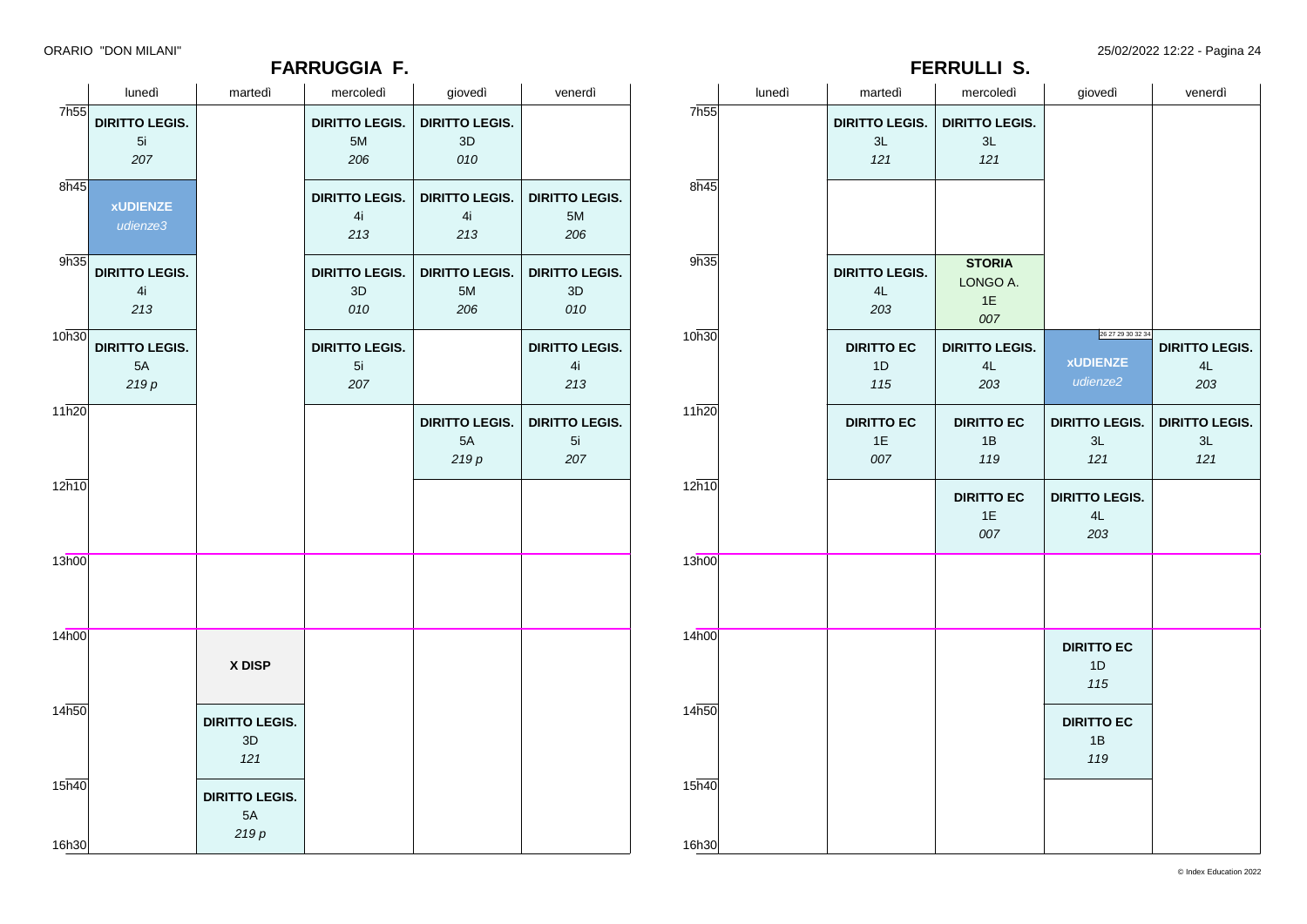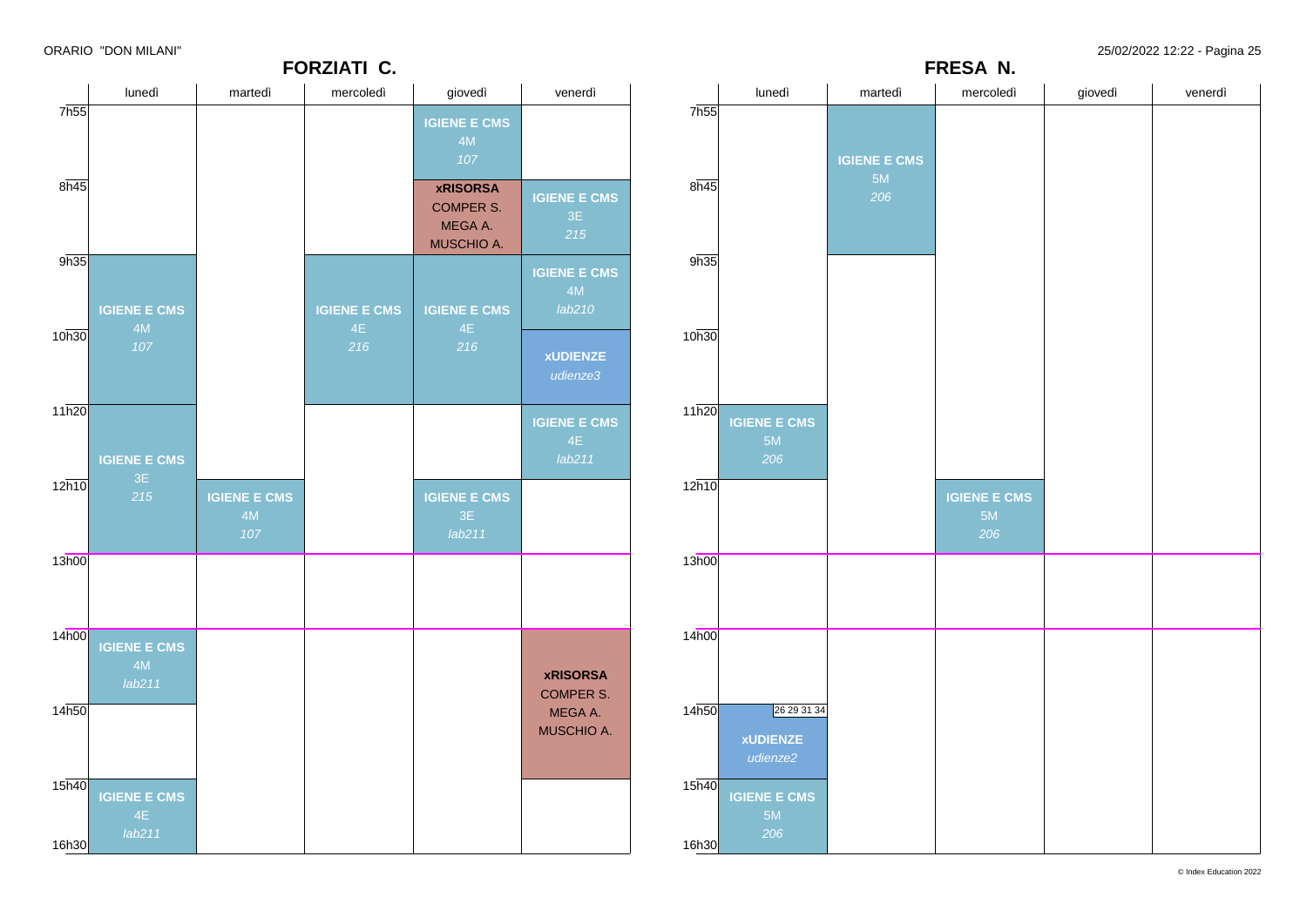**SCIENZE MOTORIE** 1D *palestre*

**SCIENZE MOTORIE** 1E *palestre*

**SCIENZE MOTORIE** 3G *palestre*

**GALAS (PREZZI) A.**

#### lunedì | martedì | mercoledì | giovedì | venerdì 7h55 8h45 9h35 10h30 11h20 12h10 13h00 14h00 14h50 15h40 16h30 **INGLESE**  $1$ *122* **INGLESE** 5M *206* **xUDIENZE** *udienze3* **INGLESE** 5B *218* **INGLESE** 5B *218* **INGLESE** 3D *010* **INGLESE** 5L *111* **INGLESE** 3D *010* **INGLESE** 4i *213* **INGLESE** 5B *lab109lingue* **INGLESE** 1L *122* **INGLESE** 5M *206* **INGLESE** 5L *111* **INGLESE** 5L *111* **INGLESE** 3D *010* **INGLESE** 5B *218* **INGLESE** 4i *213* **INGLESE** 4i *213* **INGLESE** 1L *122* **INGLESE** 5M *206* lunedì martedì mercoledì giovedì venerdì 7h55 8h45 9h35 10h30  $11h20$  $12h10$ 13h00 14h00  $14h50$ 15h40 16h30 7 8 9 10 11 26 28 30 31 34 35 **xUDIENZE** *da casa* **SCIENZE MOTORIE** 2I *palestre*

**GAGLIANO (STOPPA) S.**

© Index Education 2022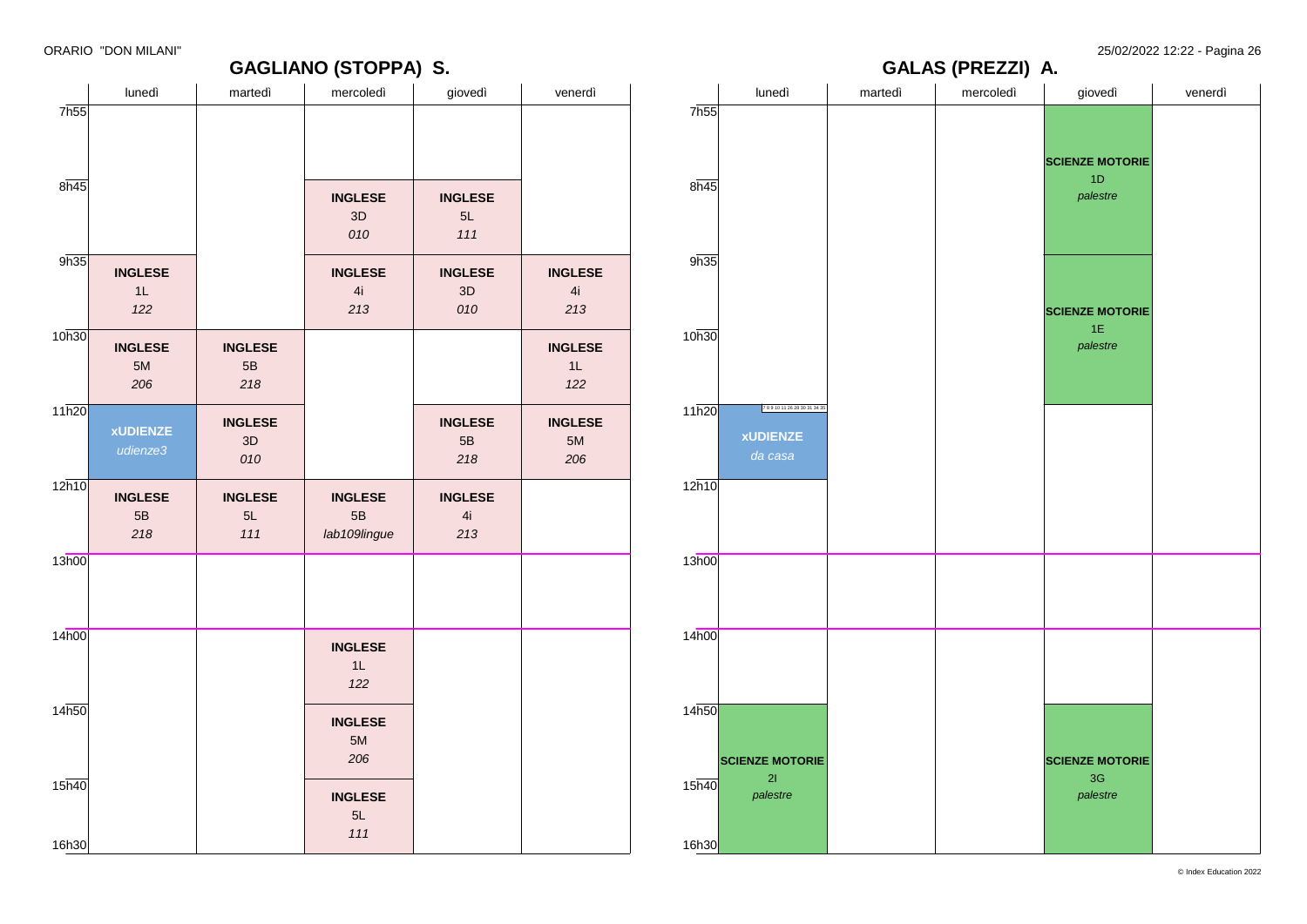### **GALLANI R.**

| .                 |                               |                    | <b>GALLANI R.</b>           |                |                | <b>GATTI G.</b>   |        |               |           |                        |         |
|-------------------|-------------------------------|--------------------|-----------------------------|----------------|----------------|-------------------|--------|---------------|-----------|------------------------|---------|
|                   | lunedì                        | martedì            | mercoledì                   | giovedì        | venerdì        |                   | lunedì | martedì       | mercoledì | giovedì                | venerdì |
| 7 <sub>h55</sub>  |                               | LETTERE            | <b>LETTERE</b>              |                |                | 7h55              |        |               |           |                        |         |
|                   |                               | 3C                 | 3C                          |                |                |                   |        |               |           |                        |         |
|                   |                               | 101                | 101                         |                | <b>LETTERE</b> |                   |        |               |           |                        |         |
| $8\overline{h45}$ |                               |                    |                             |                | 5L             | 8h45              |        |               |           |                        |         |
|                   |                               |                    |                             |                | 111            |                   |        |               |           | <b>FISICA</b>          |         |
|                   |                               |                    |                             |                |                |                   |        |               |           | 1B                     |         |
|                   |                               |                    |                             |                |                |                   |        |               |           | 119                    |         |
| 9h35              | <b>LETTERE</b>                | <b>LETTERE</b>     |                             |                |                | 9h35              |        |               |           | 6789101112131426283033 |         |
|                   | $4\mathrm{C}$                 | 5L                 |                             |                |                |                   |        |               |           | <b>xUDIENZE</b>        |         |
|                   | <b>108mm</b>                  | 111                | <b>LETTERE</b>              |                | <b>LETTERE</b> |                   |        |               |           | da casa                |         |
| 10h30             |                               |                    | $4\mathrm{C}$               |                | 3C             | 10h30             |        |               |           |                        |         |
|                   |                               | LETTERE            | <b>108mm</b>                |                | 101            |                   |        |               |           |                        |         |
|                   |                               | 4C<br><b>108mm</b> |                             |                |                |                   |        |               |           |                        |         |
|                   |                               |                    |                             |                |                |                   |        |               |           |                        |         |
| 11h20             | LETTERE                       |                    |                             | <b>LETTERE</b> |                | 11h20             |        |               |           | <b>FISICA</b>          |         |
|                   | $3\mathrm{C}$                 |                    | <b>xUDIENZE</b><br>udienze2 | $5L$           |                |                   |        |               |           | 1D                     |         |
|                   | 101                           |                    |                             | 111            |                |                   |        |               |           | 115                    |         |
| 12h10             |                               |                    | <b>LETTERE</b>              | <b>LETTERE</b> |                | 12h10             |        |               |           | <b>FISICA</b>          |         |
|                   | <b>x ALT IRC</b>              |                    | 5L                          | $4\mathrm{C}$  |                |                   |        |               |           | 1A                     |         |
|                   | 202                           |                    | 111                         | <b>108mm</b>   |                |                   |        |               |           | 103                    |         |
| 13h00             |                               |                    |                             |                |                | 13h00             |        |               |           |                        |         |
|                   |                               |                    |                             |                |                |                   |        |               |           |                        |         |
|                   |                               |                    |                             |                |                |                   |        |               |           |                        |         |
|                   |                               |                    |                             |                |                |                   |        |               |           |                        |         |
| 14h00             | LETTERE                       |                    |                             |                |                | 14 <sub>h00</sub> |        | <b>FISICA</b> |           |                        |         |
|                   | 3C                            |                    |                             |                |                |                   |        | 1D            |           |                        |         |
|                   | 101                           |                    |                             |                |                |                   |        | 115           |           |                        |         |
| 14 <sub>h50</sub> |                               |                    |                             |                |                | 14h50             |        |               |           |                        |         |
|                   | LETTERE                       |                    |                             |                |                |                   |        | <b>FISICA</b> |           |                        |         |
|                   | $4\mathrm{C}$<br><b>108mm</b> |                    |                             |                |                |                   |        | 1B<br>119     |           |                        |         |
|                   |                               |                    |                             |                |                |                   |        |               |           |                        |         |
| 15 <sub>h40</sub> | LETTERE                       |                    |                             |                |                | 15h40             |        | <b>FISICA</b> |           |                        |         |
|                   | 5L                            |                    |                             |                |                |                   |        | 1A            |           |                        |         |
| 16h30             | 111                           |                    |                             |                |                | 16h30             |        | 103           |           |                        |         |
|                   |                               |                    |                             |                |                |                   |        |               |           |                        |         |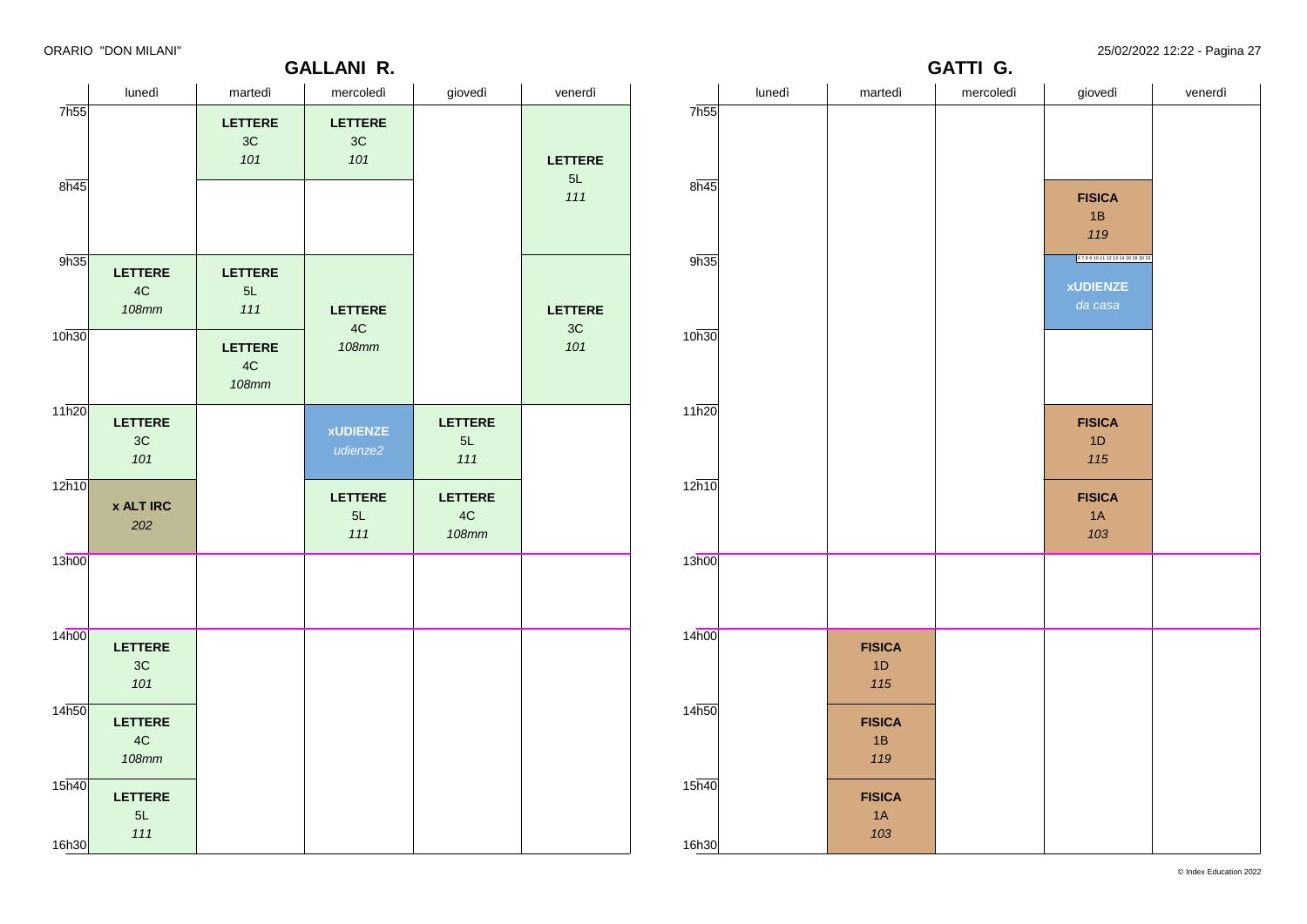### **GELMI G.**

ORARIO "DON MILANI" 25/02/2022 12:22 - Pagina 28

**GIOVE C.**

|                             |                             |                             | ULLIVII V.                  |                             |                             |                   |                               |                               | $V = V$                          |                        |                               |
|-----------------------------|-----------------------------|-----------------------------|-----------------------------|-----------------------------|-----------------------------|-------------------|-------------------------------|-------------------------------|----------------------------------|------------------------|-------------------------------|
|                             | lunedì                      | martedì                     | mercoledì                   | giovedì                     | venerdì                     |                   | lunedì                        | martedì                       | mercoledì                        | giovedì                | venerdì                       |
| 7 <sub>h55</sub>            |                             | <b>LETTERE</b><br>1A<br>103 | <b>LETTERE</b>              | <b>LETTERE</b><br>4L<br>203 | <b>LETTERE</b><br>5i<br>207 | 7h55              | TEC. AM.<br>$5{\rm C}$<br>209 |                               |                                  | <b>DISC. TUR</b><br>5D | <b>DISC. TUR</b><br>4D<br>106 |
| 8h45                        |                             | <b>LETTERE</b><br>4L<br>203 | 5i<br>207                   | <b>LETTERE</b>              | LETTERE<br>4L<br>203        | 8h45              | <b>DISC. TUR</b><br>4D<br>106 |                               |                                  | 112                    | <b>DISC. TUR</b>              |
| 9h35                        |                             | LETTERE<br>5i<br>207        |                             | 1A<br>103                   | <b>LETTERE</b><br>1A<br>103 | 9h35              | <b>x ALT IRC</b>              |                               |                                  | <b>DISC. TUR</b>       | 4A<br>005                     |
| 10h30                       |                             | <b>LETTERE</b><br>1A<br>103 | <b>xUDIENZE</b><br>udienze3 |                             |                             | 10h30             |                               |                               |                                  | 4D<br>106              |                               |
| 11h20                       | <b>LETTERE</b>              |                             | <b>LETTERE</b>              |                             |                             | 11h20             | <b>DISC. TUR</b><br>4A<br>005 | <b>xUDIENZE</b><br>udienze3   | TEC. AM.<br>$5\mathrm{C}$<br>209 |                        |                               |
| 12h10                       | 1A<br>103                   |                             | 4L<br>203                   |                             |                             | 12h10             | <b>DISC. TUR</b><br>5D<br>112 | <b>DISC. TUR</b><br>4D<br>106 | <b>DISC. TUR</b><br>5D<br>112    |                        |                               |
| 13h00                       |                             |                             |                             |                             |                             | 13h00             |                               |                               |                                  |                        |                               |
| 14 <sub>h00</sub>           | <b>LETTERE</b><br>4L<br>203 |                             |                             |                             |                             | 14 <sub>h00</sub> |                               | <b>DISC. TUR</b><br>5D<br>112 |                                  |                        |                               |
| 14 <sub>h50</sub>           | <b>LETTERE</b>              |                             |                             |                             |                             | 14h50             |                               | <b>DISC. TUR</b><br>4A<br>114 |                                  |                        |                               |
| $15\overline{h40}$<br>16h30 | 5i<br>207                   |                             |                             |                             |                             | 15h40<br>16h30    |                               | <b>DISC. TUR</b><br>4A<br>114 |                                  |                        |                               |
|                             |                             |                             |                             |                             |                             |                   |                               |                               |                                  |                        |                               |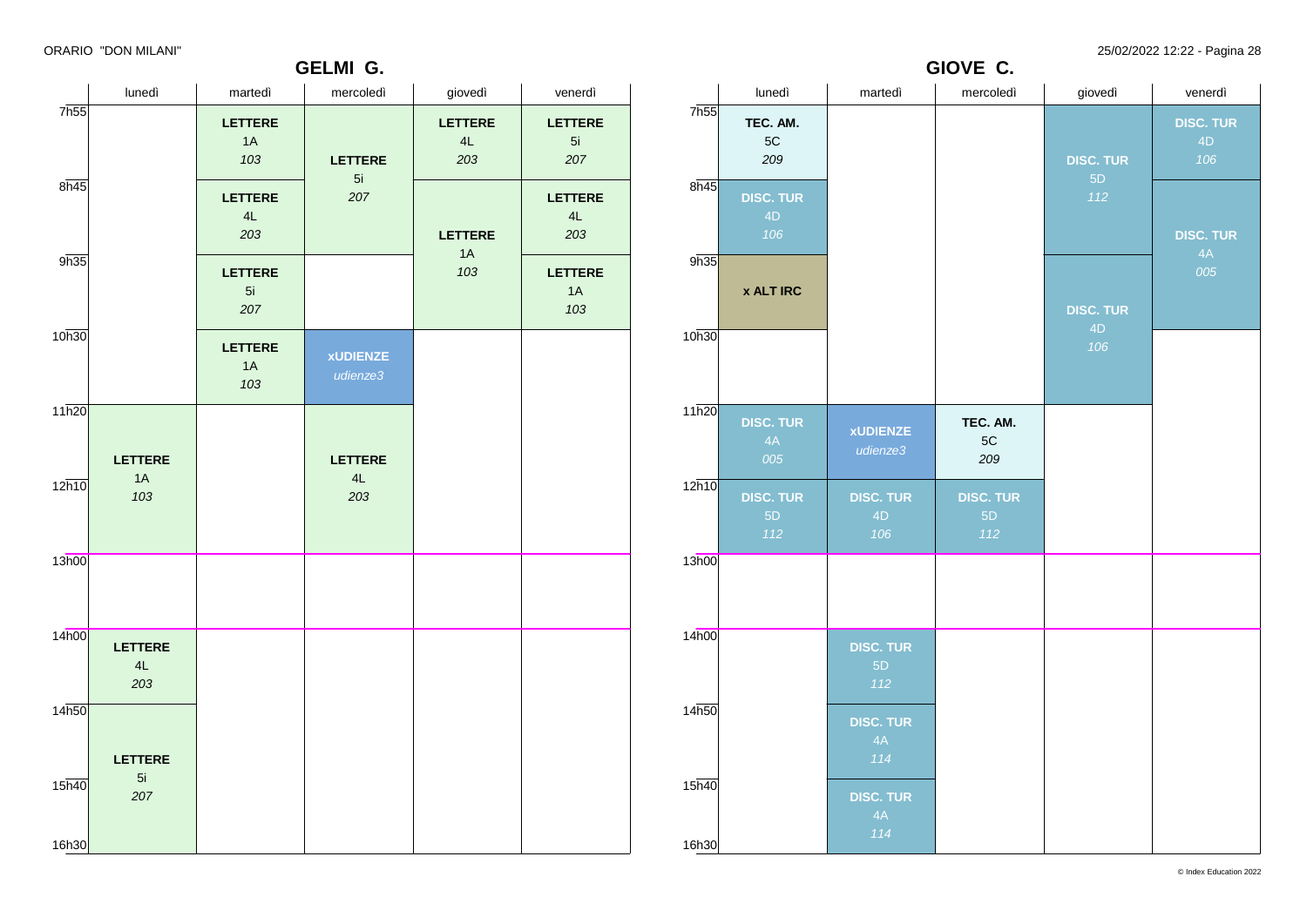**LA MICELA L.**

| <b>INGLESE</b><br>2A<br>003<br>8h45<br>8h45<br><b>STORIA</b><br><b>INGLESE</b><br><b>INGLESE</b><br>4D<br>2B<br>3B<br>102<br>113<br>lab109lingue<br>9h35<br>9h35<br>LETTERE<br><b>INGLESE</b><br>DE MARCHI M.<br>4D<br>21<br>106<br>LETTERE<br>lab210<br>21<br>10h30<br>10h30<br>116<br><b>INGLESE</b><br><b>INGLESE</b><br>3B<br>$3G$<br>lab109lingue<br>LETTERE<br>205<br><b>INGLESE</b><br>5D<br>21<br>11h20<br><b>STORIA</b><br>112<br>116<br><b>STORIA</b><br><b>INGLESE</b><br><b>STORIA</b><br><b>INGLESE</b><br><b>INGLESE</b><br>DE MARIA M.<br>1C<br>3G<br>2A<br>2B<br>$5\mathsf{D}$<br>1C<br>120<br>$102$<br>205<br>lab109lingue<br>$112$<br>120<br>12h10<br><b>STORIA</b><br>LETTERE<br><b>INGLESE</b><br><b>INGLESE</b><br><b>xUDIENZE</b><br><b>xUDIENZE</b><br>$3G$<br>1C<br>21<br>2A<br>udienze1<br>udienze1<br>120<br>lab210<br>003<br>lab109lingue<br>13h00<br>14 <sub>h00</sub><br><b>STORIA</b><br><b>INGLESE</b><br>2B<br>3B<br><b>xRISORSA</b><br>102<br>113<br>14h50<br><b>INGLESE</b><br>$4\mathsf{D}$<br><b>xRISORSA</b><br>106<br>15 <sub>h40</sub><br>15h40<br><b>INGLESE</b><br>5D |       | lunedì | martedì | mercoledì | giovedì | venerdì |       | lunedì | martedì      | mercoledì | giovedì | venerdì |
|----------------------------------------------------------------------------------------------------------------------------------------------------------------------------------------------------------------------------------------------------------------------------------------------------------------------------------------------------------------------------------------------------------------------------------------------------------------------------------------------------------------------------------------------------------------------------------------------------------------------------------------------------------------------------------------------------------------------------------------------------------------------------------------------------------------------------------------------------------------------------------------------------------------------------------------------------------------------------------------------------------------------------------------------------------------------------------------------------------------|-------|--------|---------|-----------|---------|---------|-------|--------|--------------|-----------|---------|---------|
|                                                                                                                                                                                                                                                                                                                                                                                                                                                                                                                                                                                                                                                                                                                                                                                                                                                                                                                                                                                                                                                                                                                | 7h55  |        |         |           |         |         | 7h55  |        |              |           |         |         |
|                                                                                                                                                                                                                                                                                                                                                                                                                                                                                                                                                                                                                                                                                                                                                                                                                                                                                                                                                                                                                                                                                                                |       |        |         |           |         |         |       |        |              |           |         |         |
|                                                                                                                                                                                                                                                                                                                                                                                                                                                                                                                                                                                                                                                                                                                                                                                                                                                                                                                                                                                                                                                                                                                |       |        |         |           |         |         |       |        |              |           |         |         |
| 11h20<br>12h10<br>13h00<br>14 <sub>h00</sub><br>14 <sub>h50</sub>                                                                                                                                                                                                                                                                                                                                                                                                                                                                                                                                                                                                                                                                                                                                                                                                                                                                                                                                                                                                                                              |       |        |         |           |         |         |       |        |              |           |         |         |
|                                                                                                                                                                                                                                                                                                                                                                                                                                                                                                                                                                                                                                                                                                                                                                                                                                                                                                                                                                                                                                                                                                                |       |        |         |           |         |         |       |        |              |           |         |         |
|                                                                                                                                                                                                                                                                                                                                                                                                                                                                                                                                                                                                                                                                                                                                                                                                                                                                                                                                                                                                                                                                                                                |       |        |         |           |         |         |       |        |              |           |         |         |
|                                                                                                                                                                                                                                                                                                                                                                                                                                                                                                                                                                                                                                                                                                                                                                                                                                                                                                                                                                                                                                                                                                                |       |        |         |           |         |         |       |        |              |           |         |         |
|                                                                                                                                                                                                                                                                                                                                                                                                                                                                                                                                                                                                                                                                                                                                                                                                                                                                                                                                                                                                                                                                                                                |       |        |         |           |         |         |       |        |              |           |         |         |
|                                                                                                                                                                                                                                                                                                                                                                                                                                                                                                                                                                                                                                                                                                                                                                                                                                                                                                                                                                                                                                                                                                                |       |        |         |           |         |         |       |        |              |           |         |         |
|                                                                                                                                                                                                                                                                                                                                                                                                                                                                                                                                                                                                                                                                                                                                                                                                                                                                                                                                                                                                                                                                                                                | 16h30 |        |         |           |         |         | 16h30 |        | lab109lingue |           |         |         |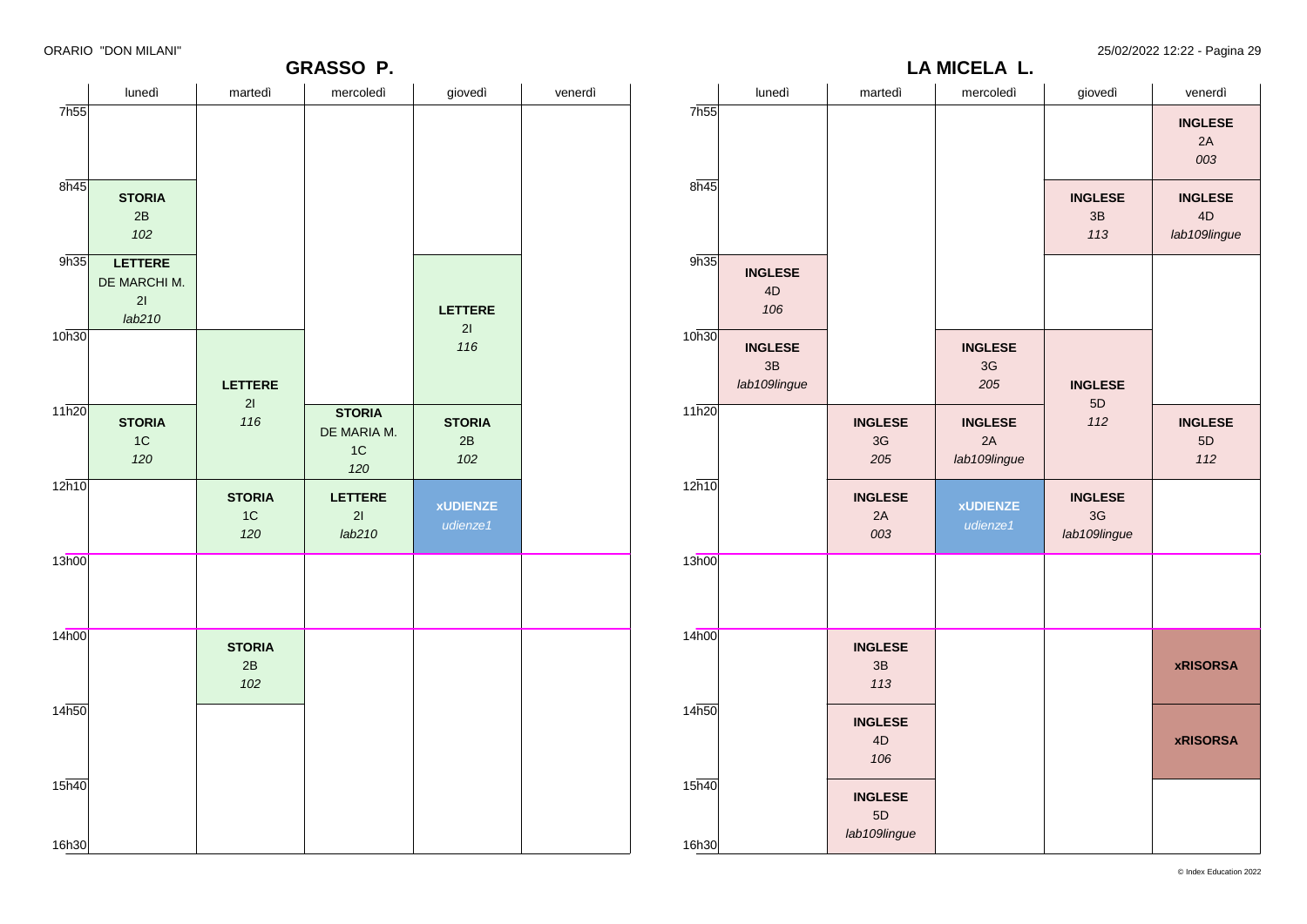### **LACAVA C.**

ORARIO "DON MILANI" 25/02/2022 12:22 - Pagina 30

|                            | lunedì                               | martedì                                       | mercoledì                                   | giovedì                     | venerdì                       |
|----------------------------|--------------------------------------|-----------------------------------------------|---------------------------------------------|-----------------------------|-------------------------------|
| 7h55                       |                                      | <b>INGLESE</b><br>4L<br>lab109lingue          | <b>INGLESE</b><br>4L<br>203                 | <b>INGLESE</b><br>2E<br>114 | <b>INGLESE</b><br>4E<br>216   |
| 8h45                       |                                      |                                               | <b>xUDIENZE</b><br>udienze3                 | <b>INGLESE</b><br>5E<br>104 | <b>INGLESE</b><br>$5E$<br>104 |
| 9h35                       | <b>INGLESE</b><br>4E<br>216          | <b>INGLESE</b><br>3E<br>215                   |                                             |                             |                               |
| 10h30                      | <b>INGLESE</b><br>4L<br>203          | <b>INGLESE</b><br>4E<br>216                   | <b>INGLESE</b><br>PATON M.<br>2E<br>114,202 | <b>INGLESE</b><br>3E<br>215 |                               |
| 11h20                      |                                      | <b>INGLESE</b><br>PATON M.<br>2C<br>208,217 p |                                             |                             |                               |
| 12h10                      |                                      |                                               |                                             |                             |                               |
| 13h00                      |                                      |                                               |                                             |                             |                               |
| 14h00                      | <b>INGLESE</b><br>2E<br>lab109lingue |                                               |                                             |                             | <b>xRISORSA</b>               |
| 14h50                      | <b>INGLESE</b><br>5E<br>104          |                                               |                                             |                             | <b>xRISORSA</b>               |
| 15 <sub>h40</sub><br>16h30 | <b>INGLESE</b><br>3E<br>lab109lingue |                                               |                                             |                             |                               |

|                   |                             |                             | LEO M.                      |                                      |                             |
|-------------------|-----------------------------|-----------------------------|-----------------------------|--------------------------------------|-----------------------------|
|                   | lunedì                      | martedì                     | mercoledì                   | giovedì                              | venerdì                     |
| 7h55              |                             |                             | $2L_{-}$ (TED)<br>4F<br>006 |                                      | $2L_{-}$ (TED)<br>1D<br>115 |
| 8h45              |                             | 2L_ (TED)<br>3F<br>$117$    |                             |                                      | $2L_{-}$ (TED)<br>2D<br>204 |
| 9h35              |                             | $2L_{-}$ (TED)<br>1D<br>115 | $3L_{-}$ (TED)<br>4A<br>005 |                                      |                             |
| 10h30             | $2L_{-}$ (TED)<br>2D<br>204 | 3L_ (TED)<br>4A<br>005      |                             |                                      |                             |
| 11h20             | $2L_{-}$ (TED)<br>4F<br>006 |                             | $2L_{-}$ (TED)<br>3F<br>117 | $2L_{-}$ (TED)<br>3F<br>lab109lingue |                             |
| 12h10             | <b>xUDIENZE</b><br>udienze1 | $2L_{-}$ (TED)<br>4F<br>006 | $2L_{-}$ (TED)<br>1D<br>115 |                                      |                             |
| 13h00             |                             |                             |                             |                                      |                             |
| 14 <sub>h00</sub> |                             |                             |                             | $2L_{-}$ (TED)<br>4F<br>lab109lingue | <b>xRISORSA</b>             |
| 14h50             |                             |                             |                             | $3L_{-}$ (TED)<br>4A<br>114          | <b>xRISORSA</b>             |
| 15h40<br>16h30    |                             |                             |                             | $2L_{-}$ (TED)<br>2D<br>204          |                             |

© Index Education 2022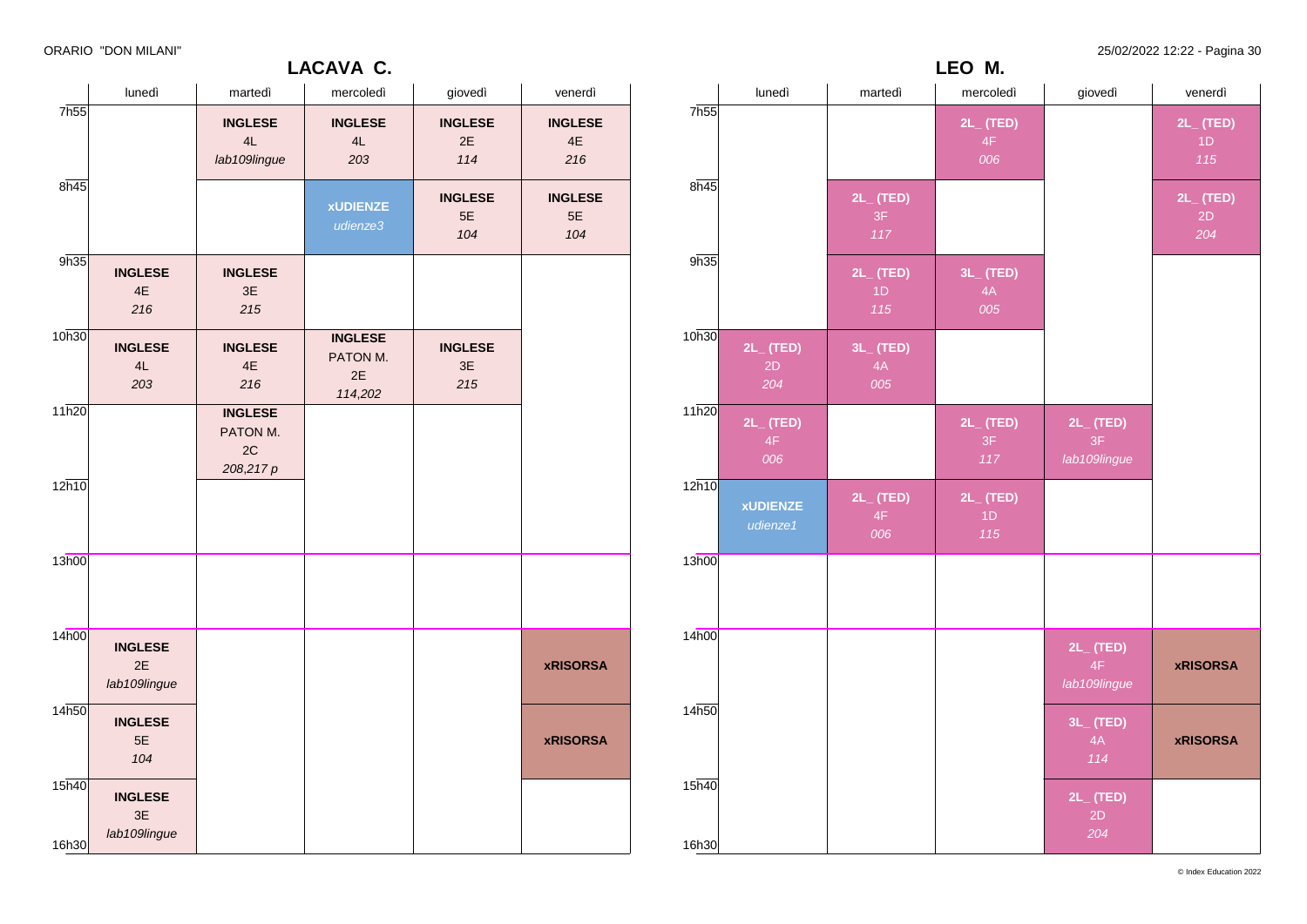ORARIO "DON MILANI" 25/02/2022 12:22 - Pagina 31

**LONGO A.**

|       |                         |                   | LORENZI A.              |                         |                         |
|-------|-------------------------|-------------------|-------------------------|-------------------------|-------------------------|
|       | lunedì                  | martedì           | mercoledì               | giovedì                 | venerdì                 |
| 7h55  | <b>MATEMATICA</b>       | <b>MATEMATICA</b> |                         | <b>MATEMATICA</b>       |                         |
|       | 5F                      | 4B                |                         | 5F                      |                         |
|       | 004                     | 105               |                         | 004                     |                         |
| 8h45  |                         |                   |                         |                         |                         |
|       | <b>MATEMATICA</b><br>1B | <b>MATEMATICA</b> |                         | <b>MATEMATICA</b><br>4A | <b>MATEMATICA</b><br>3F |
|       | 119                     | 5F<br>004         |                         | 005                     | 117                     |
|       |                         |                   |                         |                         |                         |
| 9h35  | <b>MATEMATICA</b>       | <b>MATEMATICA</b> |                         |                         |                         |
|       | 4B                      | 4A                |                         |                         |                         |
|       | 105                     | 005               |                         |                         |                         |
| 10h30 |                         |                   |                         |                         |                         |
|       | <b>MATEMATICA</b><br>3F |                   | <b>MATEMATICA</b><br>3F | <b>MATEMATICA</b><br>4B | <b>MATEMATICA</b><br>4F |
|       | 117                     |                   | 117                     | 105                     | 006                     |
|       |                         |                   |                         |                         |                         |
| 11h20 |                         | <b>MATEMATICA</b> | <b>MATEMATICA</b>       |                         | <b>MATEMATICA</b>       |
|       |                         | 4F                | 4A                      |                         | 1B                      |
|       |                         | 006               | 005                     |                         | 119                     |
| 12h10 |                         |                   |                         |                         |                         |
|       |                         |                   | <b>MATEMATICA</b>       |                         |                         |
|       |                         |                   | 1B                      |                         |                         |
|       |                         |                   | 119                     |                         |                         |
| 13h00 |                         |                   |                         |                         |                         |
|       |                         |                   |                         |                         |                         |
|       |                         |                   |                         |                         |                         |
| 14h00 |                         |                   |                         |                         |                         |
|       | <b>xUDIENZE</b>         |                   |                         | <b>MATEMATICA</b>       |                         |
|       | da casa                 |                   |                         | 1B                      |                         |
|       |                         |                   |                         | 119                     |                         |
| 14h50 |                         |                   |                         |                         |                         |
|       |                         |                   |                         |                         |                         |
|       |                         |                   |                         |                         |                         |
| 15h40 |                         |                   |                         |                         |                         |
|       |                         |                   |                         | <b>MATEMATICA</b>       |                         |
|       |                         |                   |                         | 4F                      |                         |
| 16h30 |                         |                   |                         | 203                     |                         |
|       |                         |                   |                         |                         |                         |

|                            | lunedì                      | martedì                       | mercoledì                                 | giovedì | venerdì                                  |
|----------------------------|-----------------------------|-------------------------------|-------------------------------------------|---------|------------------------------------------|
| 7h55<br>8h45               |                             | <b>LETTERE</b><br>4E<br>216   | <b>LETTERE</b><br>1E<br>007               |         | <b>LETTERE</b><br>1E<br>007              |
| 9h35                       |                             | <b>xUDIENZE</b><br>udienze2   | <b>STORIA</b><br>FERRULLI S.<br>1E<br>007 |         |                                          |
| 10h30                      | <b>LETTERE</b>              | <b>LETTERE</b><br>$1E$<br>007 |                                           |         | <b>LETTERE</b><br>4E<br>216              |
| 11h20                      | 4E<br>216                   |                               |                                           |         | <b>TIC</b><br>ALLEGRA C.<br>1E<br>lab212 |
| 12h10                      | <b>LETTERE</b><br>1E<br>007 |                               |                                           |         |                                          |
| 13h00                      |                             |                               |                                           |         |                                          |
| 14h00                      |                             |                               |                                           |         |                                          |
| 14 <sub>h50</sub>          | <b>LETTERE</b><br>1E<br>103 |                               |                                           |         |                                          |
| 15 <sub>h40</sub><br>16h30 |                             |                               | <b>LETTERE</b><br>$4\mathsf{E}$<br>216    |         |                                          |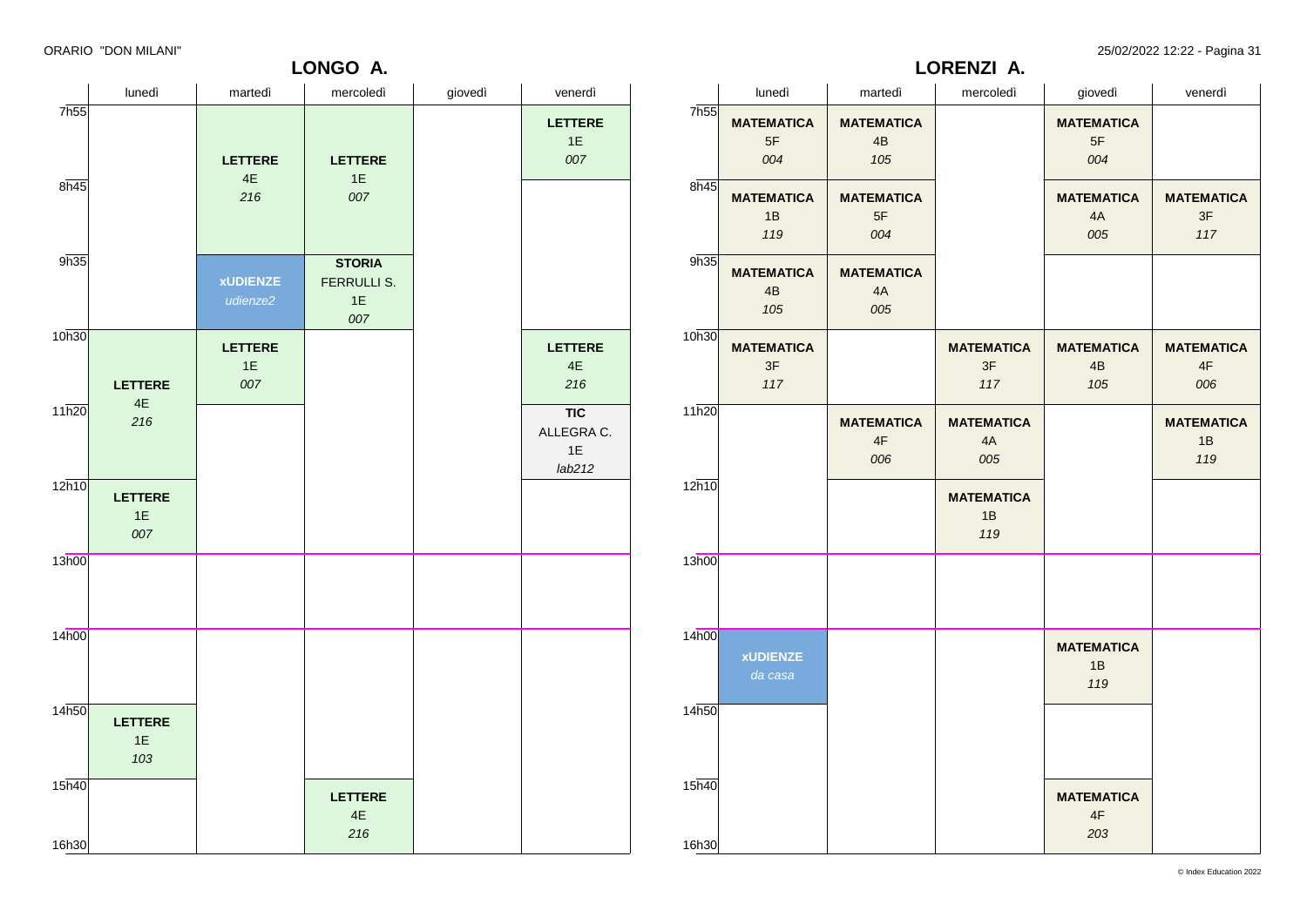7h55

 $8h45$ 

 $9h35$ 

10h30

11h20

12h10

13h00

14h00

14h50

15h40

16h30

**MANICA P.**

| lunedì                                          | martedì                                                               | mercoledì                      | giovedì                        | venerdì                        |                   | lunedì         | martedì                                | mercoledì      | giovedì                                               | venerdì                |
|-------------------------------------------------|-----------------------------------------------------------------------|--------------------------------|--------------------------------|--------------------------------|-------------------|----------------|----------------------------------------|----------------|-------------------------------------------------------|------------------------|
|                                                 | <b>MATEMATICA</b><br>21<br>116                                        |                                | <b>MATEMATICA</b>              |                                | 7h55              |                | <b>SCIENZE MOTORIE SCIENZE MOTORIE</b> |                |                                                       | <b>SCIENZE MOTORIE</b> |
| <b>MATEMATICA</b><br>SARTORELLI L.<br>1E<br>007 | <b>MATEMATICA</b><br>5i<br>207                                        |                                | 1E<br>007                      |                                | 8h45              | 5E<br>palestre | $4\mathrm{C}$<br>palestre              |                | <b>xUDIENZE</b><br>udienze3                           | 5F<br>palestre         |
| <b>MATEMATICA</b><br>ALLEGRA C.<br>1E<br>lab212 | <b>MATEMATICA</b><br>2E<br>114                                        |                                |                                | <b>MATEMATICA</b><br>21<br>116 | 9h35              |                | 1B                                     | $1C$           | SCIENZE MOTORIE SCIENZE MOTORIE SCIENZE MOTORIE<br>5C |                        |
| <b>BIANCO D.</b><br>21<br>116                   | Scienze_integrate Scienze_integrate<br>DE TOGNI M.<br>2E<br>lab201sci |                                |                                | <b>MATEMATICA</b><br>5i<br>207 | 10h30             |                | palestre                               | palestre       | palestre                                              |                        |
|                                                 |                                                                       | <b>MATEMATICA</b><br>1E<br>007 | <b>MATEMATICA</b><br>2E<br>114 |                                | 11h20             |                |                                        |                | <b>SCIENZE MOTORIE SCIENZE MOTORIE</b>                |                        |
| <b>MATEMATICA</b><br>2E<br>114                  |                                                                       | <b>MATEMATICA</b><br>5i<br>207 | <b>MATEMATICA</b><br>21<br>116 |                                | 12h10             |                | <b>x ALT IRC</b><br>202                | 2C<br>palestre | 3C<br>palestre                                        |                        |
|                                                 |                                                                       |                                |                                |                                | 13h00             |                |                                        |                |                                                       |                        |
|                                                 |                                                                       | <b>MATEMATICA</b><br>21<br>116 |                                |                                | 14 <sub>h00</sub> |                |                                        |                |                                                       |                        |
|                                                 |                                                                       | <b>MATEMATICA</b><br>2E<br>114 |                                |                                | 14h50             |                |                                        |                | <b>SCIENZE MOTORIE</b>                                |                        |
|                                                 |                                                                       | <b>xUDIENZE</b><br>udienze1    |                                |                                | 15h40<br>16h30    |                |                                        |                | 3F<br>palestre                                        |                        |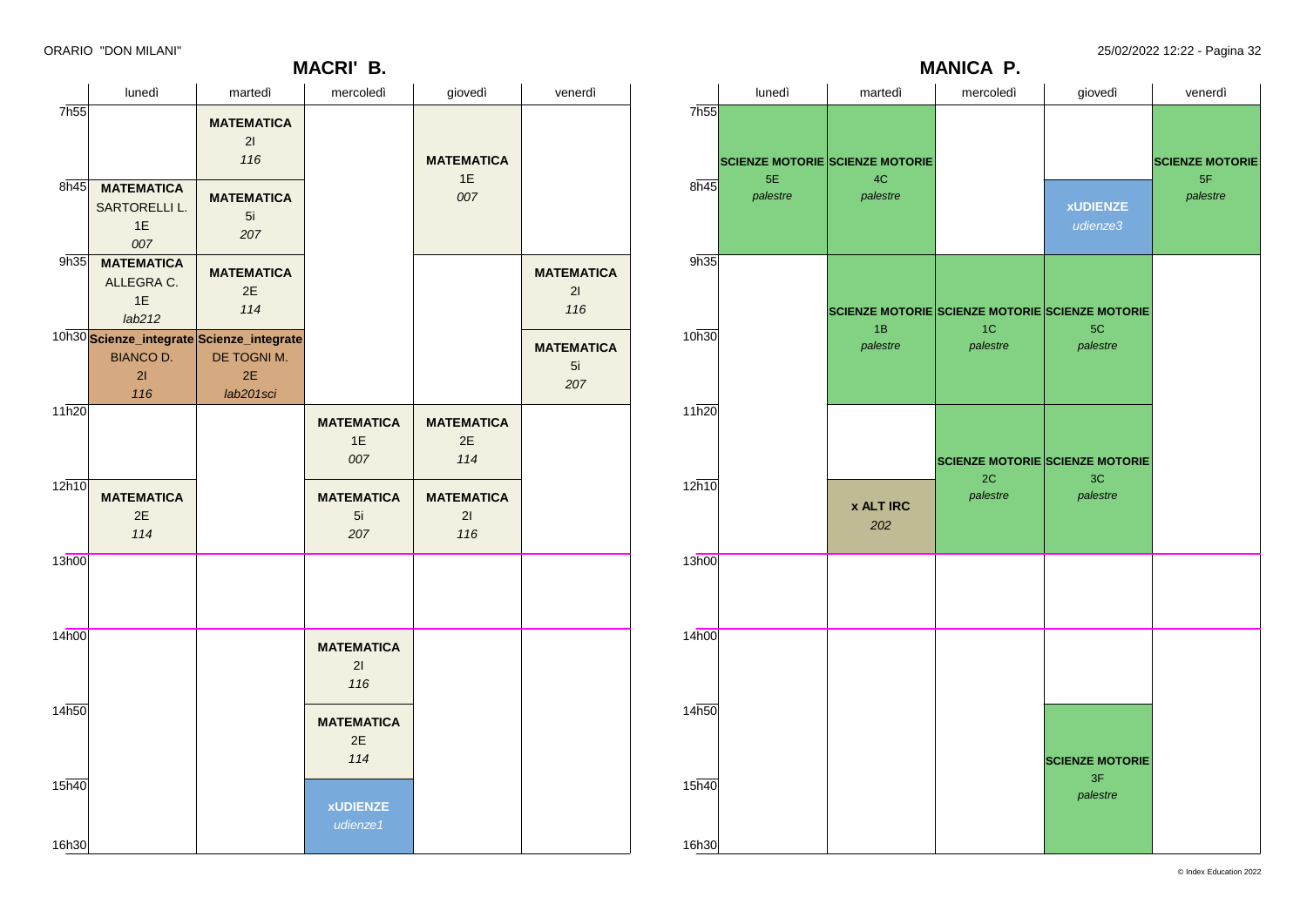### **MARCHELLI L.**

|                | lunedì                            | martedì           | mercoledì         | giovedì                           | venerdì                        |  |
|----------------|-----------------------------------|-------------------|-------------------|-----------------------------------|--------------------------------|--|
| 7h55           |                                   |                   | <b>PSICOLOGIA</b> |                                   | X DISP                         |  |
| 8h45           |                                   |                   | 3i<br>214         |                                   | <b>xUDIENZE</b><br>udienze3    |  |
| 9h35           |                                   |                   | <b>PSICOLOGIA</b> | <b>PSICOLOGIA</b><br>5L<br>lab210 | <b>PSICOLOGIA</b>              |  |
| 10h30          |                                   |                   | 5L<br>111         |                                   | 5L<br>111                      |  |
| 11h20          | <b>PSICOLOGIA</b><br>3i<br>214    | <b>PSICOLOGIA</b> |                   | <b>PSICOLOGIA</b>                 | <b>PSICOLOGIA</b><br>3i<br>214 |  |
| 12h10          | <b>PSICOLOGIA</b><br>5i<br>lab210 | 5i<br>207         |                   | 5i<br>207                         |                                |  |
| 13h00          |                                   |                   |                   |                                   |                                |  |
| 14h00          | <b>PSICOLOGIA</b><br>5i<br>207    |                   |                   |                                   |                                |  |
| 14h50          | <b>PSICOLOGIA</b><br>5L<br>111    |                   |                   |                                   |                                |  |
| 15h40<br>16h30 | <b>PSICOLOGIA</b><br>3i<br>214    |                   |                   |                                   |                                |  |

**MARCHI M.**

|                   | lunedì                         | martedì                        | mercoledì                      | giovedì                        | venerdì |
|-------------------|--------------------------------|--------------------------------|--------------------------------|--------------------------------|---------|
| 7 <sub>h55</sub>  | <b>x ALT IRC</b><br>202        |                                |                                | <b>MATEMATICA</b><br>4i<br>213 |         |
| $8\overline{h45}$ | <b>MATEMATICA</b><br>5C<br>209 | <b>MATEMATICA</b><br>5C<br>209 | <b>MATEMATICA</b><br>5D<br>112 | <b>MATEMATICA</b><br>4L<br>203 |         |
| 9h35              | <b>MATEMATICA</b><br>4L<br>203 | <b>xUDIENZE</b><br>udienze3    |                                | <b>MATEMATICA</b><br>5D<br>112 |         |
| 10h30             |                                | <b>MATEMATICA</b><br>5D<br>112 |                                |                                |         |
| 11h20             |                                |                                |                                |                                |         |
| 12h10             |                                | <b>MATEMATICA</b><br>4i<br>213 |                                |                                |         |
| 13h00             |                                |                                |                                |                                |         |
| 14h00             |                                |                                | <b>MATEMATICA</b><br>4L<br>203 |                                |         |
| 14h50             |                                |                                | <b>MATEMATICA</b><br>5C<br>209 |                                |         |
| 15h40<br>16h30    |                                |                                | <b>MATEMATICA</b><br>4i<br>213 |                                |         |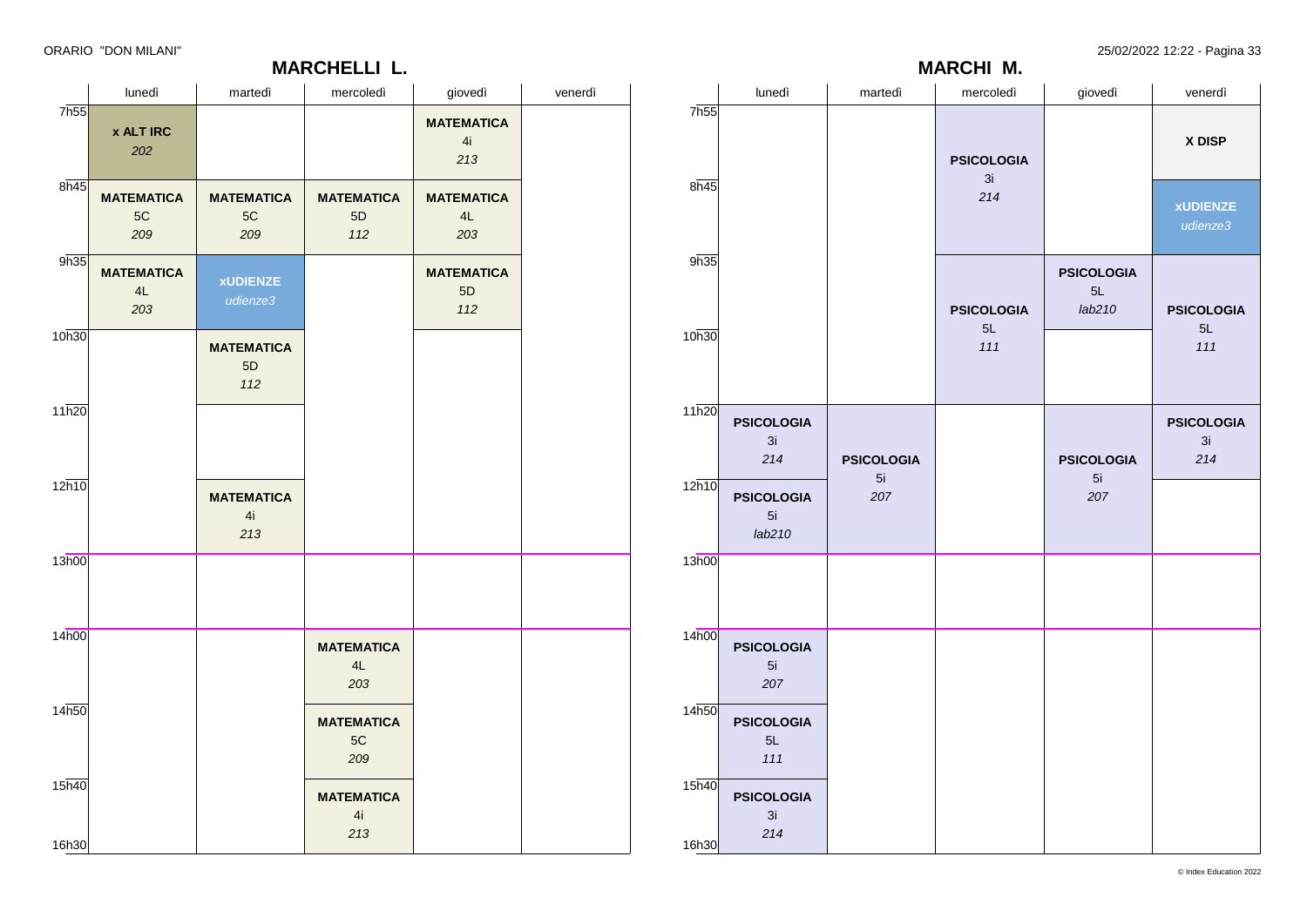25/02/2022 12:22 - Pagina 34

| ORARIO "DON MILANI" |  |  |  |
|---------------------|--|--|--|
|---------------------|--|--|--|

|           |                  |                                 |                             | MEGA A.                            |                                                                         |                                     |
|-----------|------------------|---------------------------------|-----------------------------|------------------------------------|-------------------------------------------------------------------------|-------------------------------------|
|           |                  | lunedì                          | martedì                     | mercoledì                          | giovedì                                                                 | venerdì                             |
|           | 7h <sub>55</sub> |                                 |                             |                                    | <b>METOD. OPER</b><br>5M<br>206                                         | <b>METOD. OPER</b><br>4i<br>lab211  |
|           | 8h45             |                                 |                             |                                    | <b>xRISORSA</b><br><b>COMPER S.</b><br><b>FORZIATI C.</b><br>MUSCHIO A. |                                     |
| Í.        | 9h35             |                                 |                             |                                    | <b>METOD. OPER</b>                                                      | <b>METOD. OPER</b><br>4E<br>lab211  |
| $\lambda$ | 10h30            | <b>METOD. OPER</b>              | <b>xUDIENZE</b><br>udienze2 | <b>METOD. OPER</b><br>4i<br>213    | 4M<br>107                                                               |                                     |
| í.        | 11h20            | 4i<br>213                       | <b>METOD. OPER</b><br>4E    |                                    |                                                                         |                                     |
|           | 12h10            | <b>METOD. OPER</b><br>4M<br>107 | 216                         | <b>METOD. OPER</b><br>5C<br>209    |                                                                         |                                     |
|           | 13h00            |                                 |                             |                                    |                                                                         |                                     |
|           | 14h00            |                                 |                             | <b>METOD. OPER</b><br>5i<br>207    |                                                                         | <b>xRISORSA</b><br><b>COMPER S.</b> |
|           | 14h50            |                                 |                             | <b>METOD. OPER</b><br>4E<br>216    |                                                                         | FORZIATI C.<br>MUSCHIO A.           |
|           | 15h40            |                                 |                             | <b>METOD. OPER</b><br>4M<br>lab211 |                                                                         | <b>xRISORSA</b>                     |
|           | 16h30            |                                 |                             |                                    |                                                                         |                                     |

|                             |                             |                                | <b>MATTIACCI E.</b>            |                                                             |                                                             |  |
|-----------------------------|-----------------------------|--------------------------------|--------------------------------|-------------------------------------------------------------|-------------------------------------------------------------|--|
|                             | lunedì                      | martedì                        | mercoledì                      | giovedì                                                     | venerdì                                                     |  |
| 7h55                        |                             | <b>xRISORSA</b>                |                                | <b>xRISORSA</b>                                             | <b>xRISORSA</b>                                             |  |
| 8h45                        |                             | <b>xRISORSA</b>                | <b>MATEMATICA</b><br>1C<br>120 | <b>MATEMATICA</b><br>3A<br>110                              | <b>xRISORSA</b>                                             |  |
| 9h35                        |                             |                                | <b>MATEMATICA</b><br>3A<br>110 | <b>MATEMATICA</b><br>1C<br>120                              | <b>MATEMATICA</b><br>5E<br>104                              |  |
| 10h30                       |                             | <b>MATEMATICA</b><br>3A<br>110 |                                | <b>MATEMATICA</b><br>SARTORELLI L.<br>1 <sup>C</sup><br>120 | <b>MATEMATICA</b><br>ALLEGRA C.<br>1 <sup>C</sup><br>lab210 |  |
| 11h20                       |                             |                                |                                |                                                             | <b>MATEMATICA</b><br>1 <sup>C</sup><br>120                  |  |
| 12h10                       |                             |                                |                                | <b>MATEMATICA</b><br>5E<br>104                              |                                                             |  |
| 13h00                       |                             |                                |                                |                                                             |                                                             |  |
| 14h00                       | <b>xUDIENZE</b><br>udienze1 |                                | <b>MATEMATICA</b><br>5E<br>104 |                                                             |                                                             |  |
| 14 <sub>h50</sub>           |                             |                                |                                |                                                             |                                                             |  |
| $15\overline{h40}$<br>16h30 | <b>xRISORSA</b>             |                                |                                |                                                             |                                                             |  |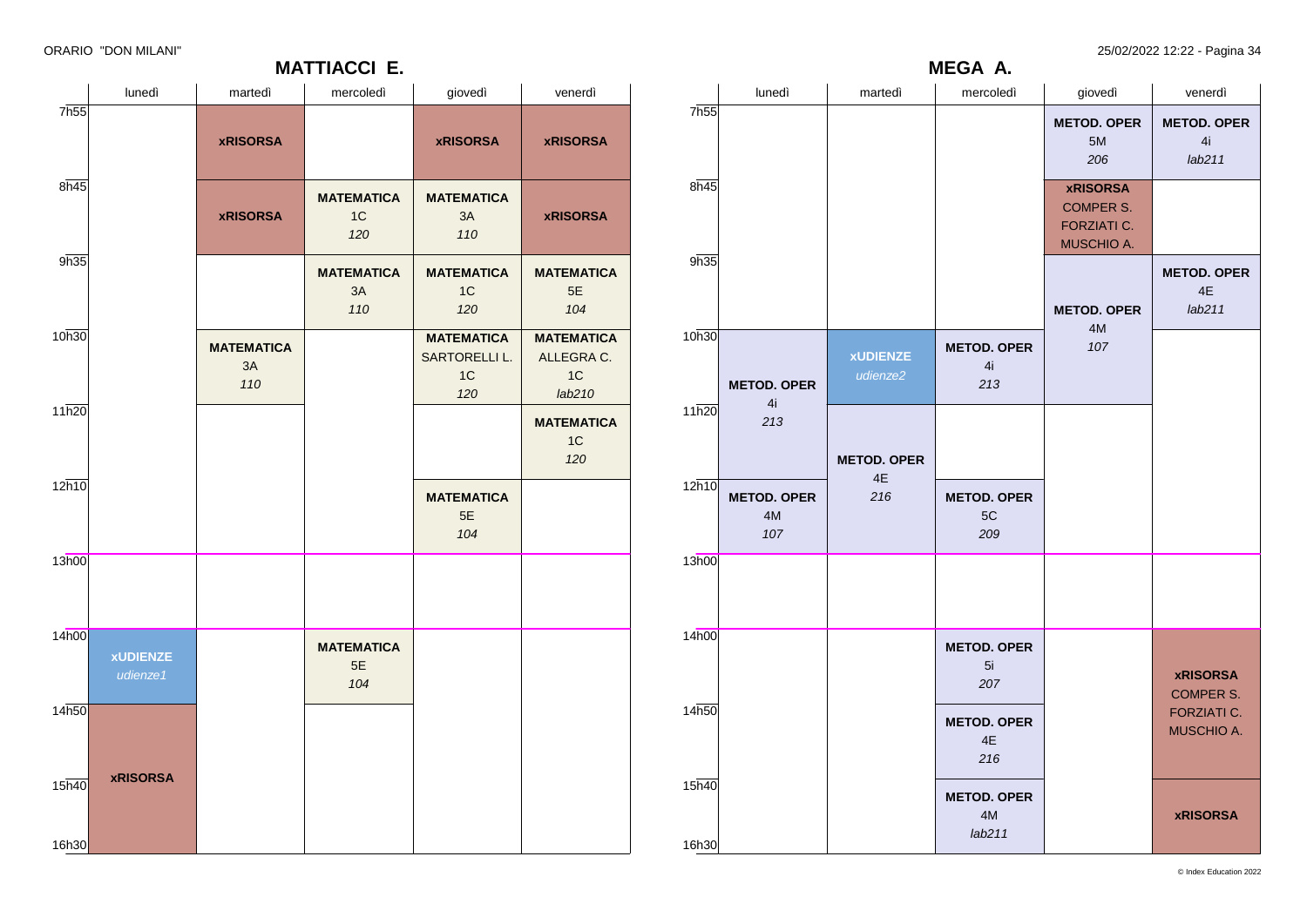ORARIO "DON MILANI" 25/02/2022 12:22 - Pagina 35

|                | lunedì                           | martedì                                 | mercoledì                       | giovedì                         | venerdì                        |
|----------------|----------------------------------|-----------------------------------------|---------------------------------|---------------------------------|--------------------------------|
| 7h55           | 3L_(SP)<br>$<$ 4F $>$ sp<br>217p |                                         | 3L(SP)<br>4D<br>106             | 3L_(SP)<br>4D<br>106            | 3L(SP)<br>4B<br>105            |
| 8h45           | 3L(SP)<br><5D>sp<br>203          |                                         | 3L(SP)<br>4 <sub>B</sub><br>105 | 3L(SP)<br>$<$ 4F $>$ sp<br>217p |                                |
| 9h35           |                                  | 3L(SP)<br>3G<br>205                     |                                 | 3L(SP)<br>4B<br>105             | 3L(SP)<br>3G<br>205            |
| 10h30          |                                  |                                         | 3L(SP)<br>$<$ 5D $>$ sp<br>103  | 3L(SP)<br>$<$ 5B $>$ sp<br>218  |                                |
| 11h20          | <b>xUDIENZE</b><br>da casa       | 3L(SP)<br>$<$ 5B $>$ sp<br>218          | 3L(SP)<br>$3\mathsf{G}$<br>205  |                                 | 3L(SP)<br>$<$ 5B $>$ sp<br>218 |
| 12h10          |                                  |                                         | <b>x ALT IRC</b><br>208         |                                 |                                |
| 13h00          |                                  |                                         |                                 |                                 |                                |
| 14h00          |                                  | 3L(SP)<br>4D<br>106                     |                                 |                                 |                                |
| 14h50          |                                  | 3L(SP)<br>$<$ 5D $>$ sp<br>lab109lingue |                                 |                                 |                                |
| 15h40<br>16h30 |                                  | 3L(SP)<br>$<$ 4F $>$ sp<br>217p         |                                 |                                 |                                |

**MICHELETTI T.**

|                |                                        |                             | MODENA L.       |                             |                 |
|----------------|----------------------------------------|-----------------------------|-----------------|-----------------------------|-----------------|
|                | lunedì                                 | martedì                     | mercoledì       | giovedì                     | venerdì         |
| 7h55           | <b>LETTERE</b><br>$3\mathsf{A}$<br>110 |                             |                 | <b>LETTERE</b><br>3A<br>110 | <b>xRISORSA</b> |
| 8h45<br>9h35   | <b>xRISORSA</b>                        |                             | <b>xRISORSA</b> | <b>xRISORSA</b>             |                 |
| 10h30          | <b>STORIA</b><br>4B<br>105             | <b>STORIA</b><br>4B<br>105  |                 |                             |                 |
| 11h20          | <b>xRISORSA</b>                        | <b>LETTERE</b>              |                 |                             |                 |
| 12h10          | <b>LETTERE</b><br>3A<br>110            | 3A<br>110                   |                 |                             |                 |
| 13h00          |                                        |                             |                 |                             |                 |
| 14h00          |                                        | <b>xUDIENZE</b><br>udienze3 |                 | <b>STORIA</b><br>4B<br>105  |                 |
| 14h50          |                                        |                             |                 | <b>LETTERE</b><br>3A<br>110 |                 |
| 15h40<br>16h30 |                                        |                             |                 |                             |                 |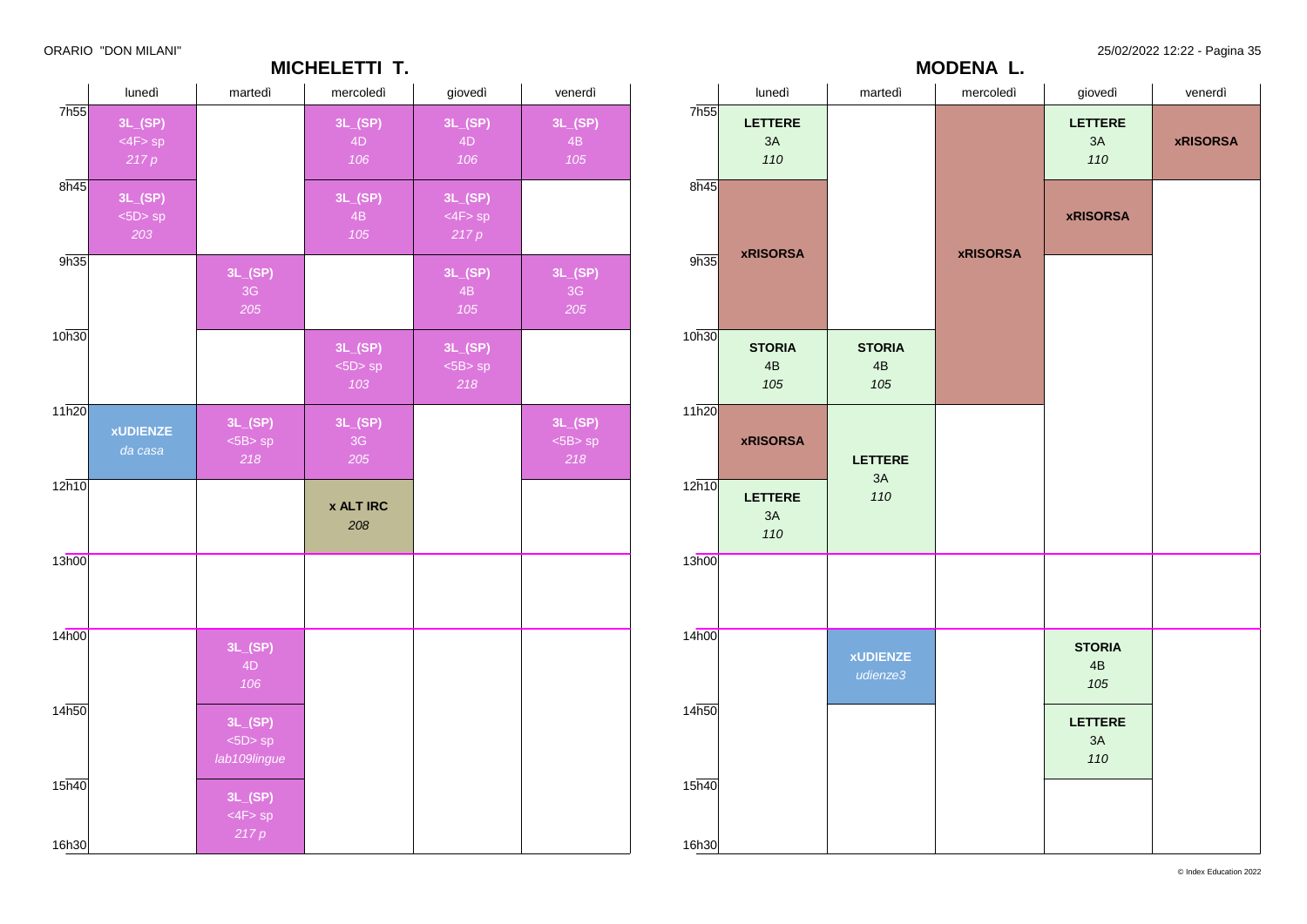ORARIO "DON MILANI" 25/02/2022 12:22 - Pagina 36

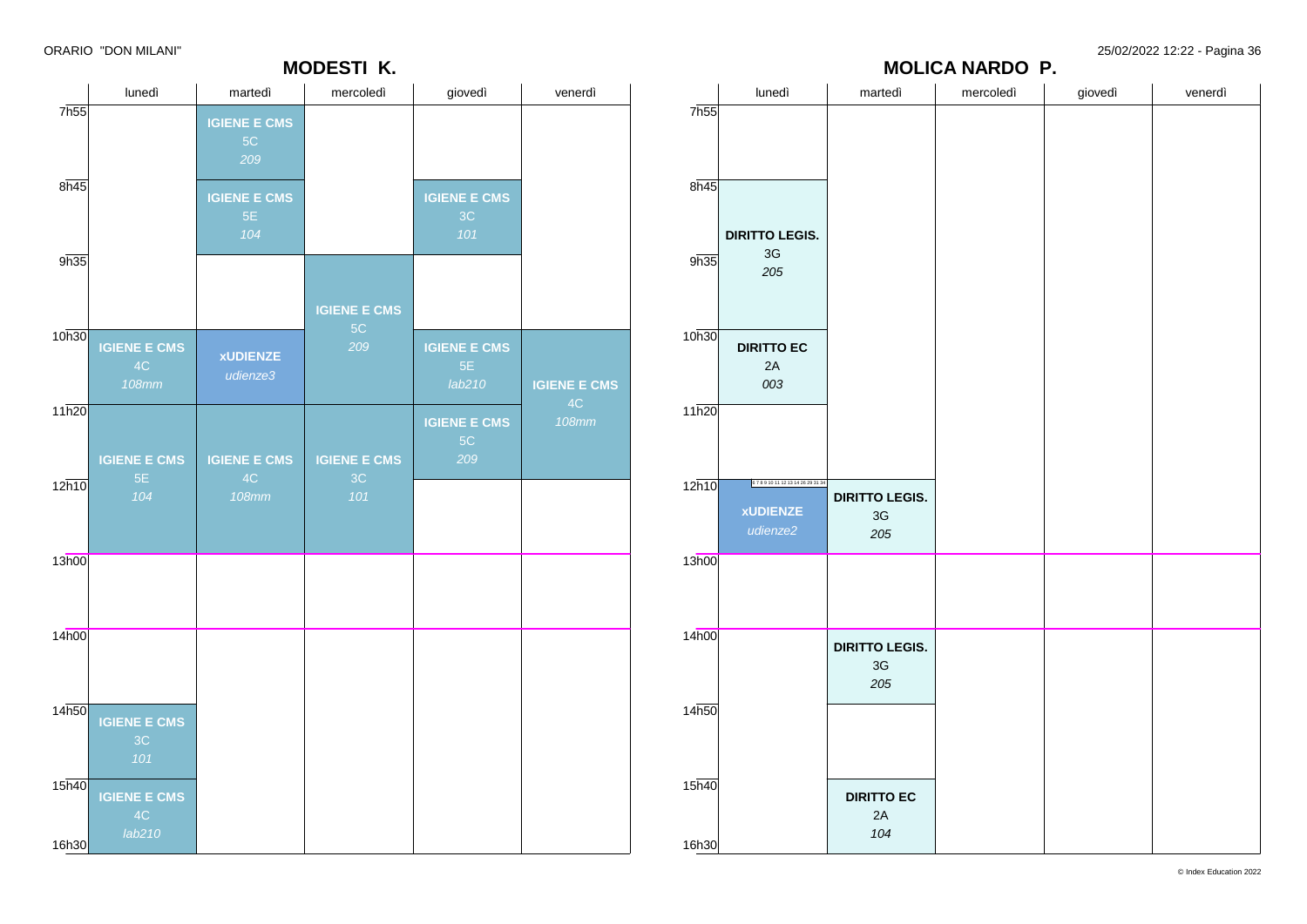# **MONTI GUARNIERI G.**

|                |                               |                               | <b>MORANDI L.</b>                                         |                               |         |
|----------------|-------------------------------|-------------------------------|-----------------------------------------------------------|-------------------------------|---------|
|                | lunedì                        | martedì                       | mercoledì                                                 | giovedì                       | venerdì |
| 7h55<br>8h45   | <b>EC AZIEND</b><br>2A<br>003 | <b>EC AZIEND</b><br>2A        | 67891011121314262729303234<br><b>xUDIENZE</b><br>udienze1 |                               |         |
|                | <b>EC AZIEND</b><br>1A<br>103 | 003                           | <b>EC AZIEND</b><br>2B<br>102                             |                               |         |
| 9h35           |                               | <b>xRISORSA</b>               | <b>EC AZIEND</b><br>$1\overline{A}$<br>103                |                               |         |
| 10h30          | <b>EC AZIEND</b><br>2B<br>102 | <b>xRISORSA</b>               |                                                           | <b>EC AZIEND</b><br>2B<br>102 |         |
| 11h20          |                               | <b>EC AZIEND</b><br>1A<br>103 |                                                           | <b>EC AZIEND</b><br>1A<br>103 |         |
| 12h10          |                               |                               |                                                           |                               |         |
| 13h00          |                               |                               |                                                           |                               |         |
| 14h00          |                               |                               |                                                           |                               |         |
| 14h50          |                               |                               |                                                           | <b>EC AZIEND</b><br>2B<br>102 |         |
| 15h40<br>16h30 |                               |                               |                                                           | <b>EC AZIEND</b><br>2A<br>104 |         |

| lunedì    | martedì                                                                                                                                      | mercoledì                                   | giovedì                                                                  | venerdì                                                                                 |
|-----------|----------------------------------------------------------------------------------------------------------------------------------------------|---------------------------------------------|--------------------------------------------------------------------------|-----------------------------------------------------------------------------------------|
|           |                                                                                                                                              |                                             |                                                                          |                                                                                         |
|           |                                                                                                                                              |                                             |                                                                          |                                                                                         |
|           |                                                                                                                                              |                                             |                                                                          |                                                                                         |
| 8h45      |                                                                                                                                              |                                             |                                                                          |                                                                                         |
|           |                                                                                                                                              |                                             |                                                                          |                                                                                         |
|           |                                                                                                                                              |                                             |                                                                          |                                                                                         |
|           |                                                                                                                                              |                                             |                                                                          |                                                                                         |
| 2L_ (TED) | 2L_ (TED)                                                                                                                                    | 2L_ (TED)                                   |                                                                          |                                                                                         |
|           | 4D                                                                                                                                           |                                             |                                                                          |                                                                                         |
|           |                                                                                                                                              |                                             |                                                                          |                                                                                         |
|           |                                                                                                                                              |                                             |                                                                          |                                                                                         |
| 4D        | 3D                                                                                                                                           | 3D                                          |                                                                          |                                                                                         |
| 106       | 010                                                                                                                                          | 010                                         |                                                                          |                                                                                         |
| 11h20     |                                                                                                                                              |                                             |                                                                          |                                                                                         |
|           |                                                                                                                                              |                                             |                                                                          | 2L_ (TED)<br>2B                                                                         |
|           |                                                                                                                                              |                                             |                                                                          | 102                                                                                     |
|           |                                                                                                                                              |                                             |                                                                          |                                                                                         |
|           |                                                                                                                                              |                                             |                                                                          |                                                                                         |
|           |                                                                                                                                              | udienze2                                    |                                                                          |                                                                                         |
|           |                                                                                                                                              |                                             |                                                                          |                                                                                         |
|           |                                                                                                                                              |                                             |                                                                          |                                                                                         |
|           |                                                                                                                                              |                                             |                                                                          |                                                                                         |
|           |                                                                                                                                              |                                             |                                                                          |                                                                                         |
| 14h00     |                                                                                                                                              |                                             |                                                                          |                                                                                         |
|           |                                                                                                                                              |                                             |                                                                          |                                                                                         |
|           |                                                                                                                                              |                                             |                                                                          |                                                                                         |
|           |                                                                                                                                              |                                             |                                                                          |                                                                                         |
|           |                                                                                                                                              |                                             |                                                                          |                                                                                         |
|           |                                                                                                                                              |                                             |                                                                          |                                                                                         |
|           |                                                                                                                                              |                                             |                                                                          |                                                                                         |
|           |                                                                                                                                              |                                             |                                                                          |                                                                                         |
|           |                                                                                                                                              |                                             |                                                                          |                                                                                         |
| 16h30     |                                                                                                                                              |                                             |                                                                          |                                                                                         |
|           | 7h55<br>9h35<br>3D<br>010<br>10h30<br>2L_ (TED)<br>2L_ (TED)<br>5D<br>112<br>12h10<br>$2L_{-}$ (TED)<br>2B<br>102<br>13h00<br>14h50<br>15h40 | 106<br>$2L$ (TED)<br>2L_ (TED)<br>5D<br>112 | 5D<br>112<br>$2L_{-}$ (TED)<br>2L_ (TED)<br>4D<br>106<br><b>xUDIENZE</b> | <b>MUNII GUARNIERI G.</b><br>$2L_{-}$ (TED)<br>4D<br>106<br>$2L_{-}$ (TED)<br>2B<br>102 |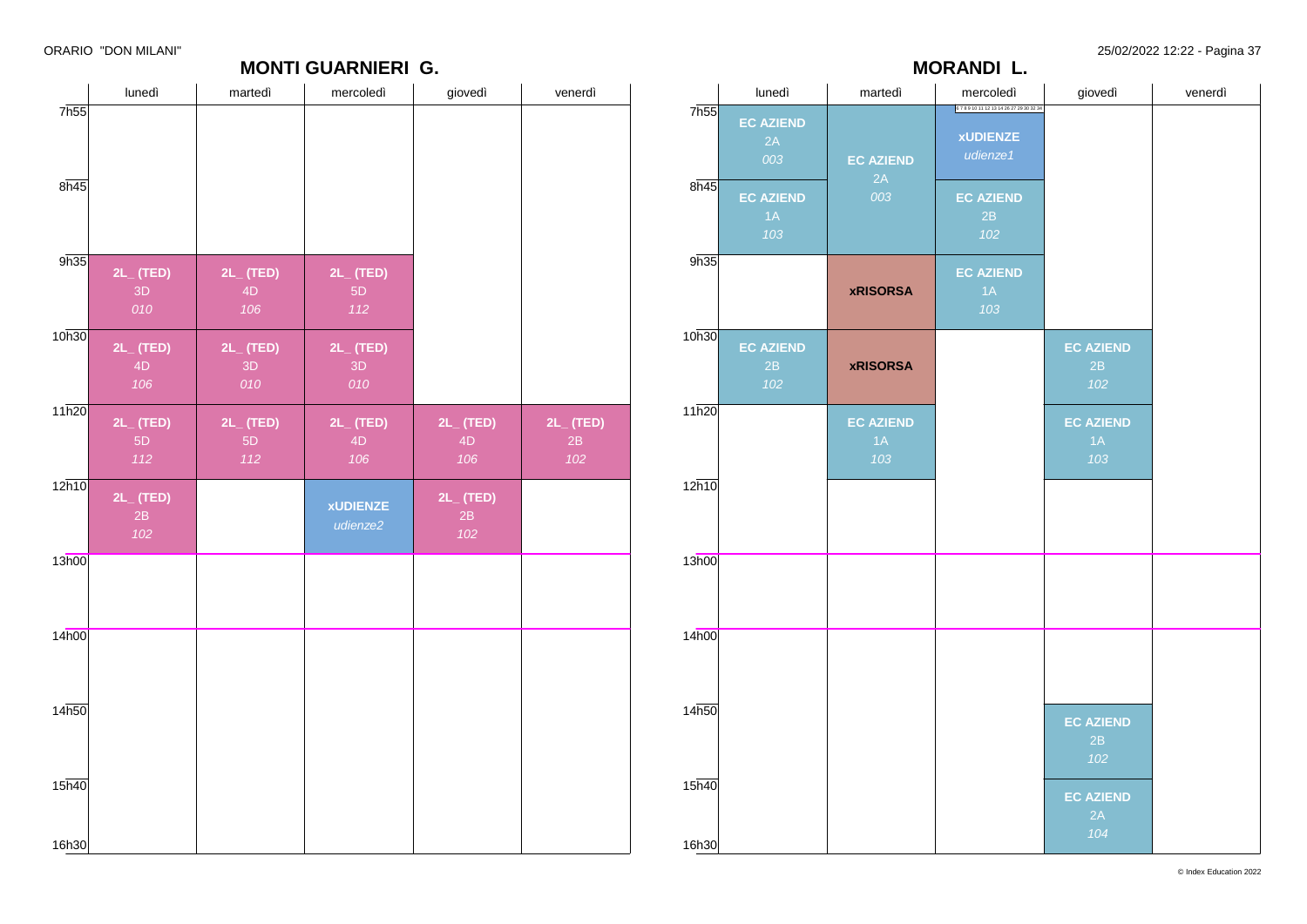### **MORLESCHI S.**

ORARIO "DON MILANI" 25/02/2022 12:22 - Pagina 38

**MUSCHIO A.**

|                             | lunedì                                      | martedì                  | mercoledì                       | giovedì                                      | venerdì                                                    |                            | lunedì                                       | martedì                           | mercoledì                                           | giovedì                                                              | venerdì                             |
|-----------------------------|---------------------------------------------|--------------------------|---------------------------------|----------------------------------------------|------------------------------------------------------------|----------------------------|----------------------------------------------|-----------------------------------|-----------------------------------------------------|----------------------------------------------------------------------|-------------------------------------|
| 7h55                        |                                             | <b>METOD. OPER</b><br>1E | <b>METOD. OPER</b><br>$1L$      |                                              | S. UM E SOC.<br>ZANONI J.                                  | 7h55                       |                                              |                                   |                                                     | <b>METOD. OPER</b><br>3L<br>121                                      |                                     |
| 8h45                        |                                             | 007                      | 122                             |                                              | 2L<br>011                                                  | 8h45                       |                                              |                                   |                                                     | <b>xRISORSA</b><br><b>COMPER S.</b><br><b>FORZIATI C.</b><br>MEGA A. | <b>METOD. OPER</b><br>4C            |
| 9h35                        |                                             |                          | <b>METOD. OPER</b><br>1L<br>122 |                                              | <b>METOD. OPER</b><br>DE SIMONE R.<br>$2\mathtt{C}$<br>208 | 9h35                       |                                              | <b>METOD. OPER</b><br>$3C$<br>101 |                                                     | <b>METOD. OPER</b><br>5E<br>104                                      | <b>108mm</b>                        |
| 10h30                       |                                             |                          |                                 |                                              |                                                            | 10h30                      |                                              | <b>METOD. OPER</b>                |                                                     |                                                                      |                                     |
| 11h20                       | <b>METOD. OPER</b>                          |                          |                                 | S. UM E SOC.<br>PEDRON E.<br>1E<br>007       | <b>x ALT IRC</b><br>219p                                   | 11h20                      | <b>METOD. OPER</b><br>$4\mathrm{C}$<br>108mm | 3L<br>121                         |                                                     |                                                                      | <b>METOD. OPER</b><br>3C<br>101     |
| $12\overline{h10}$          | $2\mathtt{C}$<br>208                        |                          |                                 | <b>METOD. OPER</b><br>PEDRON E.<br>1E<br>007 |                                                            | $12\overline{h10}$         | <b>METOD. OPER</b><br>3C<br>101              | <b>xUDIENZE</b><br>udienze1       |                                                     |                                                                      |                                     |
| 13h00                       |                                             |                          |                                 |                                              |                                                            | 13h00                      |                                              |                                   |                                                     |                                                                      |                                     |
| 14h00                       | S. UM E SOC.<br>ZANONI J.<br>1L<br>122      |                          | S. UM E SOC.<br>DE SIMONE R.    |                                              |                                                            | 14h00                      | <b>METOD. OPER</b><br>3L<br>121              |                                   | <b>METOD. OPER</b><br>$4\mathrm{C}$<br><b>108mm</b> |                                                                      | <b>xRISORSA</b><br><b>COMPER S.</b> |
|                             | 14h50 METOD. OPER<br>ZANONI J.<br>1L<br>122 |                          | 2C<br>208                       |                                              |                                                            | 14h50                      |                                              |                                   | <b>METOD. OPER</b>                                  |                                                                      | <b>FORZIATI C.</b><br>MEGA A.       |
| $15\overline{h40}$<br>16h30 | <b>METOD. OPER</b><br>1E<br>103             |                          | <b>xUDIENZE</b><br>udienze2     |                                              |                                                            | 15 <sub>h40</sub><br>16h30 | <b>METOD. OPER</b><br>3L<br>121              |                                   | 3C<br>101                                           |                                                                      | <b>xRISORSA</b>                     |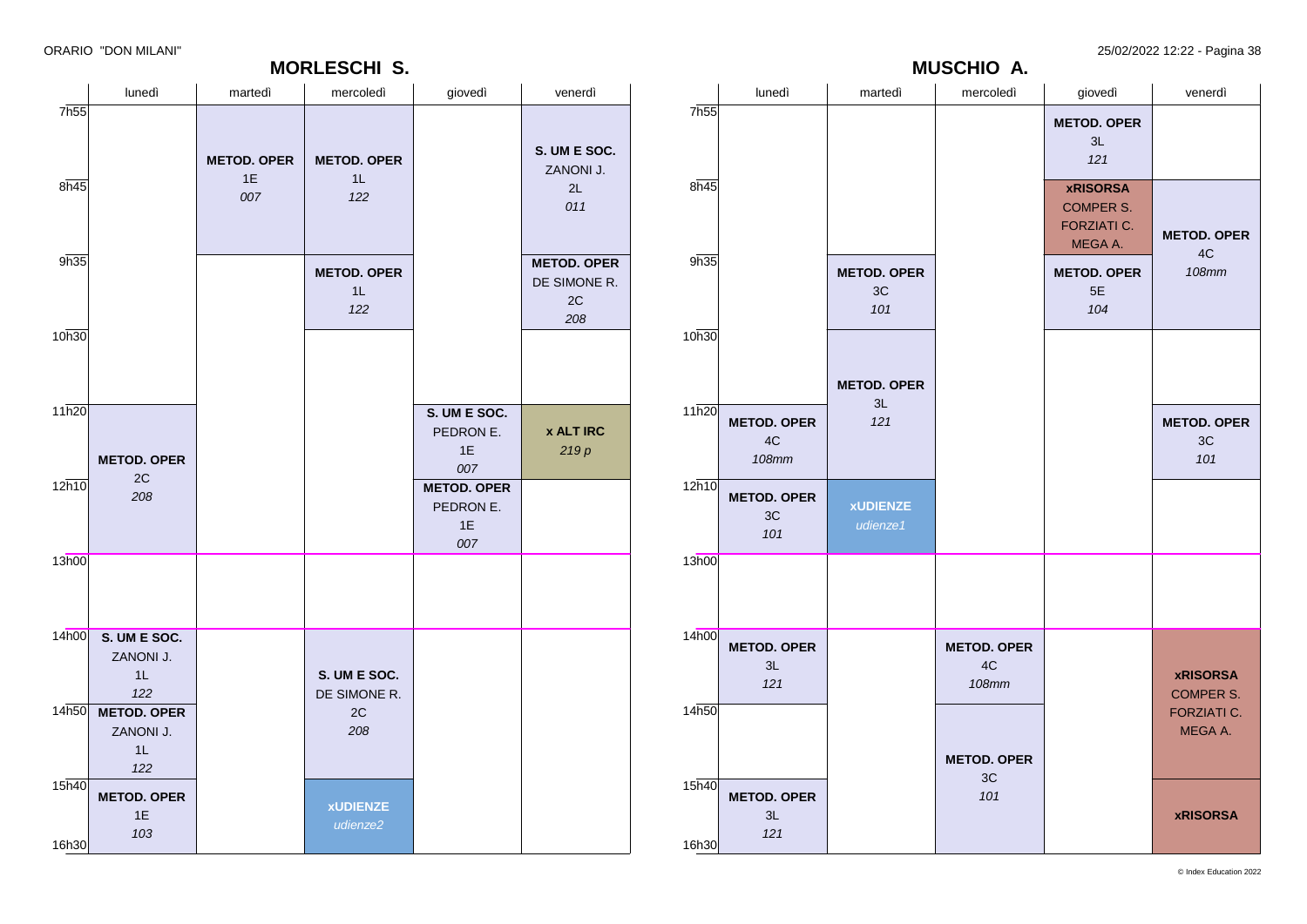### **PATON M.**

|       | lunedì                               | martedì                                        | mercoledì                                                 | giovedì                                                 | venerdì |
|-------|--------------------------------------|------------------------------------------------|-----------------------------------------------------------|---------------------------------------------------------|---------|
| 7h55  |                                      |                                                |                                                           |                                                         |         |
| 8h45  |                                      | <b>INGLESE</b><br>4M<br>107                    | <b>INGLESE</b><br>4C<br><b>108mm</b>                      | <b>INGLESE</b><br>4M<br>107                             |         |
| 9h35  |                                      | <b>INGLESE</b><br>1C<br>120                    |                                                           | <b>INGLESE</b><br>4C<br><b>108mm</b>                    |         |
| 10h30 |                                      |                                                | <b>INGLESE</b><br>LACAVA C.<br>2E<br>114,202              | <b>INGLESE</b><br>CAZZANELLI L.<br>2L<br>011, lab201sci |         |
| 11h20 |                                      | <b>INGLESE</b><br>LACAVA C.<br>2C<br>208,217 p | 67891011121314262729303234<br><b>xUDIENZE</b><br>udienze3 |                                                         |         |
| 12h10 | <b>INGLESE</b><br>4C<br>lab109lingue |                                                | <b>INGLESE</b><br>1C<br>120                               | <b>INGLESE</b><br>2C<br>208                             |         |
| 13h00 |                                      |                                                |                                                           |                                                         |         |
| 14h00 | <b>INGLESE</b><br>1C<br>120          |                                                |                                                           |                                                         |         |
| 14h50 | <b>INGLESE</b><br>4M<br>lab109lingue |                                                |                                                           |                                                         |         |
| 15h40 | <b>INGLESE</b><br>2C<br>208          |                                                |                                                           |                                                         |         |
| 16h30 |                                      |                                                |                                                           |                                                         |         |

|       | lunedì                 | martedì          | mercoledì        | giovedì                | venerdì          |  |
|-------|------------------------|------------------|------------------|------------------------|------------------|--|
| 7h55  |                        |                  |                  |                        |                  |  |
|       |                        |                  |                  |                        |                  |  |
|       |                        |                  |                  |                        |                  |  |
| 8h45  |                        |                  |                  |                        |                  |  |
|       |                        |                  |                  |                        |                  |  |
| 9h35  |                        |                  |                  |                        |                  |  |
|       | TEC. AM.<br>5L         |                  |                  |                        |                  |  |
|       | 111                    |                  |                  | <b>DISC. TUR</b>       |                  |  |
| 10h30 |                        | <b>DISC. TUR</b> | <b>DISC. TUR</b> | 3F<br>117              | TEC. AM.         |  |
|       |                        | 5F               | 5F               |                        | 5M               |  |
|       | <b>DISC. TUR</b><br>3D | 004              | 004              |                        | 206              |  |
| 11h20 | 010                    |                  | <b>DISC. TUR</b> |                        | <b>DISC. TUR</b> |  |
|       |                        |                  | 3D<br>010        |                        | 3D               |  |
| 12h10 |                        |                  |                  | <b>DISC. TUR</b><br>5F | 010              |  |
|       | <b>DISC. TUR</b>       | <b>DISC. TUR</b> | <b>DISC. TUR</b> | 004                    |                  |  |
|       | $3\mathsf{F}$<br>117   | 5F<br>004        | 3F<br>117        |                        |                  |  |
| 13h00 |                        |                  |                  |                        |                  |  |
|       |                        |                  |                  |                        |                  |  |
|       |                        |                  |                  |                        |                  |  |
| 14h00 |                        | <b>DISC. TUR</b> | TEC. AM.         |                        |                  |  |
|       |                        | 3D               | 5M               |                        |                  |  |
|       |                        | 121              | 206              |                        |                  |  |
| 14h50 |                        | <b>xUDIENZE</b>  | TEC. AM.         |                        |                  |  |
|       |                        | udienze2         | 5L<br>111        |                        |                  |  |
| 15h40 |                        |                  |                  |                        |                  |  |
|       |                        | <b>DISC. TUR</b> |                  |                        |                  |  |
|       |                        | 3F<br>117        |                  |                        |                  |  |
| 16h30 |                        |                  |                  |                        |                  |  |

**PATTANARO M.**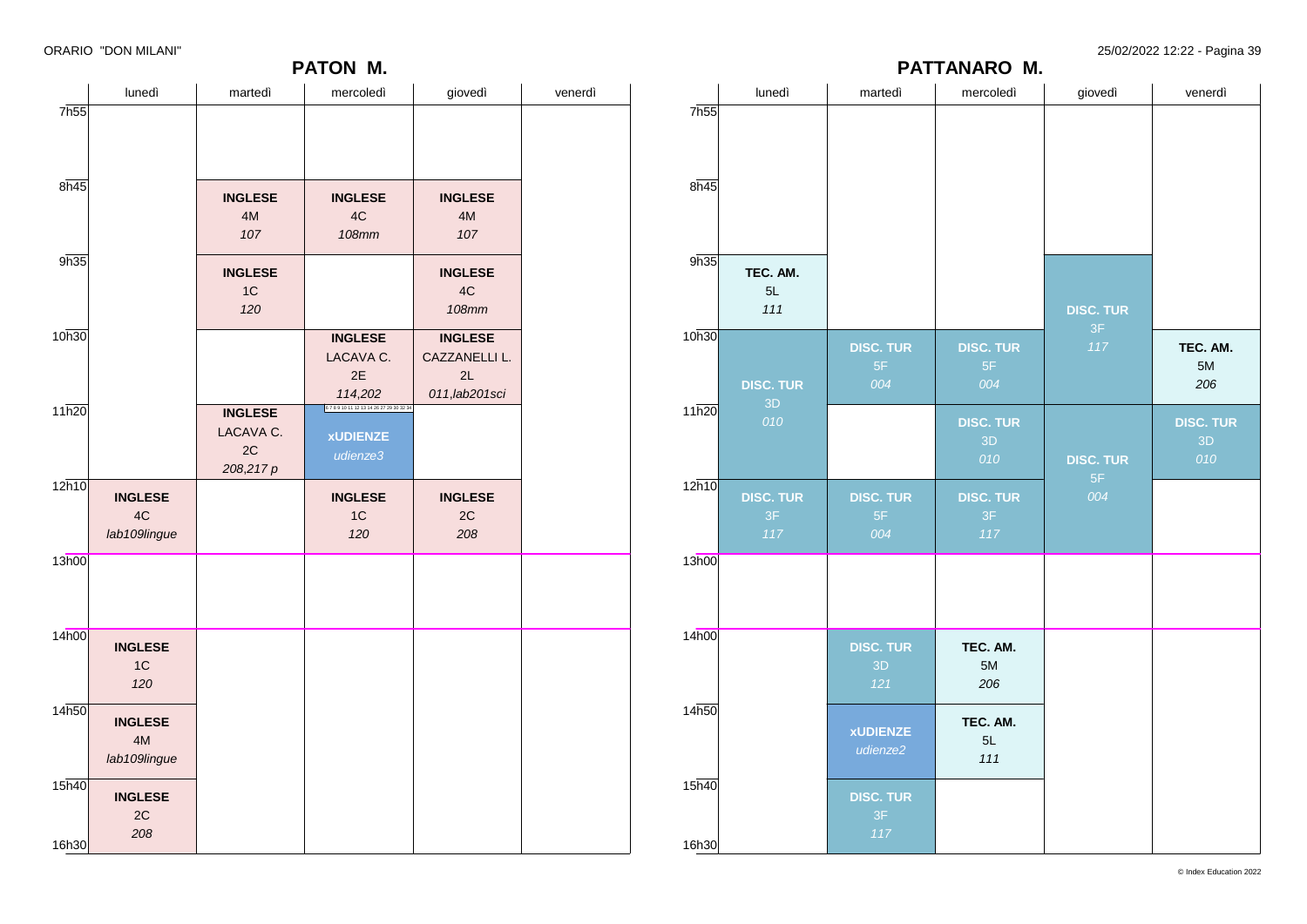|                    |                                    |                                           | PEDICONI P.                               |                                |                                | PEDRON E.                  |                                                 |                             |           |                                                      |         |
|--------------------|------------------------------------|-------------------------------------------|-------------------------------------------|--------------------------------|--------------------------------|----------------------------|-------------------------------------------------|-----------------------------|-----------|------------------------------------------------------|---------|
|                    | lunedì                             | martedì                                   | mercoledì                                 | giovedì                        | venerdì                        |                            | lunedì                                          | martedì                     | mercoledì | giovedì                                              | venerdì |
| 7h55               |                                    |                                           |                                           |                                |                                | 7 <sub>h55</sub>           |                                                 |                             |           |                                                      |         |
| 8h45               | <b>PSICOLOGIA</b><br>4i<br>213     | <b>PSICOLOGIA</b><br>3E<br>$215$          |                                           | <b>PSICOLOGIA</b><br>3E<br>215 | <b>PSICOLOGIA</b><br>5C<br>209 | 8h45                       |                                                 |                             |           |                                                      |         |
| 9h35               |                                    |                                           |                                           | <b>xUDIENZE</b><br>udienze2    | <b>PSICOLOGIA</b><br>3E<br>215 | 9h35                       |                                                 |                             |           | 6789101112131426283033<br><b>xUDIENZE</b><br>da casa |         |
| 10h30              | <b>PSICOLOGIA</b><br>$5\mathrm{C}$ | <b>PSICOLOGIA</b><br>$4\mathsf{M}$        | <b>PSICOLOGIA</b><br>$4\mathsf{M}$<br>107 |                                |                                | 10h30                      |                                                 |                             |           |                                                      |         |
| $11\overline{h20}$ | 209                                | 107                                       | <b>PSICOLOGIA</b><br>4i<br>213            |                                |                                | 11h20                      |                                                 | S. UM E SOC.<br>$1C$<br>120 |           | S. UM E SOC.<br>MORLESCHI S.<br>1E<br>007            |         |
| $12\overline{h10}$ |                                    | <b>PSICOLOGIA</b><br>$5\mathrm{C}$<br>209 |                                           |                                |                                | 12h10                      | S. UM E SOC.<br>1C<br>120                       | S. UM E SOC.<br>1E<br>007   |           | <b>METOD. OPER</b><br>MORLESCHI S.<br>1E<br>007      |         |
| 13h00              |                                    |                                           |                                           |                                |                                | 13h00                      |                                                 |                             |           |                                                      |         |
| 14h00              |                                    |                                           | <b>PSICOLOGIA</b><br>4i<br>213            |                                |                                | 14 <sub>h00</sub>          | S. UM E SOC.<br>1E<br>103                       |                             |           |                                                      |         |
| 14 <sub>h50</sub>  |                                    |                                           | <b>PSICOLOGIA</b><br>4M<br>107            |                                |                                |                            | $14h50$ S. UM E SOC.<br>ZANELLA F.<br>1C<br>120 |                             |           |                                                      |         |
| 15h40<br>16h30     |                                    |                                           | <b>PSICOLOGIA</b><br>$5\mathrm{C}$<br>209 |                                |                                | 15 <sub>h40</sub><br>16h30 | S. UM E SOC.<br>ZANELLA F.<br>$1C$<br>120       |                             |           |                                                      |         |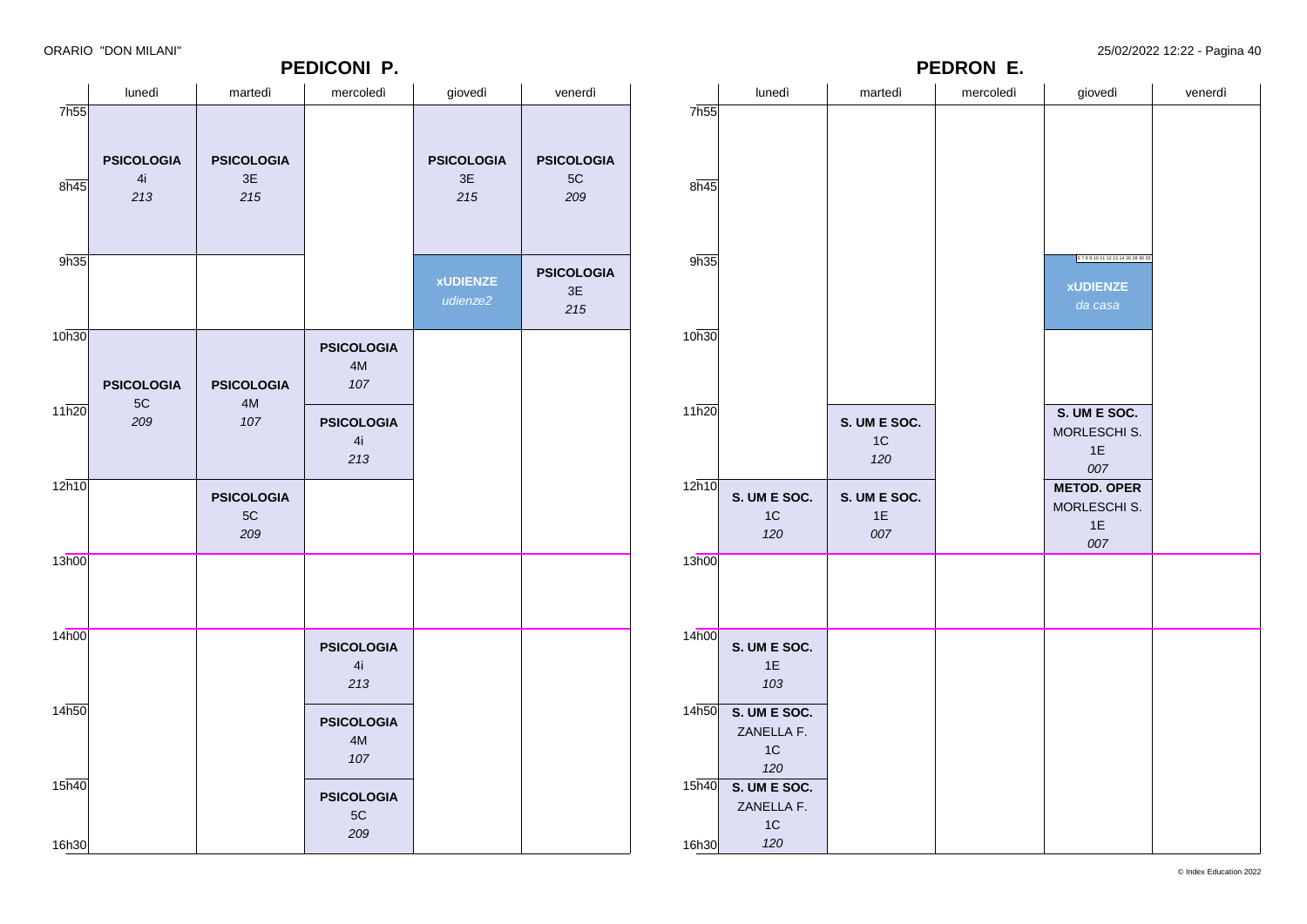|                   |                        |                  | <b>PETROLLI T.</b>                                                    |          |                                                 |                   | PETRUZZELLI O.       |                |                      |                |                        |
|-------------------|------------------------|------------------|-----------------------------------------------------------------------|----------|-------------------------------------------------|-------------------|----------------------|----------------|----------------------|----------------|------------------------|
|                   | lunedì                 | martedì          | mercoledì                                                             | giovedì  | venerdì                                         |                   | lunedì               | martedì        | mercoledì            | giovedì        | venerdì                |
| 7h55              |                        |                  |                                                                       |          |                                                 | 7 <sub>h55</sub>  | $2L_{-}$ (TED)       |                |                      |                |                        |
|                   |                        |                  |                                                                       |          |                                                 |                   | 4M                   |                |                      |                |                        |
|                   |                        |                  |                                                                       |          |                                                 |                   | 107                  |                |                      |                |                        |
| $8\overline{h45}$ |                        |                  |                                                                       |          |                                                 | 8h45              |                      |                |                      |                | 6789101112131426283033 |
|                   |                        |                  |                                                                       |          |                                                 |                   | $2L_{-}$ (TED)<br>5i |                |                      |                | <b>xUDIENZE</b>        |
|                   |                        |                  |                                                                       |          |                                                 |                   | 207                  |                |                      |                | da casa                |
| 9h35              |                        |                  |                                                                       |          |                                                 | 9h35              |                      |                |                      |                |                        |
|                   |                        |                  |                                                                       |          |                                                 |                   | $2L_{-}$ (TED)<br>3E |                |                      |                |                        |
|                   | <b>SCIENZE MOTORIE</b> |                  |                                                                       |          | SCIENZE MOTORIE SCIENZE MOTORIE SCIENZE MOTORIE |                   | 215                  |                |                      |                |                        |
| 10h30             | 4F                     |                  | $5M$                                                                  | 5i       | 5D                                              | 10h30             |                      |                |                      |                |                        |
|                   | palestre               |                  | palestre                                                              | palestre | palestre                                        |                   |                      | $2L_{-}$ (TED) |                      |                |                        |
|                   |                        |                  |                                                                       |          |                                                 |                   |                      | 5i<br>207      |                      |                |                        |
|                   |                        |                  |                                                                       |          |                                                 |                   |                      |                |                      |                |                        |
| 11h20             |                        |                  |                                                                       |          | <b>xUDIENZE</b>                                 | 11h20             |                      | $2L_{-}$ (TED) |                      |                |                        |
|                   |                        |                  |                                                                       |          | udienze2                                        |                   |                      | $-4i$          |                      |                |                        |
|                   | 4D                     | 2L               | SCIENZE MOTORIE SCIENZE MOTORIE SCIENZE MOTORIE SCIENZE MOTORIE<br>2D | 3D       |                                                 |                   |                      | 213            |                      |                |                        |
| 12h10             | palestre               | palestre         | palestre                                                              | palestre |                                                 | 12h10             |                      |                |                      | $2L_{-}$ (TED) |                        |
|                   |                        |                  |                                                                       |          |                                                 |                   |                      |                |                      | 4M             |                        |
|                   |                        |                  |                                                                       |          |                                                 |                   |                      |                |                      | 107            |                        |
| 13h00             |                        |                  |                                                                       |          |                                                 | 13h00             |                      |                |                      |                |                        |
|                   |                        |                  |                                                                       |          |                                                 |                   |                      |                |                      |                |                        |
|                   |                        |                  |                                                                       |          |                                                 |                   |                      |                |                      |                |                        |
| 14h00             |                        |                  |                                                                       |          |                                                 | 14 <sub>h00</sub> |                      |                |                      |                |                        |
|                   |                        | <b>x ALT IRC</b> |                                                                       |          |                                                 |                   |                      |                | $2L_{-}$ (TED)<br>3E |                |                        |
|                   |                        | 217p             |                                                                       |          |                                                 |                   |                      |                | 215                  |                |                        |
| 14h50             |                        |                  |                                                                       |          |                                                 | 14h50             |                      |                |                      |                |                        |
|                   |                        |                  |                                                                       |          |                                                 |                   |                      |                | $2L_{-}$ (TED)       |                |                        |
|                   |                        |                  |                                                                       |          |                                                 |                   |                      |                | $-4i$                |                |                        |
|                   |                        |                  | <b>SCIENZE MOTORIE</b><br>3E                                          |          |                                                 |                   |                      |                | 213                  |                |                        |
| 15 <sub>h40</sub> |                        |                  | palestre                                                              |          |                                                 | 15h40             |                      |                | $2L_{-}$ (TED)       |                |                        |
|                   |                        |                  |                                                                       |          |                                                 |                   |                      |                | $-5i$                |                |                        |
| 16h30             |                        |                  |                                                                       |          |                                                 | 16h30             |                      |                | 207                  |                |                        |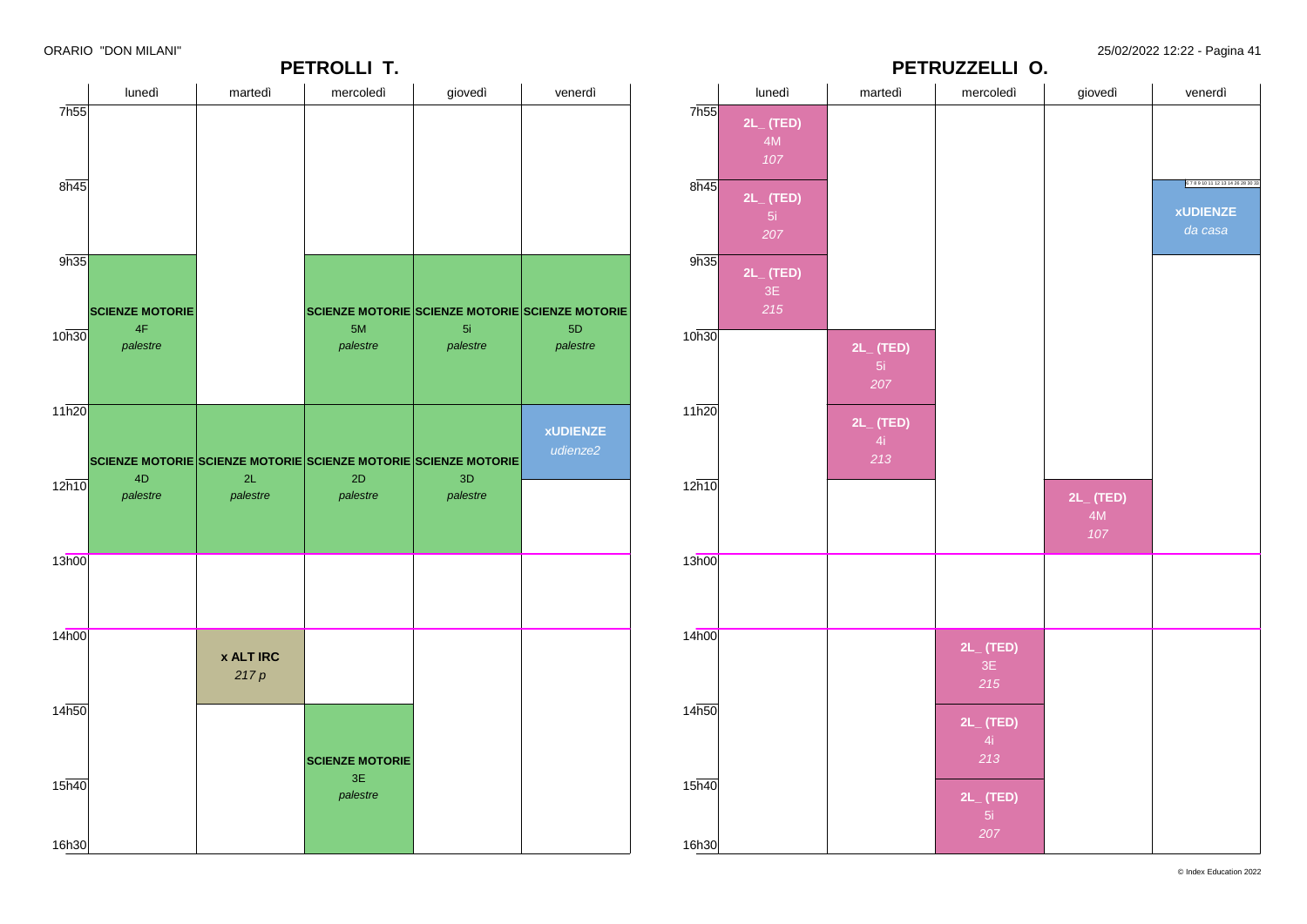**PIZZINI T.**

**PRADA C.**

|                             | lunedì                      | martedì                      | mercoledì                    | giovedì        | venerdì                      |                             | lunedì | martedì                         | mercoledì                                                | giovedì                   | venerdì                   |
|-----------------------------|-----------------------------|------------------------------|------------------------------|----------------|------------------------------|-----------------------------|--------|---------------------------------|----------------------------------------------------------|---------------------------|---------------------------|
| 7h55                        |                             |                              |                              | <b>LETTERE</b> |                              | 7h55                        |        |                                 |                                                          | 3L(SP)<br>3F<br>117       | 3L(SP)<br>3D<br>010       |
| $8\overline{h45}$           | <b>LETTERE</b><br>2D<br>204 |                              |                              | 5A<br>219p     | <b>LETTERE</b><br>5A<br>219p | $8\overline{h45}$           |        |                                 |                                                          | 3L(SP)<br>3D<br>010       |                           |
| 9h35                        | <b>xUDIENZE</b><br>udienze3 |                              | <b>LETTERE</b><br>5A<br>219p |                | <b>LETTERE</b>               | 9h35                        |        |                                 | 67891011121314262729303234<br><b>xUDIENZE</b><br>da casa |                           | 3L(SP)<br>$3B>sp$<br>217p |
| 10h30                       |                             |                              | <b>LETTERE</b><br>2D<br>204  |                | 1D<br>115                    | 10h30                       |        |                                 |                                                          | 3L(SP)<br>$5F>$ sp<br>004 | 3L(SP)<br>3F<br>$117$     |
| 11h20                       | LETTERE<br>1D<br>115        |                              |                              | <b>LETTERE</b> | <b>LETTERE</b><br>2D<br>204  | 11h20                       |        | 3L(SP)<br>$5F>$ sp<br>004       |                                                          |                           | 3L(SP)<br>$5F>$ sp<br>004 |
| 12h10                       | LETTERE<br>5A<br>219p       | LETTERE<br>2D<br>204         |                              | 2D<br>204      |                              | 12h10                       |        | 3L(SP)<br>$<$ 3B $>$ sp<br>217p | 3L(SP)<br>$<$ 3B $>$ sp<br>217p                          |                           |                           |
| 13h00                       |                             |                              |                              |                |                              | 13h00                       |        |                                 |                                                          |                           |                           |
| 14 <sub>h00</sub>           |                             | <b>LETTERE</b><br>2D<br>204  |                              |                | <b>xRISORSA</b>              | 14 <sub>h00</sub>           |        | 3L(SP)<br>3F<br>117             |                                                          |                           |                           |
| 14h50                       |                             | <b>LETTERE</b><br>5A<br>219p |                              |                |                              | 14h50                       |        |                                 |                                                          |                           |                           |
| $15\overline{h40}$<br>16h30 |                             | <b>LETTERE</b><br>1D<br>115  |                              |                |                              | $15\overline{h40}$<br>16h30 |        | 3L(SP)<br>3D<br>121             |                                                          |                           |                           |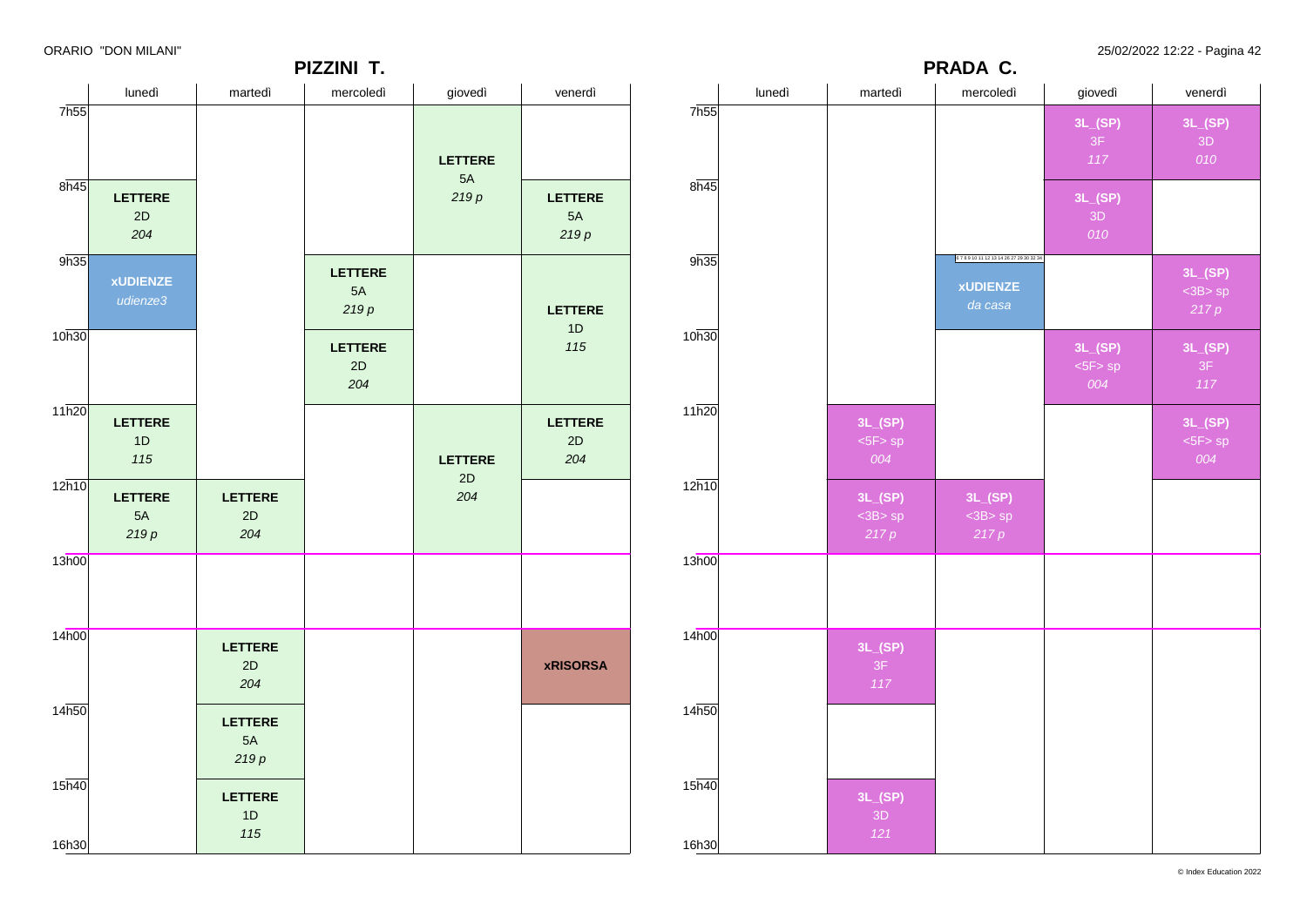7h55

 $8h45$ 

 $9h35$ 

10h30

11h20

 $12h10$ 

13h00

14h00

14h50

15h40

16h30

### **RANIERI A.**

**RETE**

| lunedì                                                | martedì                                | mercoledì | giovedì                         | venerdì |                    | lunedì | martedì | mercoledì | giovedì | venerdì |
|-------------------------------------------------------|----------------------------------------|-----------|---------------------------------|---------|--------------------|--------|---------|-----------|---------|---------|
|                                                       |                                        |           | <b>INGLESE</b><br>$5C$          |         | 7 <sub>h55</sub>   |        |         |           |         |         |
|                                                       |                                        |           | lab109lingue                    |         | 8h45               |        |         |           |         |         |
|                                                       |                                        |           | <b>INGLESE</b><br>$3L$<br>$121$ |         |                    |        |         |           |         |         |
| <b>INGLESE</b><br>$5\mathrm{C}$<br>209                |                                        |           |                                 |         | 9h35               |        |         |           |         |         |
| <b>INGLESE</b><br>3L<br>$121$                         |                                        |           |                                 |         | 10 <sub>h30</sub>  |        |         |           |         |         |
|                                                       | <b>INGLESE</b><br>$5\mathrm{C}$<br>209 |           |                                 |         | 11h20              |        |         |           |         |         |
| 6789101112131426293134<br><b>xUDIENZE</b><br>udienze3 | <b>INGLESE</b><br>3L<br>$121$          |           |                                 |         | $12\overline{h10}$ |        |         |           |         |         |
|                                                       |                                        |           |                                 |         | 13h00              |        |         |           |         |         |
|                                                       |                                        |           |                                 |         | 14 <sub>h00</sub>  |        |         |           |         |         |
|                                                       |                                        |           |                                 |         | 14 <sub>h50</sub>  |        |         |           |         |         |
|                                                       |                                        |           |                                 |         | $15\overline{h40}$ |        |         |           |         |         |
|                                                       |                                        |           |                                 |         | 16h30              |        |         |           |         |         |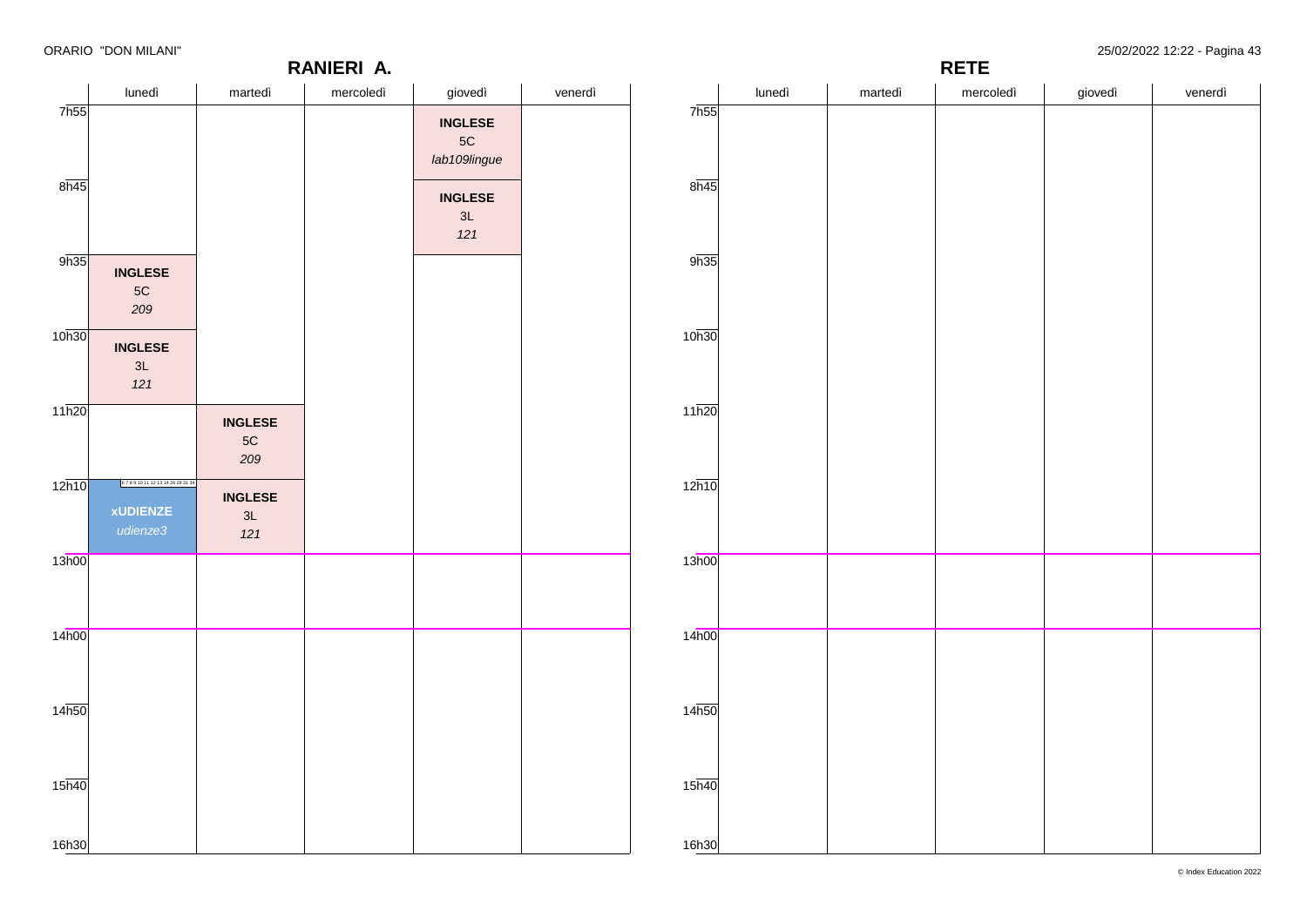### **ROBOL D.**

ORARIO "DON MILANI" 25/02/2022 12:22 - Pagina 44

|                   | lunedì                      | martedì              | mercoledì                   | giovedì                                  | venerdì                     |
|-------------------|-----------------------------|----------------------|-----------------------------|------------------------------------------|-----------------------------|
| 7h55              | X DISP                      | <b>LETTERE</b>       | <b>LETTERE</b><br>1C<br>120 | X DISP                                   | <b>LETTERE</b>              |
| 8h45              |                             | $3\mathsf{G}$<br>205 | <b>STORIA</b><br>5M<br>206  | <b>LETTERE</b><br>1C<br>120              | $3\mathsf{G}$<br>205        |
| 9h35              | <b>LETTERE</b>              |                      | <b>xUDIENZE</b><br>udienze3 |                                          | <b>LETTERE</b><br>1L<br>122 |
| 10h30             | 1C<br>120                   |                      |                             | <b>TIC</b><br>ALLEGRA C.<br>1L<br>lab212 |                             |
| 11h20             | <b>LETTERE</b><br>1L<br>122 | <b>LETTERE</b><br>1L |                             | <b>TIC</b><br>ALLEGRA C.<br>1C<br>lab212 |                             |
| 12h10             | <b>STORIA</b><br>5M<br>206  | 122                  |                             | <b>x ALT IRC</b><br>217p                 |                             |
| 13h00             |                             |                      |                             |                                          |                             |
| 14 <sub>h00</sub> |                             |                      |                             |                                          |                             |
| 14h50             |                             |                      |                             |                                          |                             |
| 15h40             |                             |                      |                             |                                          |                             |
| 16h30             |                             |                      |                             |                                          |                             |

**RONCONI F.**

|                            |                                   |                       | ע שטשטו                       |                             |                                   |
|----------------------------|-----------------------------------|-----------------------|-------------------------------|-----------------------------|-----------------------------------|
|                            | lunedì                            | martedì               | mercoledì                     | giovedì                     | venerdì                           |
| 7h55                       |                                   | 2L_(TED)<br>1B<br>119 | 2L_ (TED)<br>21<br>116        |                             | $2L_{-}$ (TED)<br>21<br>116       |
| 8h45                       |                                   |                       | $2L_{-}$ (TED)<br>$5C$<br>209 |                             | 2L_ (TED)<br>$2\mathrm{C}$<br>208 |
| 9h35                       |                                   | 2L_(TED)<br>5M<br>206 | $2L_{-}$ (TED)<br>5F<br>004   | $2L_{-}$ (TED)<br>5F<br>004 | $2L_{-}$ (TED)<br>1B<br>119       |
| 10h30                      |                                   |                       | $2L_{-}$ (TED)<br>2C<br>208   | <b>xUDIENZE</b><br>udienze3 | 2L_ (TED)<br>$5\mathrm{C}$<br>209 |
| 11h20                      | 2L_ (TED)<br>$5\mathsf{F}$<br>004 |                       |                               | $2L_{-}$ (TED)<br>2C<br>208 |                                   |
| 12h10                      | $2L_{-}$ (TED)<br>1B<br>119       |                       |                               | $2L_{-}$ (TED)<br>5M<br>206 |                                   |
| 13h00                      |                                   |                       |                               |                             |                                   |
| 14h00                      | $2L_{-}$ (TED)<br>21<br>116       |                       |                               |                             |                                   |
| 14 <sub>h50</sub>          | $2L_{-}$ (TED)<br>5M<br>206       |                       |                               |                             |                                   |
| 15 <sub>h40</sub><br>16h30 | 2L_ (TED)<br>$5C$<br>209          |                       |                               |                             |                                   |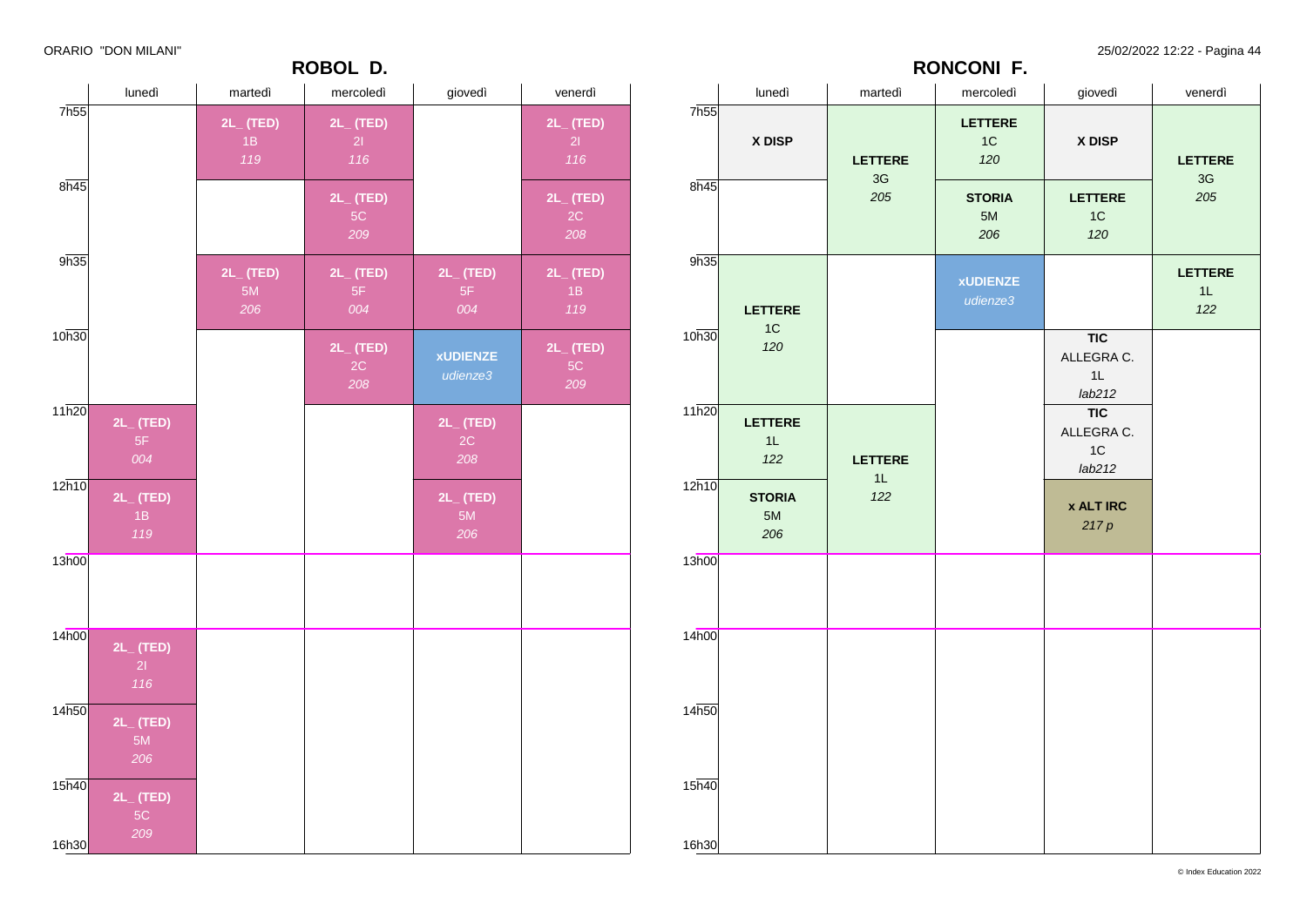### **SARTORELLI L.**

ORARIO "DON MILANI" 25/02/2022 12:22 - Pagina 45

**SARZO A.**

|                    | lunedì                                           | martedì                                          | mercoledì                      | giovedì                                                 | venerdì |                   | lunedì | martedì                    | mercoledì                                             | giovedì                         | venerdì                            |
|--------------------|--------------------------------------------------|--------------------------------------------------|--------------------------------|---------------------------------------------------------|---------|-------------------|--------|----------------------------|-------------------------------------------------------|---------------------------------|------------------------------------|
| 7h55               | Scienze_integrate<br>1C<br>120                   |                                                  | Scienze_integrate<br>2A<br>003 | <b>CHIMICA</b><br>2A<br>003                             |         | 7h55              |        | GEOG. TUR.<br>$5F$<br>004  | GEOG. TUR.<br>5A<br>219p                              |                                 | GEOG. TUR.<br>$5\mathsf{D}$<br>112 |
| 8h45               | <b>MATEMATICA</b><br>MACRI' B.<br>1E<br>007      |                                                  | <b>CHIMICA</b><br>2A<br>003    | Scienze_integrate<br>2A<br>003                          |         | 8h45              |        | GEOG. TUR.<br>5D<br>112    | GEOG. TUR.<br>$5\mathsf{F}$<br>lab212                 |                                 |                                    |
| 9h35               |                                                  | Scienze_integrate Scienze_integrate<br>1E<br>007 | 1B<br>119                      |                                                         |         | 9h35              |        |                            |                                                       |                                 |                                    |
| 10h30              | Scienze_integrate Scienze_integrate<br>1A<br>103 | 1C<br>120                                        |                                | <b>MATEMATICA</b><br><b>MATTIACCI E.</b><br>$1C$<br>120 |         | 10h30             |        | GEOG. TUR.<br>5A<br>lab211 | 6789101112131427293234<br><b>xUDIENZE</b><br>udienze1 |                                 |                                    |
| $11\overline{h20}$ | Scienze_integrate Scienze_integrate<br>1E<br>007 | 1B<br>119                                        |                                |                                                         |         | 11h20             |        |                            | GEOG. TUR.<br>5D<br>lab211                            |                                 |                                    |
| $12\overline{h10}$ |                                                  | <b>xUDIENZE</b><br>udienze2                      |                                |                                                         |         | 12h10             |        |                            |                                                       |                                 |                                    |
| 13h00              |                                                  |                                                  |                                |                                                         |         | 13h00             |        |                            |                                                       |                                 |                                    |
| 14h00              |                                                  |                                                  |                                |                                                         |         | 14 <sub>h00</sub> |        |                            |                                                       | GEOG. TUR.<br>5F<br>120         |                                    |
| 14 <sub>h50</sub>  |                                                  | Scienze_integrate<br>1A<br>103                   |                                |                                                         |         | 14h50             |        |                            |                                                       | <b>GEOG. TUR.</b><br>5A<br>219p |                                    |
| $15\overline{h40}$ |                                                  | <b>x ALT IRC</b><br>118 p                        |                                |                                                         |         | 15h40             |        |                            |                                                       | <b>x ALT IRC</b><br>202         |                                    |
| 16h30              |                                                  |                                                  |                                |                                                         |         | 16h30             |        |                            |                                                       |                                 |                                    |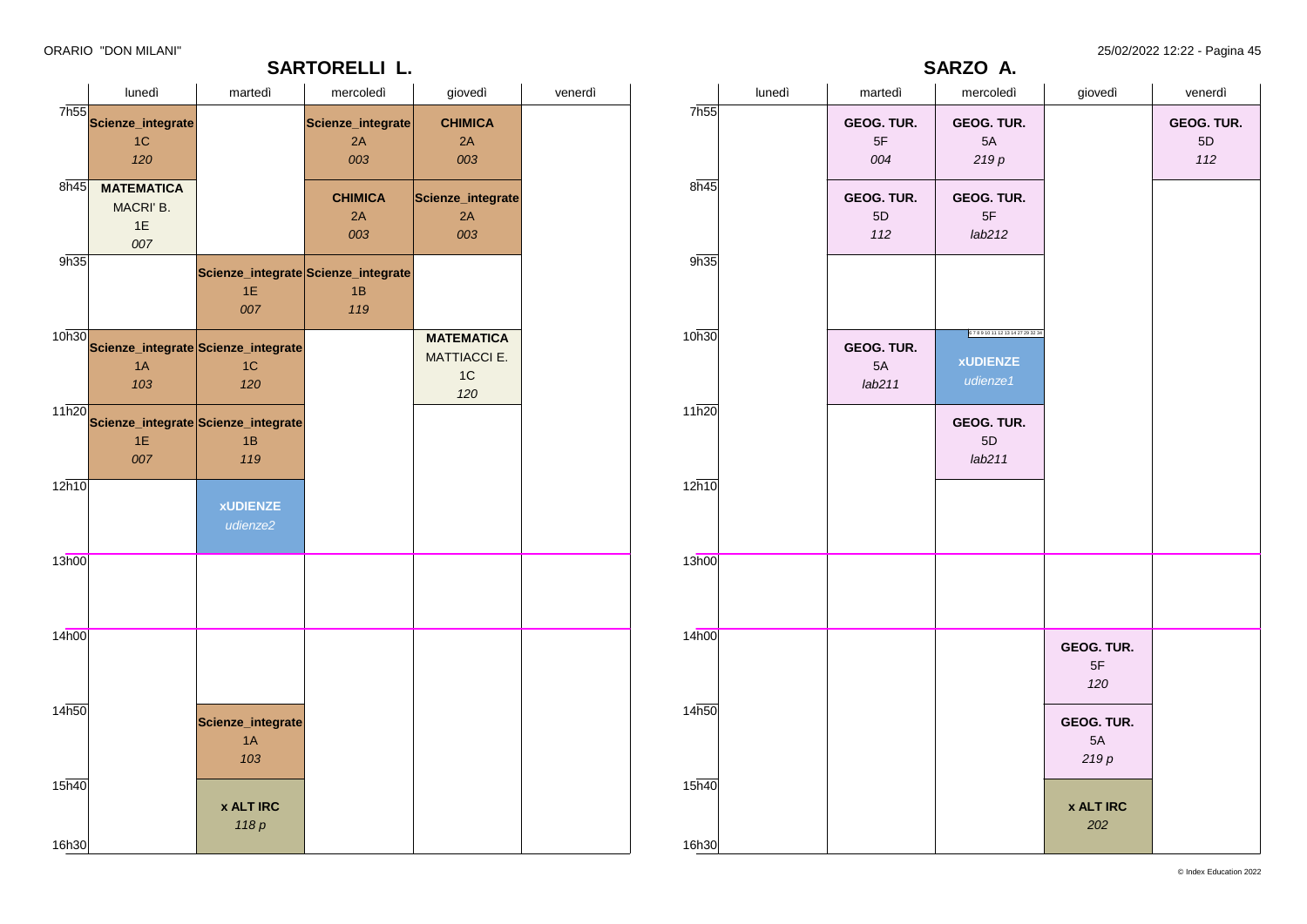## **SCOPPA (LIUZZO) A.**

ORARIO "DON MILANI" 25/02/2022 12:22 - Pagina 46



|       | lunedì                      | martedì                     | mercoledì                   | giovedì                       | venerdì                                |
|-------|-----------------------------|-----------------------------|-----------------------------|-------------------------------|----------------------------------------|
| 7h55  | <b>DIRITTO LEGIS.</b><br>5D | <b>DIRITTO LEGIS.</b><br>5D | <b>DIRITTO LEGIS.</b><br>5L | <b>DIRITTO LEGIS.</b><br>5L   |                                        |
|       | 112                         | 112                         | 111                         | 111                           |                                        |
| 8h45  | <b>DIRITTO LEGIS.</b>       | <b>DIRITTO LEGIS.</b>       |                             |                               |                                        |
|       | 4M<br>107                   | 4A<br>005                   |                             |                               |                                        |
| 9h35  | <b>DIRITTO EC</b>           | <b>DIRITTO LEGIS.</b>       | <b>DIRITTO LEGIS.</b>       | <b>DIRITTO EC</b>             |                                        |
|       | 2B<br>102                   | 4M<br>107                   | 4M<br>107                   | 2B<br>102                     |                                        |
| 10h30 |                             |                             |                             |                               |                                        |
|       | <b>DIRITTO LEGIS.</b><br>5L | <b>DIRITTO LEGIS.</b><br>4D | <b>DIRITTO LEGIS.</b><br>4D | <b>DIRITTO LEGIS.</b><br>$4A$ | <b>DIRITTO LEGIS.</b><br>$4\mathsf{M}$ |
|       | 111                         | 106                         | 106                         | 005                           | 107                                    |
| 11h20 |                             |                             |                             |                               | <b>DIRITTO LEGIS.</b>                  |
|       |                             |                             |                             |                               | 4A                                     |
|       |                             |                             |                             |                               | 005                                    |
| 12h10 |                             |                             |                             |                               |                                        |
|       |                             |                             |                             |                               |                                        |
| 13h00 |                             |                             |                             |                               |                                        |
|       |                             |                             |                             |                               |                                        |
| 14h00 |                             |                             |                             | <b>DIRITTO LEGIS.</b>         |                                        |
|       |                             |                             |                             | 5D                            |                                        |
|       |                             |                             |                             | 112                           |                                        |
| 14h50 |                             |                             |                             | <b>xUDIENZE</b>               |                                        |
|       |                             |                             |                             | udienze2                      |                                        |
| 15h40 |                             |                             |                             | <b>DIRITTO LEGIS.</b>         |                                        |
|       |                             |                             |                             | 4D<br>106                     |                                        |
| 16h30 |                             |                             |                             |                               |                                        |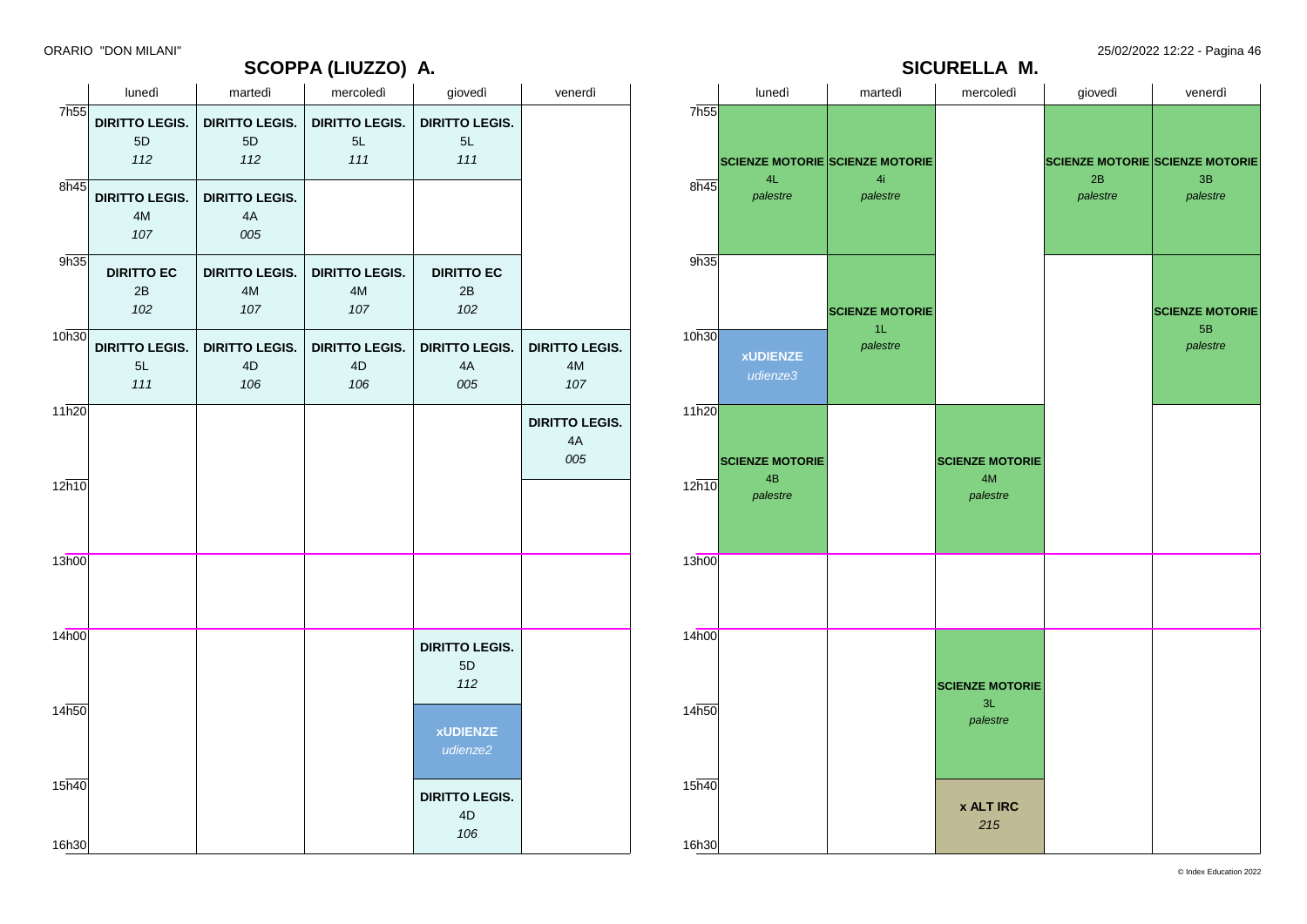### **SODA P.**

ORARIO "DON MILANI" 25/02/2022 12:22 - Pagina 47

**TRAINOTTI E.**

|                    | lunedì                 | martedì                       | mercoledì                     | giovedì                          | venerdì                        | lunedì            | martedì                        | mercoledì                                   | giovedì                                                   | venerdì                                 |
|--------------------|------------------------|-------------------------------|-------------------------------|----------------------------------|--------------------------------|-------------------|--------------------------------|---------------------------------------------|-----------------------------------------------------------|-----------------------------------------|
| 7 <sub>h55</sub>   | <b>LETTERE</b>         | <b>LETTERE</b><br>4D<br>106   | <b>LETTERE</b><br>5D<br>$112$ |                                  | <b>xUDIENZE</b><br>udienze1    | 7h55              | <b>MATEMATICA</b><br>3D<br>010 |                                             | <b>MATEMATICA</b><br>3B<br>113                            | <b>MATEMATICA</b><br>4C<br><b>108mm</b> |
| 8h45               | $3\mathsf{D}$<br>010   | <b>LETTERE</b>                | LETTERE                       |                                  | <b>LETTERE</b><br>3D<br>lab210 | 8h45              | <b>MATEMATICA</b><br>3C<br>101 |                                             | <b>MATEMATICA</b><br>$4\mathrm{C}$<br><b>108mm</b>        | <b>MATEMATICA</b><br>3C<br>101          |
| 9h35               | <b>LETTERE</b>         | 3D<br>010                     | 4D<br>106                     |                                  | <b>LETTERE</b>                 | 9h35              | <b>MATEMATICA</b><br>3B<br>113 |                                             |                                                           |                                         |
| 10h30              | $5\mathsf{D}$<br>$112$ |                               |                               |                                  | $4\mathsf{D}$<br>106           | 10h30             |                                |                                             | <b>MATEMATICA</b><br>3D<br>010                            | <b>x ALT IRC</b><br>202                 |
| 11h20              |                        | <b>LETTERE</b><br>4D<br>106   |                               |                                  |                                | 11h20             |                                | <b>MATEMATICA</b><br>$3\mathsf{B}$<br>113   |                                                           |                                         |
| 12h10              |                        | <b>LETTERE</b><br>5D<br>$112$ |                               | <b>LETTERE</b><br>$5D$<br>lab210 |                                | 12h10             |                                | <b>MATEMATICA</b><br>3D<br>010              | 67891011121314262729303234<br><b>xUDIENZE</b><br>udienze2 |                                         |
| 13h00              |                        |                               |                               |                                  |                                | 13h00             |                                |                                             |                                                           |                                         |
| 14h00              |                        |                               |                               | <b>LETTERE</b><br>4D<br>lab210   |                                | 14 <sub>h00</sub> |                                | <b>MATEMATICA</b><br>3C<br>101              |                                                           |                                         |
| 14 <sub>h50</sub>  |                        |                               |                               | <b>LETTERE</b><br>5D<br>$112$    |                                | 14h50             |                                |                                             |                                                           |                                         |
| $15\overline{h40}$ |                        |                               |                               | <b>LETTERE</b><br>3D<br>121      |                                | 15h40             |                                | <b>MATEMATICA</b><br>$4\mathrm{C}$<br>108mm |                                                           |                                         |
| 16h30              |                        |                               |                               |                                  |                                | 16h30             |                                |                                             |                                                           |                                         |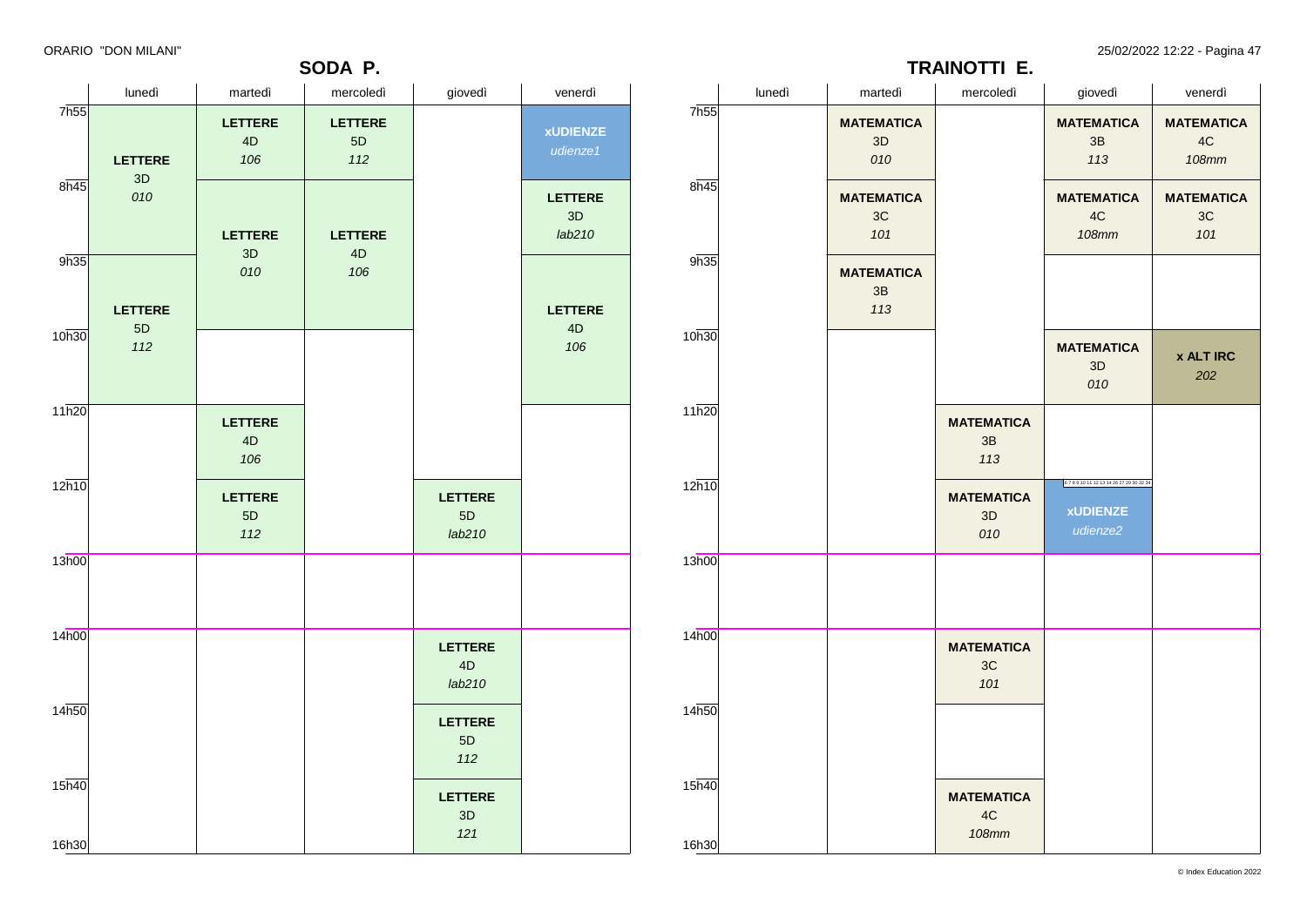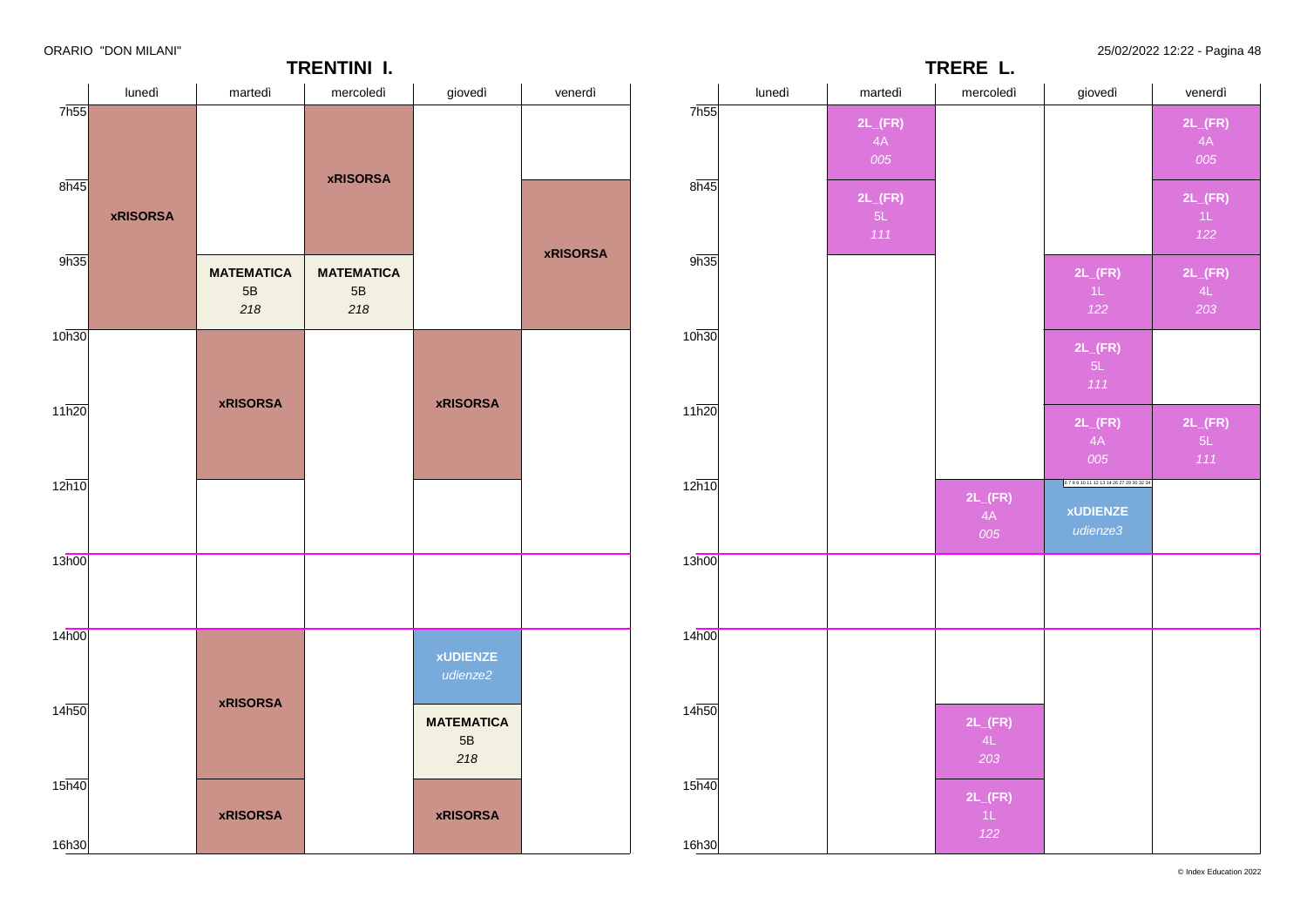### **TRINCHESE G.**

ORARIO "DON MILANI" 25/02/2022 12:22 - Pagina 49

|                             | TRINCHESE G.                             |                                |                               |                                          |                               |                | -------- ----<br>VALDUGA L.   |                             |                             |                             |                             |  |
|-----------------------------|------------------------------------------|--------------------------------|-------------------------------|------------------------------------------|-------------------------------|----------------|-------------------------------|-----------------------------|-----------------------------|-----------------------------|-----------------------------|--|
|                             | lunedì                                   | martedì                        | mercoledì                     | giovedì                                  | venerdì                       |                | lunedì                        | martedì                     | mercoledì                   | giovedì                     | venerdì                     |  |
| 7 <sub>h55</sub>            | <b>RELIGIONE</b><br>$3\mathrm{C}$<br>101 |                                |                               |                                          | <b>RELIGIONE</b><br>3F<br>117 | 7h55           |                               |                             | <b>LETTERE</b><br>5F<br>004 |                             |                             |  |
| 8h45                        | <b>RELIGIONE</b><br>$5\mathsf{B}$<br>218 |                                |                               |                                          | X DISP                        | 8h45           |                               | <b>LETTERE</b><br>3i<br>214 |                             | <b>LETTERE</b><br>3i<br>214 | <b>LETTERE</b><br>3i<br>214 |  |
| 9h35                        | <b>RELIGIONE</b><br>1A<br>103            | <b>RELIGIONE</b><br>4B<br>105  |                               |                                          | <b>RELIGIONE</b><br>2B<br>102 | 9h35           |                               | <b>LETTERE</b>              | LETTERE                     | LETTERE<br>4i<br>213        | <b>LETTERE</b>              |  |
| 10h30                       |                                          |                                | <b>RELIGIONE</b><br>4A<br>005 |                                          |                               | 10h30          |                               | 4i<br>213                   | 3i<br>214                   |                             | $5\mathsf{F}$<br>004        |  |
| $11\overline{h20}$          |                                          | <b>xUDIENZE</b><br>udienze2    | X DISP                        |                                          |                               | 11h20          |                               |                             | <b>x ALT IRC</b><br>202     |                             | <b>LETTERE</b><br>4i<br>213 |  |
| 12h10                       |                                          | <b>RELIGIONE</b><br>5A<br>219p | <b>RELIGIONE</b><br>3i<br>214 | <b>RELIGIONE</b><br>$3\mathsf{B}$<br>113 |                               | 12h10          | <b>LETTERE</b><br>$5F$<br>004 |                             | <b>LETTERE</b><br>4i<br>213 |                             |                             |  |
| 13h00                       |                                          |                                |                               |                                          |                               | 13h00          |                               |                             |                             |                             |                             |  |
| 14h00                       |                                          | <b>RELIGIONE</b><br>2A<br>104  |                               | <b>RELIGIONE</b><br>2D<br>204            |                               | 14h00          | <b>LETTERE</b><br>4i<br>213   | <b>xUDIENZE</b><br>udienze2 |                             |                             |                             |  |
| 14 <sub>h50</sub>           |                                          | <b>RELIGIONE</b><br>4F<br>203  |                               | <b>x ALT IRC</b><br>202                  |                               | 14h50          | LETTERE<br>3i<br>214          | <b>LETTERE</b>              |                             |                             |                             |  |
| $15\overline{h40}$<br>16h30 |                                          | <b>RELIGIONE</b><br>3A<br>110  |                               | <b>RELIGIONE</b><br>1B<br>119            |                               | 15h40<br>16h30 |                               | 5F<br>120                   |                             |                             |                             |  |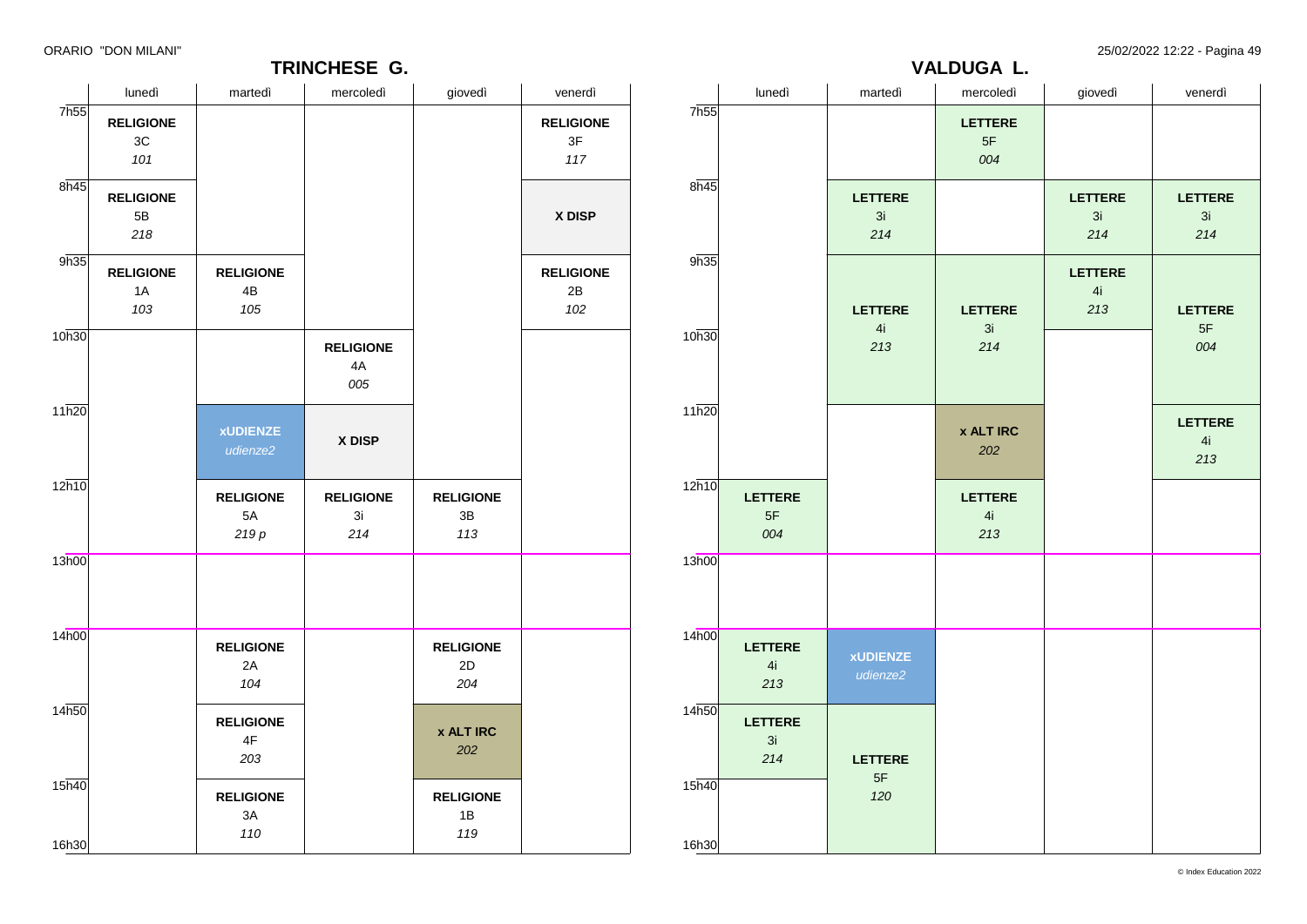**VASARI M.**

ORARIO "DON MILANI" 25/02/2022 12:22 - Pagina 50

**SCIENZE MOTORIE** 2E *palestre*

**SCIENZE MOTORIE** 5A *palestre*

2A

1A

**VETTORI N.**

### lunedì martedì mercoledì giovedì venerdì 7h55  $8h45$ 9h35 10h30 11h20  $12h10$ 13h00 14h00 14h50 15h40 16h30 lunedì martedì mercoledì giovedì venerdì 7h55  $8h45$ 9h35  $10h30$  $11h20$  $12h10$ 13h00 14h00  $14<sub>h50</sub>$ 15h40 16h30 **SCIENZE MOTORIE SCIENZE MOTORIE SCIENZE MOTORIE** 5L *palestre* **SCIENZE MOTORIE** 4A *palestre* 3A *palestre* **SCIENZE MOTORIE** 3i *palestre*  $4F$ *palestre* **SCIENZE MOTORIE** *palestre* **xUDIENZE** *udienze3* **SCIENZE MOTORIE** *palestre*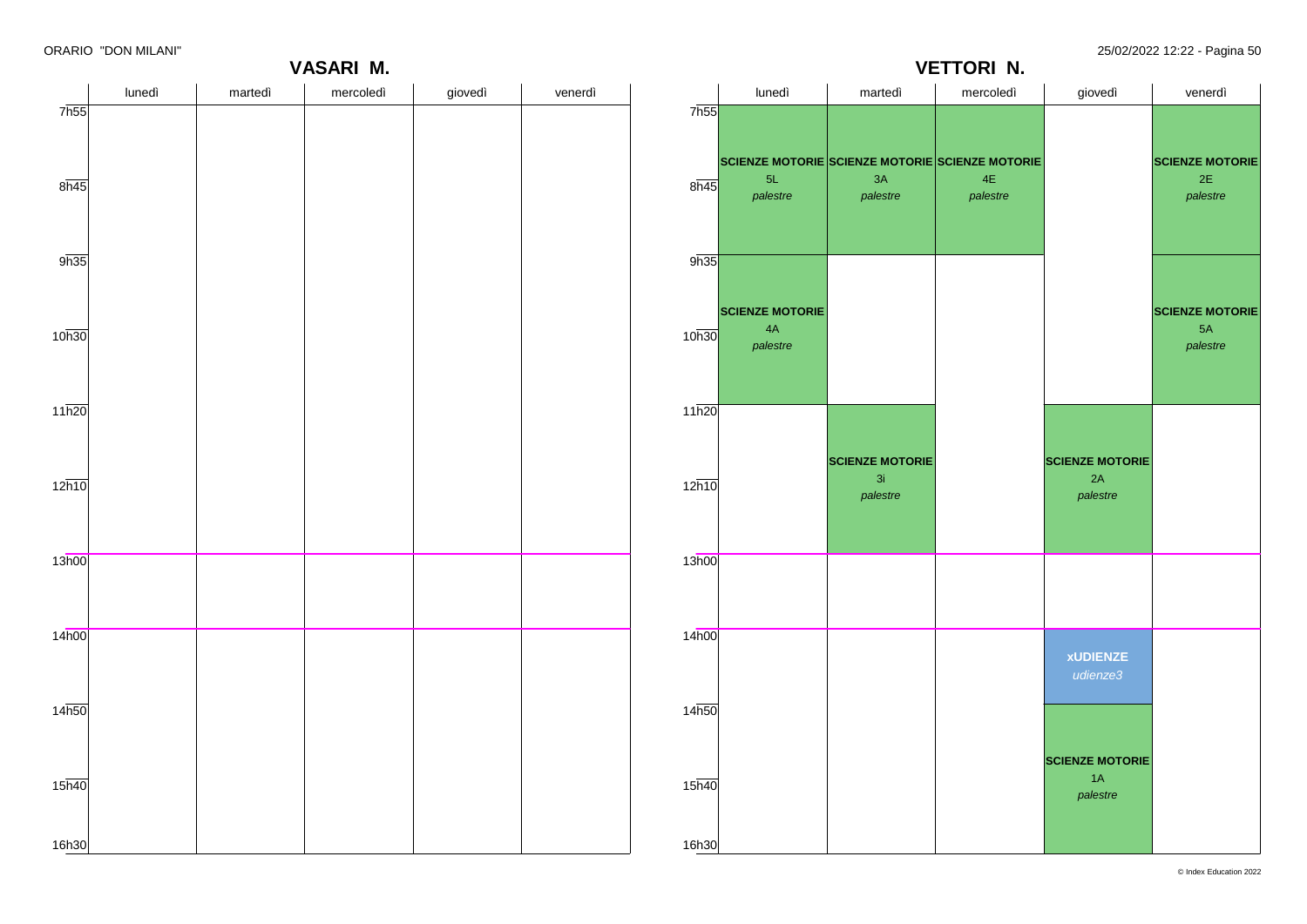ORARIO "DON MILANI" 25/02/2022 12:22 - Pagina 51

|                            | lunedì                        | martedì                       | mercoledì                     | giovedì                 | venerdì |
|----------------------------|-------------------------------|-------------------------------|-------------------------------|-------------------------|---------|
| 7 <sub>h55</sub>           | <b>EC AZIEND</b><br>1B<br>119 |                               | <b>EC AZIEND</b><br>1B        |                         |         |
| $8\overline{h45}$          | <b>EC AZIEND</b><br>1D<br>115 |                               | 119                           | <b>x ALT IRC</b><br>202 |         |
| 9h35                       | <b>EC AZIEND</b><br>2D<br>204 |                               | <b>EC AZIEND</b><br>2D<br>204 | <b>EC AZIEND</b>        |         |
| 10h30                      |                               | <b>EC AZIEND</b><br>2D<br>204 |                               | 1D<br>115               |         |
| 11h20                      |                               |                               |                               |                         |         |
| 12h10                      |                               | <b>xUDIENZE</b><br>udienze3   |                               |                         |         |
| 13h00                      |                               |                               |                               |                         |         |
| 14h00                      |                               | <b>EC AZIEND</b><br>1B<br>119 |                               |                         |         |
| 14h50                      |                               | <b>EC AZIEND</b><br>1D<br>115 |                               |                         |         |
| 15 <sub>h40</sub><br>16h30 |                               | <b>EC AZIEND</b><br>2D<br>204 |                               |                         |         |

**VIESTE L.**

|                |                                                |                                                       | <b>ZANDONAI B B.</b>                         |                                                               |                                                               |
|----------------|------------------------------------------------|-------------------------------------------------------|----------------------------------------------|---------------------------------------------------------------|---------------------------------------------------------------|
|                | lunedì                                         | martedì                                               | mercoledì                                    | giovedì                                                       | venerdì                                                       |
| 7h55           | $3L$ <sub>(FR)</sub><br>$<$ 4F $>$ fr<br>006   |                                                       |                                              |                                                               | $2L$ <sub>(FR)</sub><br>3L<br>121                             |
| 8h45           | $3L$ <sub>(FR)</sub><br>$<$ 5D $>$ fr<br>$112$ |                                                       |                                              | $3L$ <sub>(FR)</sub><br>$<$ 4F $>$ fr<br>006                  |                                                               |
| 9h35           | $2L$ <sub>(FR)</sub><br>2L<br>011              | $2L$ <sub>(FR)</sub><br>2L<br>011                     |                                              | $2L$ <sub>(FR)</sub><br>$<$ 3i> fr<br>$202\,$                 | $3L$ <sub>(FR)</sub><br>$3B$ fr<br>113                        |
| 10h30          |                                                |                                                       | $3L$ <sub>(FR)</sub><br>$<$ 5D $>$ fr<br>112 | $3L$ <sub>(FR)</sub><br><5A> ted fr,<5B> fr<br>$5F$ fr<br>202 | $2L$ <sub>(FR)</sub><br>$<$ 3 $\mathsf{i}$ > fr<br>218        |
| 11h20          | $2L$ <sub>(FR)</sub><br>3L<br>121              | $3L_{-}(FR)$<br><5A> ted fr,<5B> fr<br>$5F$ fr<br>202 | $2L$ <sub>(FR)</sub><br>2L<br>011            | <b>xUDIENZE</b><br>udienze3                                   | $3L$ <sub>(FR)</sub><br><5A> ted fr,<5B> fr<br>$5F$ fr<br>202 |
| 12h10          |                                                | $3L$ <sub>(FR)</sub><br>$3B$ fr<br>113                | $3L$ <sub>(FR)</sub><br>$3B$ fr<br>113       |                                                               |                                                               |
| 13h00          |                                                |                                                       |                                              |                                                               |                                                               |
| 14h00          |                                                |                                                       |                                              |                                                               |                                                               |
| 14h50          |                                                | $3L$ <sub>(FR)</sub><br>$<5D>$ fr<br>112              |                                              |                                                               |                                                               |
| 15h40<br>16h30 |                                                | $3L$ <sub>(FR)</sub><br>$<$ 4F $>$ fr<br>203          |                                              |                                                               |                                                               |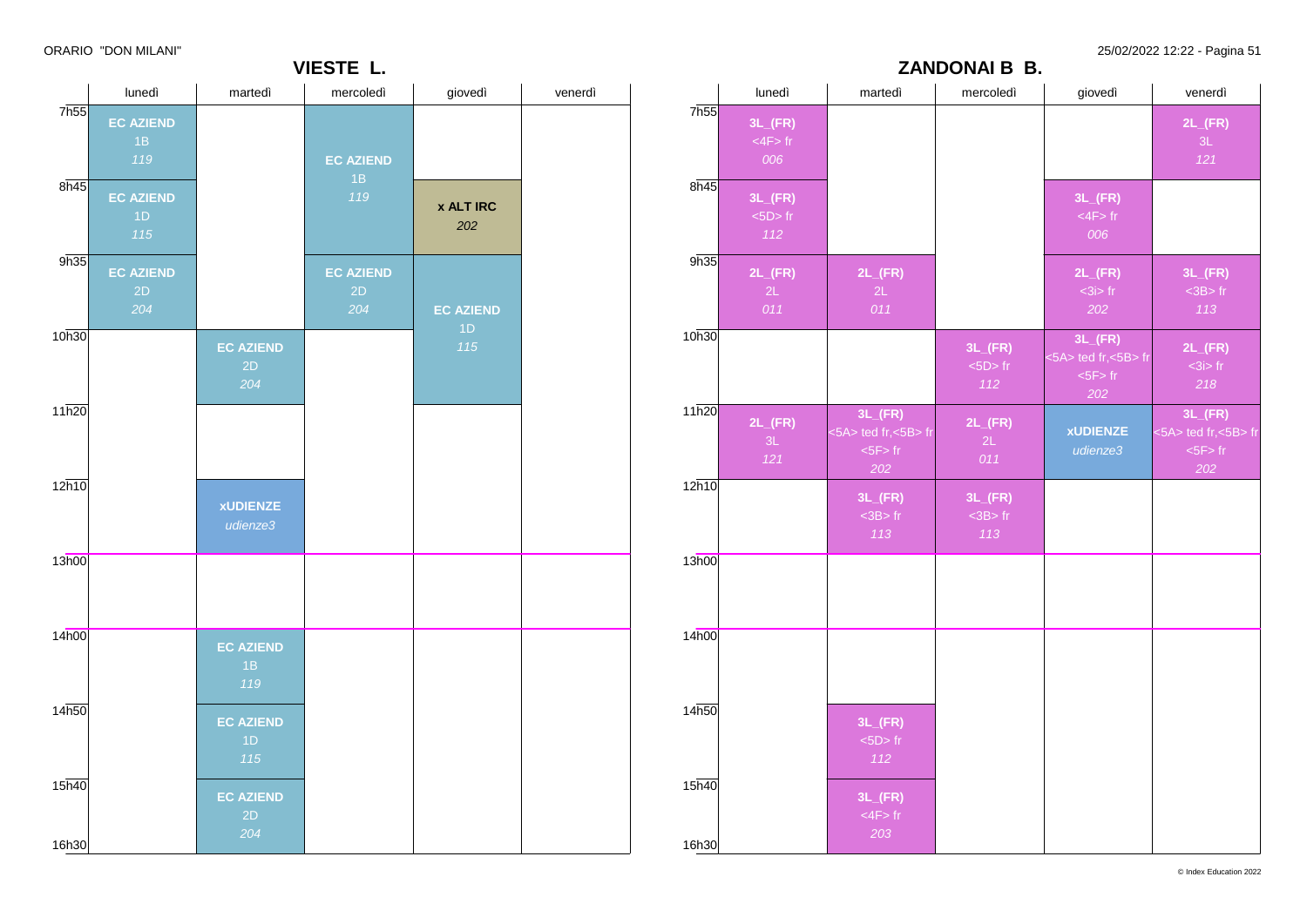ORARIO "DON MILANI" 25/02/2022 12:22 - Pagina 52

### **ZANDONAI M M.**

|                    | lunedì                                      | martedì                           | mercoledì                                   | giovedì                                     | venerdì                           |
|--------------------|---------------------------------------------|-----------------------------------|---------------------------------------------|---------------------------------------------|-----------------------------------|
| 7h55               | <b>xRISORSA</b>                             | <b>xRISORSA</b>                   | <b>xRISORSA</b>                             | <b>xRISORSA</b>                             | <b>xRISORSA</b>                   |
| 8h45               | <b>xRISORSA</b>                             | $2L$ <sub>(FR)</sub><br>1A<br>103 | $2L$ <sub>(FR)</sub><br><5A> fr ted<br>219p |                                             |                                   |
| 9h35               | $2L$ <sub>(FR)</sub><br><5A> fr ted<br>219p |                                   | $2L$ <sub>(FR)</sub><br>2A<br>003           |                                             | $2L$ <sub>(FR)</sub><br>3A<br>110 |
| 10h30              | $2L$ <sub>(FR)</sub><br>3A<br>110           |                                   |                                             | $2L$ <sub>(FR)</sub><br>1A<br>103           | $2L$ <sub>(FR)</sub><br>1A<br>103 |
| $11\overline{h20}$ |                                             |                                   |                                             | $2L$ <sub>(FR)</sub><br>3A<br>110           | $2L$ <sub>(FR)</sub><br>2A<br>003 |
| 12h10              |                                             |                                   |                                             |                                             | x SER<br>104                      |
| 13h00              |                                             |                                   |                                             |                                             |                                   |
| 14 <sub>h00</sub>  |                                             |                                   |                                             | $2L$ <sub>(FR)</sub><br>2A<br>104           |                                   |
| 14h50              |                                             |                                   |                                             | <b>xUDIENZE</b><br>udienze3                 |                                   |
| 15h40<br>16h30     |                                             |                                   |                                             | $2L$ <sub>(FR)</sub><br><5A> fr ted<br>219p |                                   |

|                          | $\cdot$ $ \cdot$ $-$<br>ZANELLA F.                       |                                              |                                              |                                 |                                 |  |  |  |  |
|--------------------------|----------------------------------------------------------|----------------------------------------------|----------------------------------------------|---------------------------------|---------------------------------|--|--|--|--|
|                          | lunedì                                                   | martedì                                      | mercoledì                                    | giovedì                         | venerdì                         |  |  |  |  |
| 7h <sub>55</sub><br>8h45 | <b>METOD. OPER</b><br>2E<br>114                          | <b>x ALT IRC</b><br>202                      |                                              | <b>METOD. OPER</b><br>21<br>116 | <b>METOD. OPER</b><br>1C<br>120 |  |  |  |  |
| 9h35                     |                                                          | <b>METOD. OPER</b><br>ZANONI J.<br>21<br>116 |                                              |                                 |                                 |  |  |  |  |
| 10h30                    |                                                          | <b>METOD. OPER</b><br>ZANONI J.<br>2L<br>011 | S. UM E SOC.<br>ZANONI J.                    |                                 | S. UM E SOC.<br>ZANONI J.       |  |  |  |  |
| 11h20                    | <b>METOD. OPER</b><br>2L                                 |                                              | 21<br>116                                    |                                 | 2E<br>114                       |  |  |  |  |
| 12h10                    | 011                                                      |                                              | <b>xUDIENZE</b><br>udienze3                  |                                 |                                 |  |  |  |  |
| 13h00                    |                                                          |                                              |                                              |                                 |                                 |  |  |  |  |
| 14h00                    |                                                          |                                              | <b>METOD. OPER</b><br>ZANONI J.<br>2E<br>114 |                                 |                                 |  |  |  |  |
| 14h50                    | S. UM E SOC.<br>PEDRON E.<br>1C<br>120                   |                                              | <b>METOD. OPER</b><br>1C                     |                                 |                                 |  |  |  |  |
| 15h40<br>16h30           | <b>METOD. OPER</b><br>PEDRON E.<br>1 <sup>C</sup><br>120 |                                              | 120                                          |                                 |                                 |  |  |  |  |